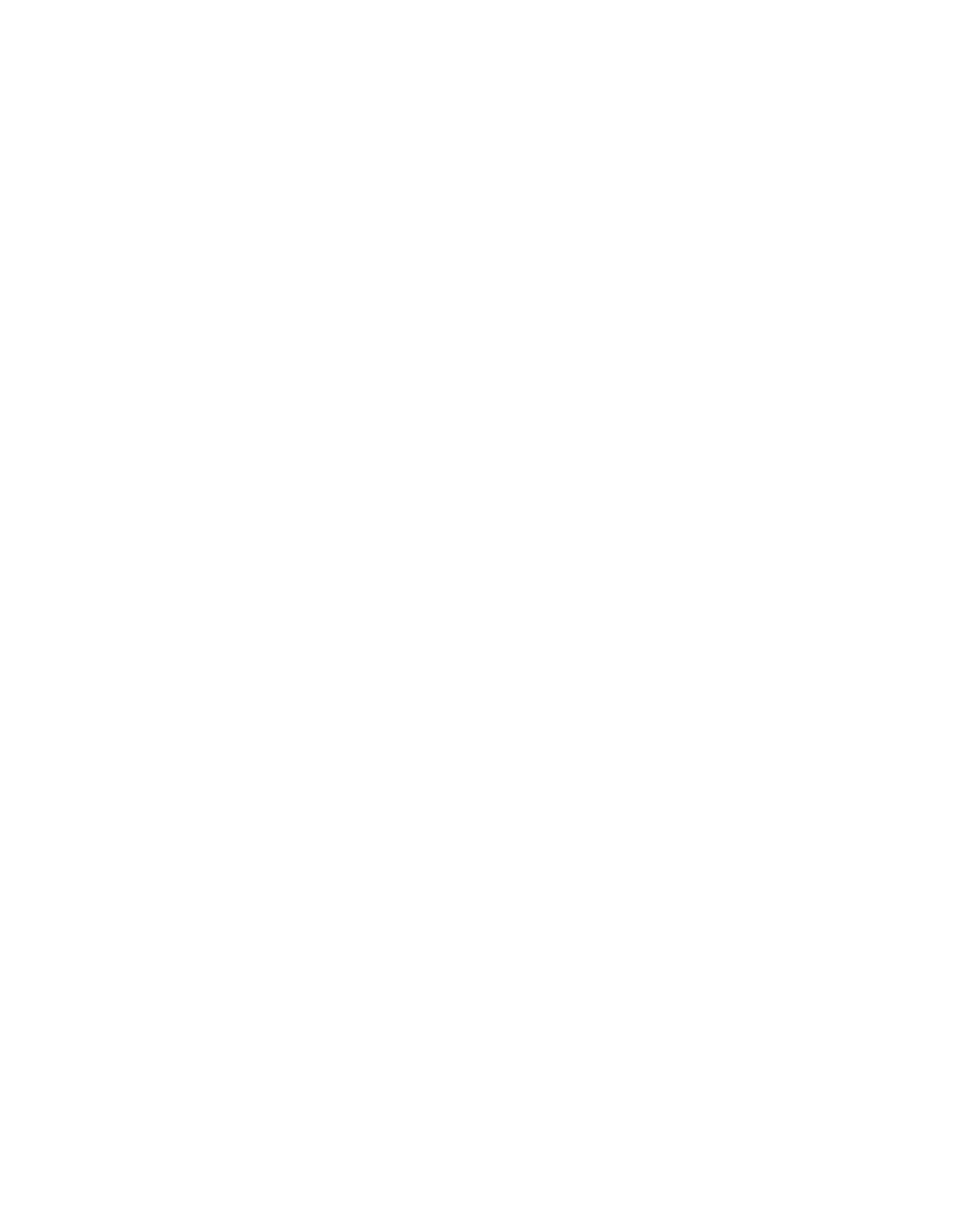

I

**U.S. Department of Transportation** Federal Aviation Administration

## **Advisory Circular**

**Subject:** Use of Flight Deck Displays of Digital Weather and Aeronautical Information **Date:** 1/6/17 **Initiated by:** AFS-400 **AC No:** 00-63A **Change:** 1

**1. PURPOSE.** This advisory circular (AC) provides guidance to flightcrew members and other airmen on the best practices for the use of data link to access Flight Information Services (FIS). This AC addresses both the Federal Aviation Administration (FAA) FIS–Broadcast (FIS-B) provided through the Automatic Dependent Surveillance–Broadcast (ADS-B) Universal Access Transceiver (UAT) network and non-FAA FIS systems provided through commercial data link services.

**a. Flight Information Services (FIS).** FIS is a service that provides meteorological information (METI) and Aeronautical Information (AI) to enhance pilot awareness of weather and/or airspace constraints while providing information for decision support tools and improving safety. METI and AI data link services enable flightcrews to support the Next Generation Air Transportation System (NextGen) concepts of information sharing and provide airmen with a common operating picture necessary to support the evolving global air traffic management (ATM) concepts.

**b. Advantages of FIS METI and AI.** FIS of METI and AI can augment pilot voice communications with Flight Service Stations (FSS), other air traffic control (ATC) facilities, airline dispatch centers, flight following facilities, or other Operations Control Centers (OCC), typically referred to as System Operations Control (SOC). In addition, Internet connectivity provides the capability for Baseline Synchronization Services (BSS) to be utilized to update the aircraft's navigational and other databases prior to flight.

**2. APPLICABILITY.** The guidance contained in this AC applies to all certificate holders, program managers, and operators using FAA and non-FAA FIS systems.

**3. CANCELLATION.** AC 00-63, Use of Cockpit Displays of Digital Weather and Operational Information, dated September 24, 2004, is canceled.

#### **4. RELATED REGULATIONS AND DOCUMENTS.**

**a. Title 14 of the Code of Federal Regulations (14 CFR).** Specific portions of 14 CFR to which this guidance applies include:

- Part  $1, § 1.1$ .
- Part 43,  $\S$  43.3(k).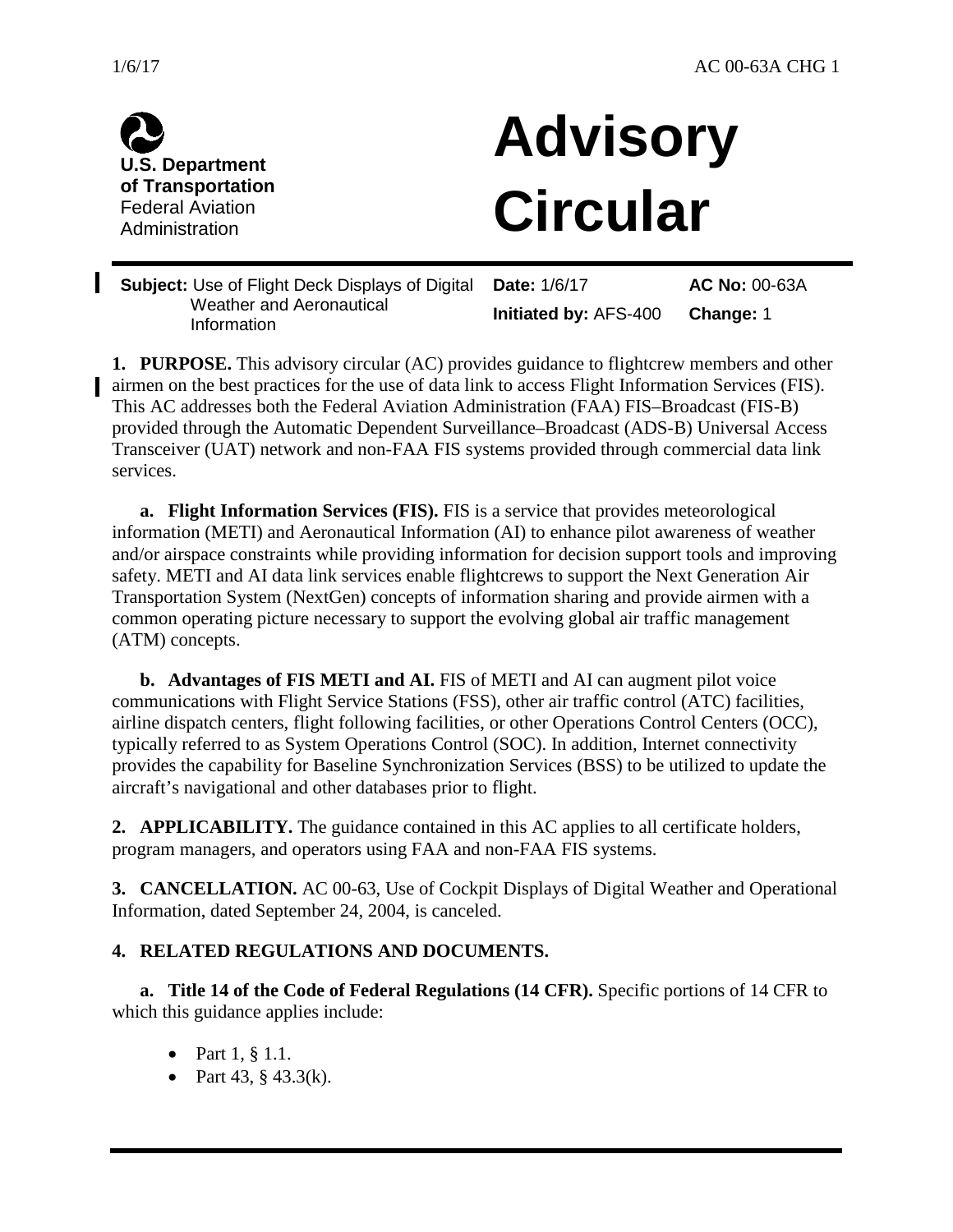- Part 61, §§ 61.65(b)(6), (8), (9), and (10); 61.93(e)(3), (f)(3), (g)(3), (i)(3), and (k)(3) and (12).
- Sections  $61.97(b)(5)$  and  $(11)$ ;  $61.105(b)(6)$  and  $(12)$ ;  $61.125(b)(4)$ ,  $(11)$ , and  $(15)$ ; and 61.155(c)(2), (3), (5), and (12).
- Part 63, § 63.53(a)(3) and (8); Appendix A (e)(46); Appendix B (a)(2)(iii); and Appendix C  $(a)(2)(iii)$ .
- Part 65,  $\S$  65.55(a)(2) and Appendix A (b).
- Part 91, §§ 91.21 and 91.103.
- Part 121, §§ 121.101(a), (b), (c), and (d); 121.119(a) and (b); 121.419(a)(2)(vi); 121.441; 121.655; and 121.711.
- Part 125,  $\S$  $\S$  125.287(a)(6), (7), and (8); and 125.353.
- Part 135, §§ 135.213(a); 135.225(a), (b), and (c); 135.293(a)(7); and 135.345(b)(6).
- Part 141, Appendix A (3)(e) and (k); Appendix B (3)(b)(6) and (12); Appendix C (3)(b)(6) and (8); Appendix D (3)(b)(4) and (11); Appendix E (3)(b)(4), (5), (6), (12), and (13).

#### **b. Related Reading Materials.**

- AC 00-6, Aviation Weather for Pilots and Flight Operations Personnel.
- AC 00-45, Aviation Weather Services.
- AC 20-149, Installation Guidance for Domestic Flight Information Service-Broadcast.
- AC 20-173, Installation of Electronic Flight Bag Components.
- AC 91-63, Temporary Flight Restrictions (TFR) and Flight Limitations.
- AC 120-76, Guidelines for the Certification, Airworthiness, and Operational Use of Electronic Flight Bags.
- Aeronautical Information Manual (AIM), Chapter 4, Section 5.
- AIM, Chapter 7, Section 1.
- FAA Order JO 7110.10, Flight Services.
- FAA Order JO 7930.2, Notices to Airmen (NOTAM).
- International Civil Aviation Organization (ICAO) Annex 14, Aerodromes.
- ICAO Annex 15, Aeronautical Information Services, Chapter 2, Responsibilities and Functions.
- RTCA DO-200, Standards for Processing Aeronautical Data.
- RTCA DO-201, Standards for Aeronautical Information.
- RTCA DO-267, Minimum Aviation System Performance Standards (MASPS) for Flight Information Services-Broadcast (FIS-B) Data Link.
- RTCA DO-308/EUROCAE ED-151, Operational Services and Environment Definition (OSED) for Aeronautical Information Services (AIS) and Meteorological (MET) Data Link Services.
- RTCA DO-324/EUROCAE ED-175, Safety and Performance Requirements (SPR) for Aeronautical Information Services (AIS) and Meteorological (MET) Data Link Services.
- RTCA DO-340, Concept of Use for Aeronautical Information Services (AIS) and Meteorological (MET) Data Link Services.

I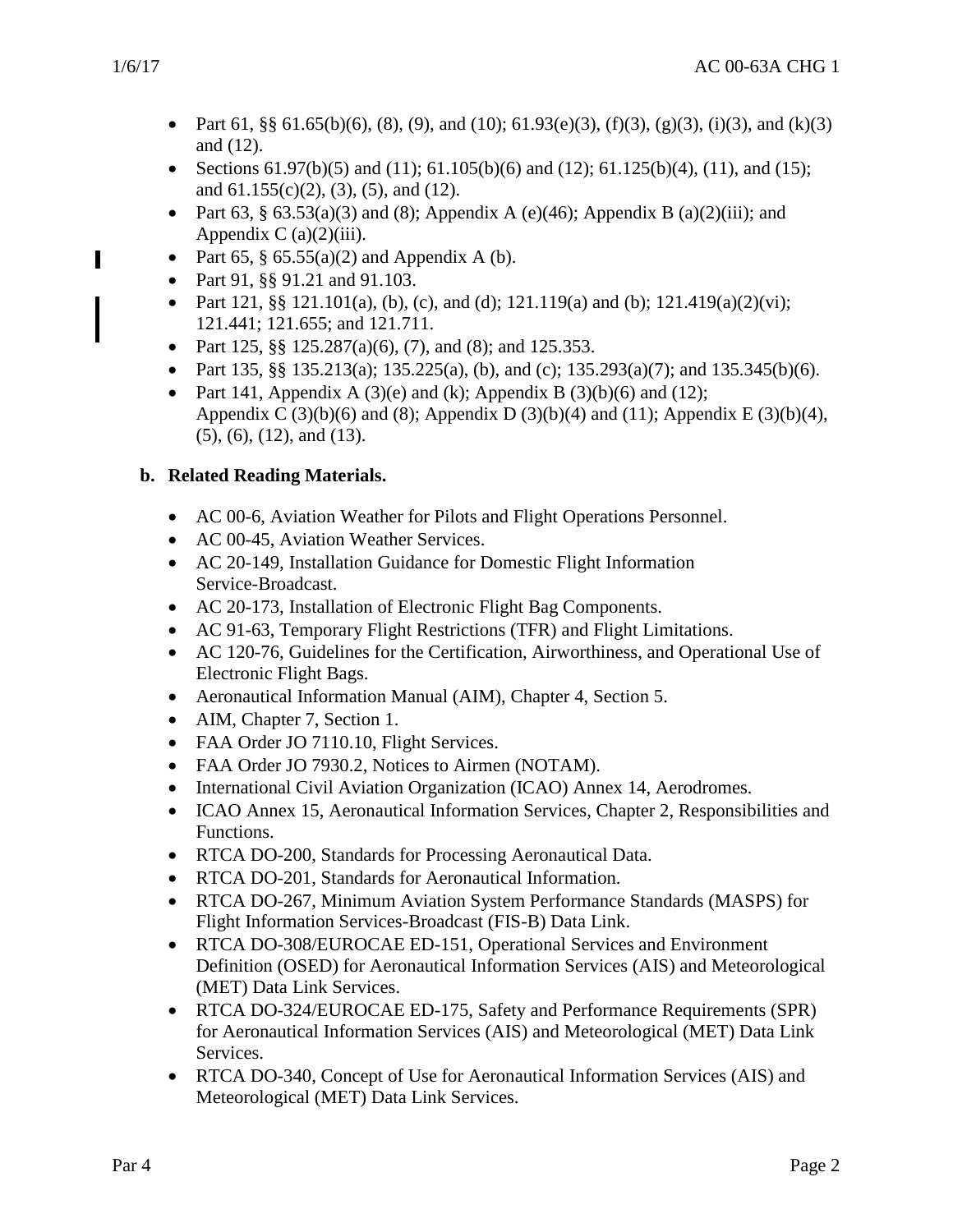- RTCA DO-358, Minimum Operational Performance Standards (MOPS) for Flight Information Services Broadcast (FIS-B) with Universal Access Transceiver.
- SAE ARP 5621, Electronic Display of Aeronautical Information (Charts).

#### **5. DEFINITIONS.**

**a. Advisory.** Specific and defined advice and information provided to assist pilots in the safe conduct of flight and aircraft movement.

**b. Aeronautical Data.** A representation of aeronautical facts, concepts, or instructions in a formalized manner suitable for communication, interpretation, or processing.

**c. Aeronautical Information (AI).** Information resulting from the assembly, analysis, and formatting of aeronautical data.

**d. Aeronautical Information Management.** The dynamic, integrated management of aeronautical information services—safely, economically, and efficiently—through the provision and exchange of quality-assured digital aeronautical data in collaboration with all parties.

**e. Aeronautical Information Service (AIS).** A service established within the defined area of coverage responsible for the provision of aeronautical information/data necessary for the safety, regularity, and efficiency of air navigation.

**f. Aircraft Communications Addressing and Reporting System (ACARS).** A non-FAA data link system using two-way very high frequency (VHF) data link air/ground communications for Airline Operational Control (AOC), Airline Administrative Control (AAC), and ATC messages. FIS request/reply and contract messages can be sent over the ACARS network.

**g. Air Traffic Service (ATS).** A generic term for (1) ATC service; (2) air traffic advisory service; (3) FIS; and (4) alerting service.

**h. Aircraft Meteorological Data Relay** (**AMDAR).** World Meteorological Organization (WMO) program for automatically collecting and reporting meteorological reports from aircraft.

**i. Broadcast Message.** A message that is transmitted via a broadcast mode and does not depend on a request message sent from a user (e.g., an aircraft).

**j. Broadcast Mode.** A one-way interaction in which AI and/or METI updates or changes applicable to a designated geographic area are continuously transmitted (or transmitted at repeated periodic intervals) to all aircraft capable of receiving the broadcast within the service volume defined by the system network architecture.

**k. Contract/Demand Mode.** A two-way interaction in which AI and/or METI are transmitted to an aircraft in response to a specific request.

**l. Contract/Update Mode.** A two-way interaction that is an extension of the Demand Mode. Initial AI and/or METI report(s) are sent to an aircraft and subsequent updates or changes to the AI and/or METI that meet the contract criteria are automatically or manually sent to an aircraft.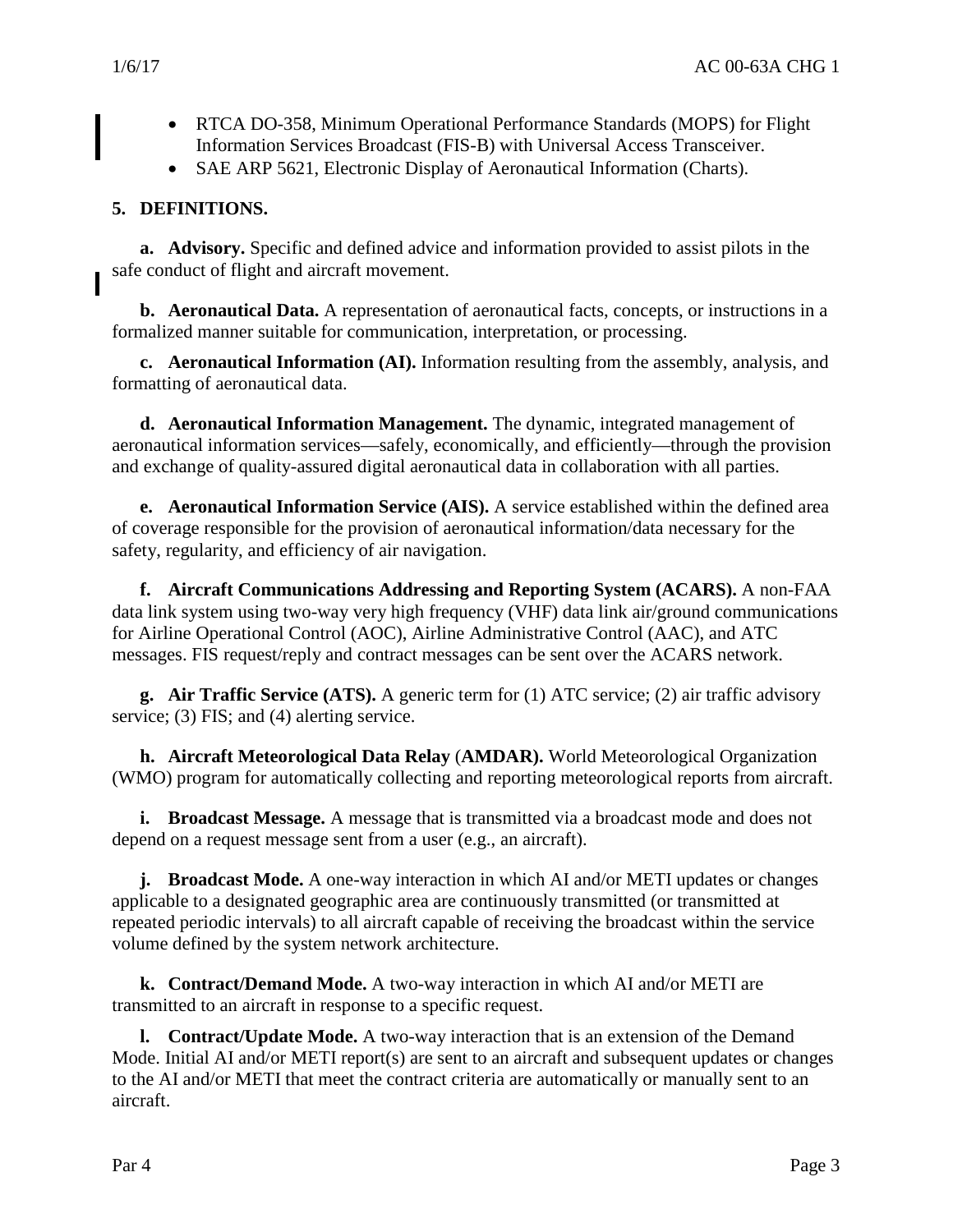**m. Crosslink.** Communication link from one aircraft to another aircraft, either directly or through downlink data interception (such as ADS-B).

**n. Data Link.** A wireless telecommunication between two or more locations for the purpose of transmitting or receiving data.

**o. Data Link Application.** Implementation of data link technology to achieve specific ATM operational functionalities. Within each application, there may be several (sub) services.

**p. Data Link Baseline Synchronization Service (BSS).** Synchronization of a system database with current aeronautical data in effect for a prescribed period.

**q. Data Link Service.** (Sub) service under a data link application that describes a particular service from an operational point of view. Within each service, there may be several data link report types.

**r. Database.** One or more files of data so structured that appropriate applications may draw from the files and update them.

**s. Downlink.** Communication link from the aircraft to the ground.

**t. FAA Flight Services.** Provide flight planning, advisory information, preflight planning, in-flight advisory service, and rescue and coordination services.

**u. FAA's FIS-B Service Provider.** A commercial vendor that provides FAA FIS-B on the ADS-B 978 megahertz (MHz) UAT data link under an agreement with the FAA.

**v. Flight Information Service (FIS).** A service provided for the purpose of giving advice and information useful for the safe and efficient conduct of flights.

**w. Graphical Product.** An FIS product composed of graphics with associated supporting text.

**x. In-Flight.** Occurring, carried out, or present during flight (e.g., in-flight icing).

**y. Information.** Data that (1) has been verified to be accurate and timely, (2) is specific and organized for a purpose, (3) is presented within a context that gives it meaning and relevance, and which (4) leads to an increase in understanding and decrease in uncertainty. The value of information lies solely in its ability to affect a behavior, decision, or outcome.

**z. Meteorological Data.** A representation of meteorological observations, forecasts, and environmental model output in a formalized manner suitable for communication, interpretation, or processing.

**aa. Meteorological Information (METI).** Information resulting from the assembly, analysis, and formatting of weather data.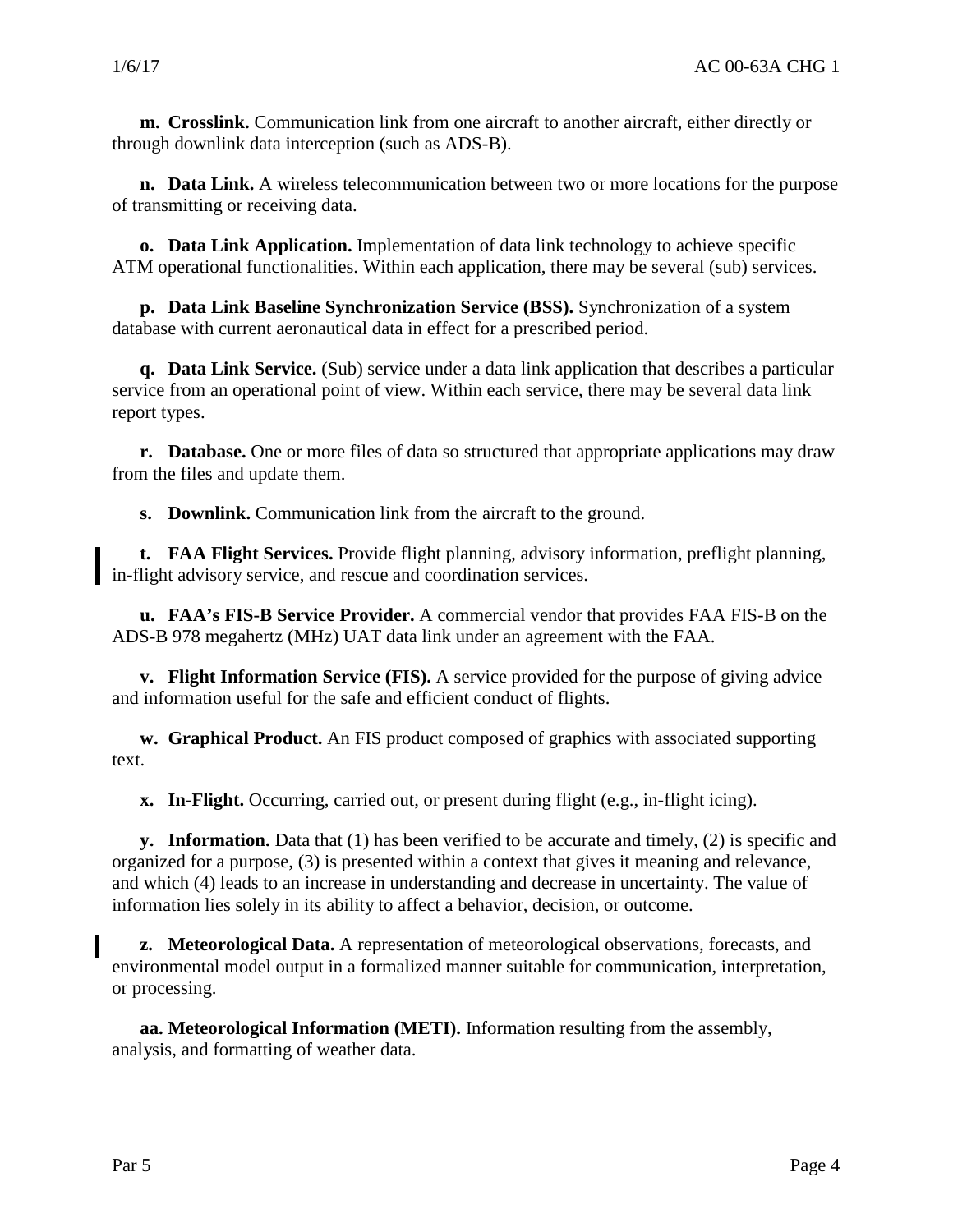**bb.Near-Real-Time.** Current or immediate information; responding to events or inputs as fast as possible, or as they happen.

**cc. Non-FAA FIS.** A commercial data link service providing aviation weather and operational information to customers.

**dd.Non-FAA FIS Provider.** An organization that operates a commercial data link service providing aviation weather and operational information independent of a vendor service agreement with the FAA.

**ee. Product.** Data set or data set series of METI/AI produced and displayed in accordance with a published or defined format in a manner usable and interpretable to a pilot.

**ff. Product Latency.** An element of data age. The total latency of METI/AI messages includes the total time between the actual occurrence of the phenomenon, the data collection, processing, transmittal, and the display or application of the information on the flight deck. The amount of total latency may limit the use or application of the information.

**gg. Special Activity Airspace (SAA).** Any airspace with defined dimensions within the National Airspace System (NAS) wherein limitations may be imposed upon aircraft operations. This airspace may be restricted areas, prohibited areas, Military Operations Areas, ATC-assigned airspace, and any other designated airspace areas. The dimensions of this airspace are programmed into the User Request Evaluation Tool (URET) and can be designated as either active or inactive by screen entry. Aircraft trajectories are constantly tested against the dimensions of active areas and alerts issued to the applicable sectors when violations are predicted.

**hh.Special Use Airspace (SUA).** Airspace of defined dimensions identified by an area on the surface of the Earth wherein activities must be confined because of their nature and/or wherein limitations may be imposed upon aircraft operations that are not a part of those activities. Some types of SUA are Alert Area, Controlled Firing Area, Military Operations Area, Prohibited Area, Restricted Area, and Warning Area.

**ii. Strategic.** This term refers to the decisionmaking process by the pilot. Strategic decisionmaking addresses decisions related to flight planning, both preflight and in-flight.

**jj. Tactical.** This term refers to the decisionmaking process by the pilot. Tactical decisionmaking involves decisions of an operational nature that need to be applied immediately.

**kk.Text Product.** An FIS product that is composed of text only.

**ll. Temporary Flight Restrictions (TFR).** A TFR is a regulatory action issued by the FAA via the U.S. NOTAM System (USNS), under the authority of Title 49 of the United States Code (49 U.S.C.). The FAA issues TFRs within the sovereign airspace of the United States and its territories to restrict certain aircraft from operating within a defined area on a temporary basis to protect persons or property in the air or on the ground. While not all-inclusive, TFRs may be issued for disaster or hazard situations such as: toxic gas leaks or spills, fumes from flammable agents, aircraft accident/incident sites, aviation or ground resources engaged in wildlife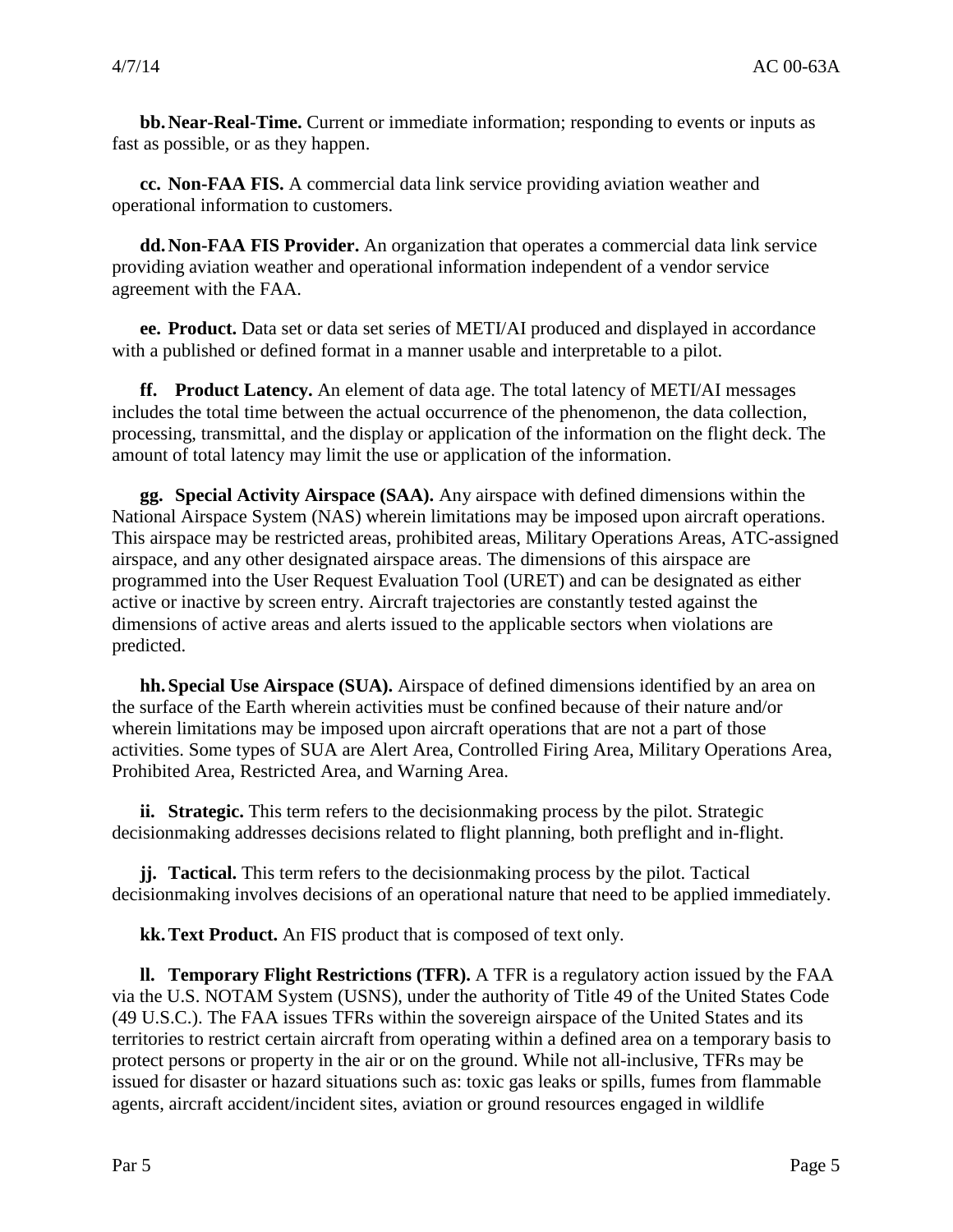suppression, or aircraft relief activities following a disaster. TFRs may also be issued in support of VIP movements; for reasons of national security; or when determined necessary for the management of air traffic in the vicinity of aerial demonstrations or major sporting events.

**mm. Universal Access Transceiver (UAT).** A U.S.-centric surveillance radio system providing other data link services that is intended to serve the majority of the General Aviation (GA) community. UAT transmits on 978 MHz and is approved per § 91.225 for use in all airspace below 18,000 ft. mean sea level (MSL). UAT supports ADS-B, Automatic Dependent Surveillance-Rebroadcast (ADS-R), FIS-B, and [Traffic Information Services–Broadcast](http://en.wikipedia.org/wiki/Traffic_Information_Service_-_Broadcast) (TIS-B).

**nn.Uplink.** Communication link from the ground to the aircraft.

**6. BACKGROUND.** ACARS data link of textual METI and AI has been available for many years, primarily to transport category aircraft. Beginning in the mid-1990s, METI and AI textual and graphical data link services became available to GA aircraft. Additionally, the Internet was and is used to send aeronautical database revisions (BSSs) to users to update both certified as well as noncertified devices. The recent proliferation of less expensive receivers has made accessing data links, such as commercial satellite and the FAA's ADS-B UAT network, more feasible to a larger user population. Additionally, onboard broadband Internet connectivity, through ground or satellite systems, along with the advancement of portable electronic devices (PED) permitted for flight deck use, provides flightcrews of equipped aircraft increased access to METI and AI.

**a. Data Link Service Providers (DLSP).** DLSPs deploy and maintain airborne, ground-based, and, in some cases, space-based infrastructure that support the transmission of AI/METI over one or more data links. DLSPs may also transmit information other than METI and AI over these links, such as ATM information or specific company Airline Operational Control Center (AOCC) information. They also may provide a free of charge or for-fee service that permits end users to uplink and downlink AI/METI and other information. For example, the introduction of high bandwidth wireless data link to the aviation sector enables frequent transmission of graphic intensive content.

#### **b. Examples of DLSPs.**

**(1) FAA FIS-B.** A ground-based broadcast service provided through the UAT network. The service provides users with a 978 MHz data link capability when operating within range and line-of-sight of a transmitting ground station. FIS-B enables users of equipped aircraft to receive and display a suite of broadcast weather and AI products. FIS-B is available NAS-wide. You can find detailed information concerning FIS-B METI and AI products available using UAT FIS-B in the AIM and in Appendix 1.

**(2) Non-FAA FIS Systems.** Several commercial vendors provide customers with FIS data over both the aeronautical spectrum and on other frequencies using a variety of data link protocols. Services available from these providers vary greatly and may include tier-based subscriptions. Advancements in bandwidth technology permits preflight as well as in-flight access to the same METI and AI available on the ground. Pilots and operators now routinely load their databases using such services. Pilots and operators using non-FAA FISs for METI and AI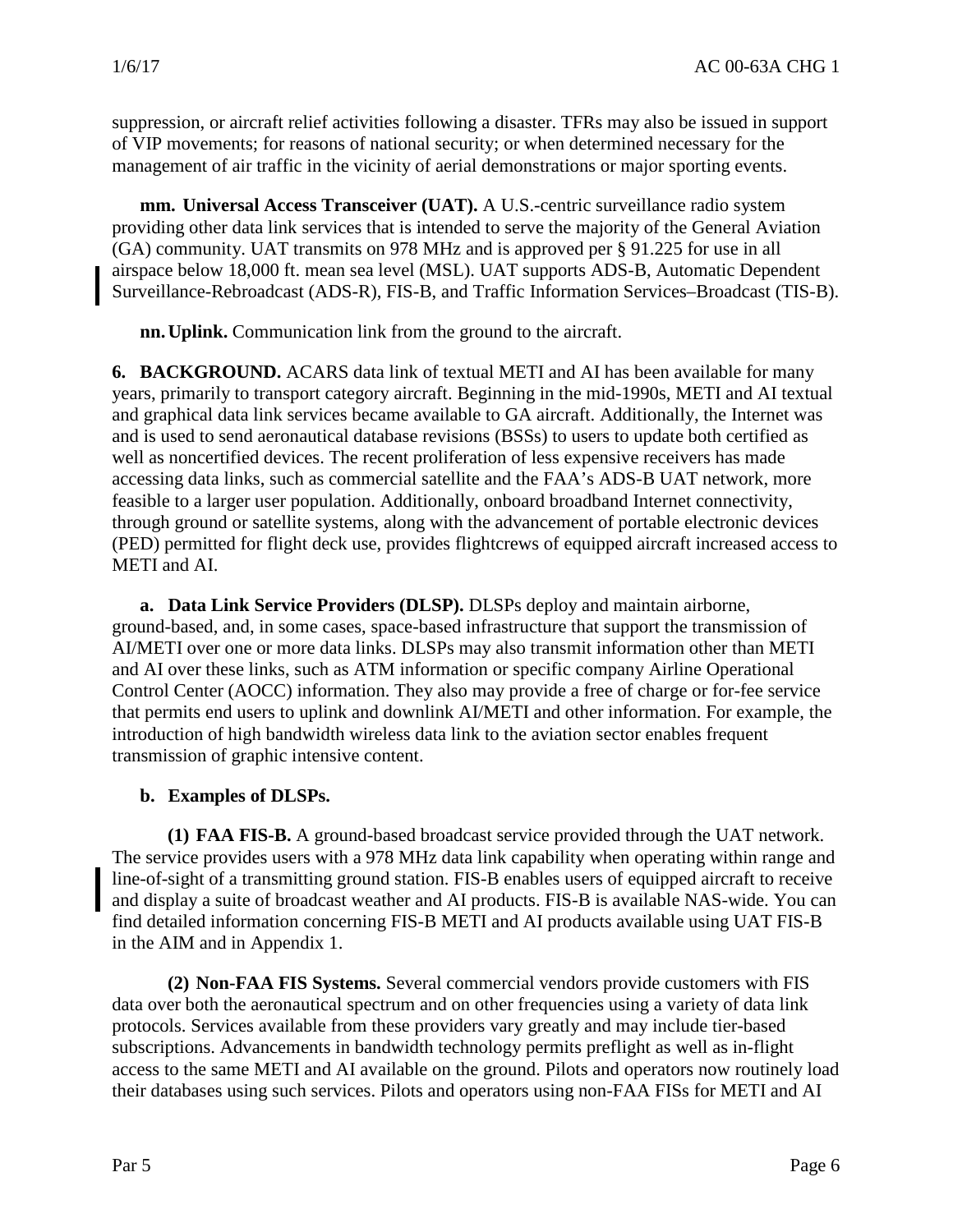should be knowledgeable regarding the weather services the commercial vendors provide, as some commercial vendors may be repackaging National Weather Service (NWS)-sourced weather, while other commercial vendors may alter the weather information to produce vendor-tailored or vendor-specific weather reports and forecasts.

**c. System Wide Information Management (SWIM).** The NextGen Implementation Plan identifies seven transformational programs required to implement NextGen. One such transformational program is the SWIM program. SWIM provides enterprise messaging infrastructure to enable systems to request and receive information when they need it, subscribe for automatic receipt, and publish information and services as appropriate. This will provide for sharing of information among diverse systems. SWIM allows a more cohesive and efficient decisionmaking process and also enables such new aviation concepts as trajectory-based operations and optimum profile descents. SWIM infrastructure is designed to use a Service Oriented Architecture (SOA) to communicate aviation data and services without the restrictive, time-consuming, and expensive process of developing unique interfaces for systems used in the NAS.

**(1) Publishing to SWIM.** One publisher to SWIM will be the FAA's Common Support Services—Weather (CSS-Wx). CSS-Wx will publish aviation weather information to SWIM, provide for filtering of the information by user-specified criteria, provide for access to information via Web services, and over time replace the legacy weather dissemination systems.

**(a)** CSS-Wx will enhance the collection and dissemination of weather information and provide access to all users throughout the NAS. CSS-Wx will be the single source of aviation weather information to the FAA for ATM decisions. Standardization of weather information will provide for flexibility in the integration of weather information into ATM decisions. CSS-Wx provides all categories of weather users with improved access to timely and accurate weather observation and forecast information to support improved decisionmaking while enhancing safety.

**(b)** In addition, as the CSS-Wx and NextGen Weather Processor (NWP) implementation evolves, new categories of aviation weather information and its effect on NAS operations will be available. This information will include projections of weather-constrained NAS airspace, which can be used to assess weather-related effect on flows and individual trajectories, and to assist in development of mitigation strategies.

**(c)** Aircraft Access to SWIM (AAtS) defines how aircraft connect to SWIM, enabling access to a common collection of aeronautical services provided from multiple official sources to create a globally interoperable and shared aviation information environment. This facilitates common situational awareness so that flightcrews can be involved in the collaborative decisionmaking process. It is important to understand that the AAtS initiative does not implement a specific infrastructure to create the actual link to the aircraft. Rather, AAtS defines a set of operational and technical requirements and provides guidance used to implement that infrastructure.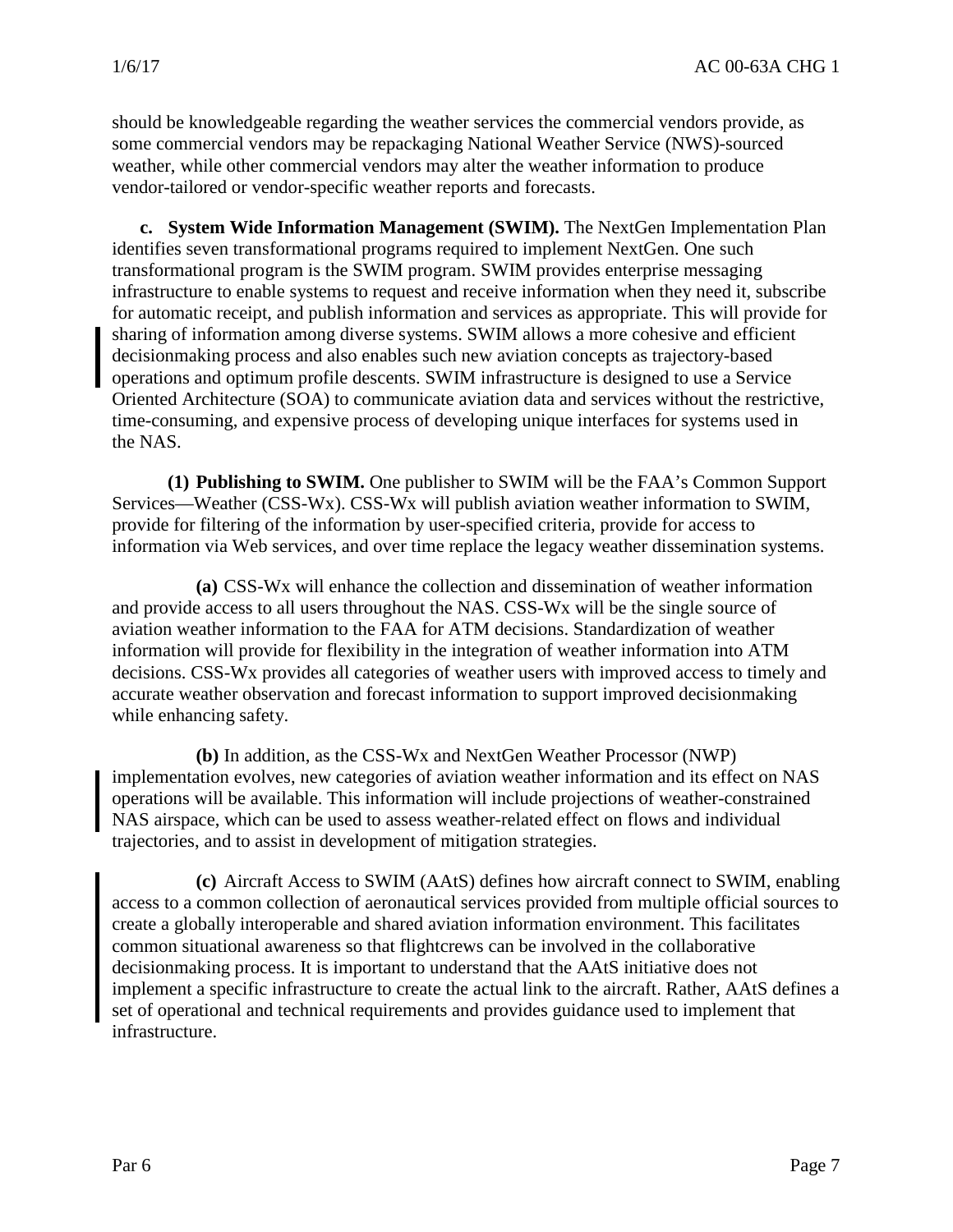**(2) Global Information Sharing.** To facilitate global information sharing and interoperability, data exchange models are being developed based on Open Geospatial Consortium standards. The FAA and Eurocontrol are jointly developing the Weather Information Exchange Model (WXXM) and the Aeronautical Information Exchange Model (AIXM). WXXM will be utilized in the worldwide ground exchange of METI data and products. AIXM will be utilized in the worldwide ground exchange of AI. FIS data link systems will use more efficient (compressed) data formats for transmitting METI and AI data to aircraft.

**d. AI and METI Data Link Services.** These are a compilation of systems that can be useful for communications to and from aircraft, including being a source of AI and METI to meet aviation regulatory requirements on which to base operational decisions. Pilots and operators may use AI and METI data link services for preflight, as well as in flight, updates to support operational decisions and assist in the safe conduct of flight. Users may act on products and information delivered by AI and METI data link services while considering the quality, latency, and integrity of information. If the AI and METI data link service becomes inoperative, there must be procedures or mitigation methods established and in place on board the aircraft and on the ground to transition to an alternative means of communication of pertinent information without a degradation to safety.

**7. DISCUSSION.** The timely, efficient exchange of AI and METI will contribute to safety, efficiency, and utility in aircraft operations. Stakeholders will need timely access to accurate AI and METI to plan, revise, assess, and safely execute flight operations. Data link provides the means for timely access for pilots/aircrew.

#### **a. Benefit of AI and METI Data Link Services.**

**(1) Enhanced Operational Safety.** Pilots that understand the limitations of the data link METI and AI are better able to make sound decisions regarding safety of flight. In part 121 operations, decisions may require concurrence by an aircraft dispatcher (domestic and flag) or person authorized to exercise operational control (supplemental), unless the pilot is declaring an emergency. For additional information on pilot and dispatcher roles and responsibilities, refer to AC 120-101, Part 121 Air Carrier Operational Control.

**(2) Increased Situational Awareness.** AI and METI data link products, especially graphical products, significantly improve the pilot's situational awareness level and ability to quickly interpret AI and METI.

**(3) Better Airline and GA Economics.** Improved flight efficiencies can increase schedule predictability, aircraft utilization, passenger comfort, and the return on investment while reducing fuel consumption.

**(4) Better Alternate Airport Planning.** Improve the pilot's ability (along with the aircraft dispatcher or person authorized to exercise operational control in part 121 domestic, flag, or supplemental operations) to select the best alternate airport while preflight planning, or en route, because of access to near-real-time alternate airport field conditions available in the flight deck.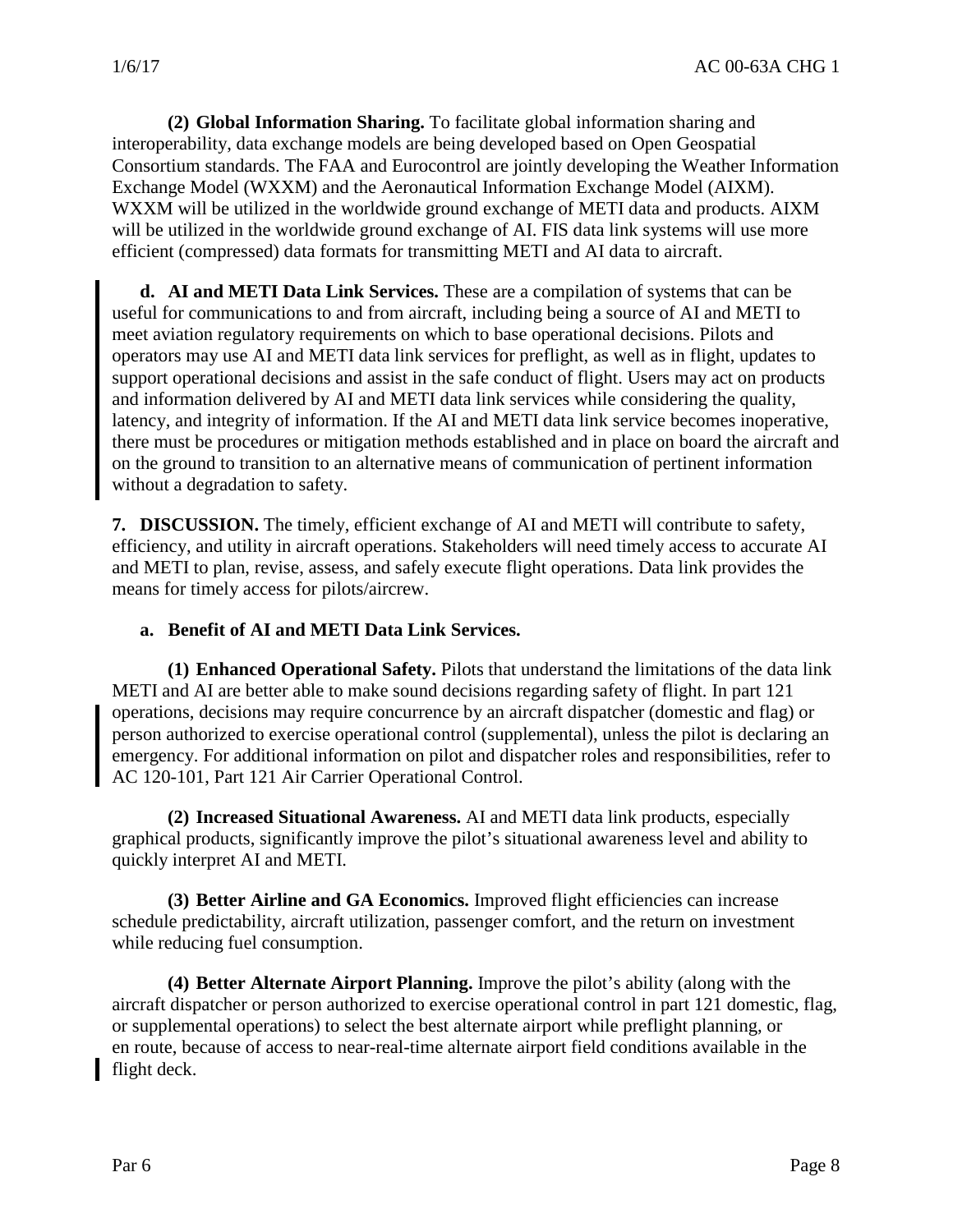I

**(5) Reduced Aircraft Maintenance.** Display of weather hazards, such as hail and severe turbulence, will assist the pilot in avoiding these hazardous areas, which will reduce, if not eliminate, maintenance that would be otherwise needed to inspect the aircraft and return it to service.

**(6) Reduced Pilot Workload.** Decreases the pilot's actions required to obtain a specific piece of information (e.g., NOTAMs), or can increase the amount of AI and METI gathered, reviewed, and understood with the same effort as required with the current method of AI and METI gathering.

**b. Three Data Link Modes.** There are three data link modes that are used for transmission of AI and METI to aircraft. The intended use of the AI and/or METI will determine the most appropriate data link mode.

- Broadcast Mode.
- Contract/Demand Mode.
- Contract/Update Mode.

**c. AI Data Link Services.** AI uplink services offer the potential to harmonize AI among stakeholders to increase safety, capacity, efficiency, economic and environmental benefits, and to minimize the risks associated with information overflow. Today, NOTAMs are mainly text-based, with the exception of the graphical NOTAMs published in the FAA's Notice to Airmen Publication (NTAP). Graphical depiction in combination with text would in many cases make the information more intuitive and easier to interpret, such as with TFRs, thus increasing safety. In the transition to the digital world, there are two distinct services.

**(1) Data Link BSS.** This service provides complete and/or update synchronization of the aircraft AI databases. BSS is envisioned to replace or update, in whole or in part, all AI resident in onboard databases. Pilots in part 91 operations already update their installed avionics using BSS, usually by downloading a new database to a memory card and then inserting the card into the aircraft avionics. Pilots update their portable device databases using BSS directly from the Internet. Section 43.3(k) now permits pilots to update BSS in certain types of avionics without a logbook entry. As technology advances, these avionics systems may be updated via data link BSS, which will simplify the update process, as well as provide more frequent updates than the 28-day Aeronautical Information Regulation and Control (AIRAC) cycle.

**(a)** Examples include:

- The 28-day navigation, terrain, obstacle, and aerodrome mapping data updates.
- Updates to precomposed as well as data-driven charts. (Data-driven charts are described in SAE ARP 5621, Electronic Display of Aeronautical Information (Charts)).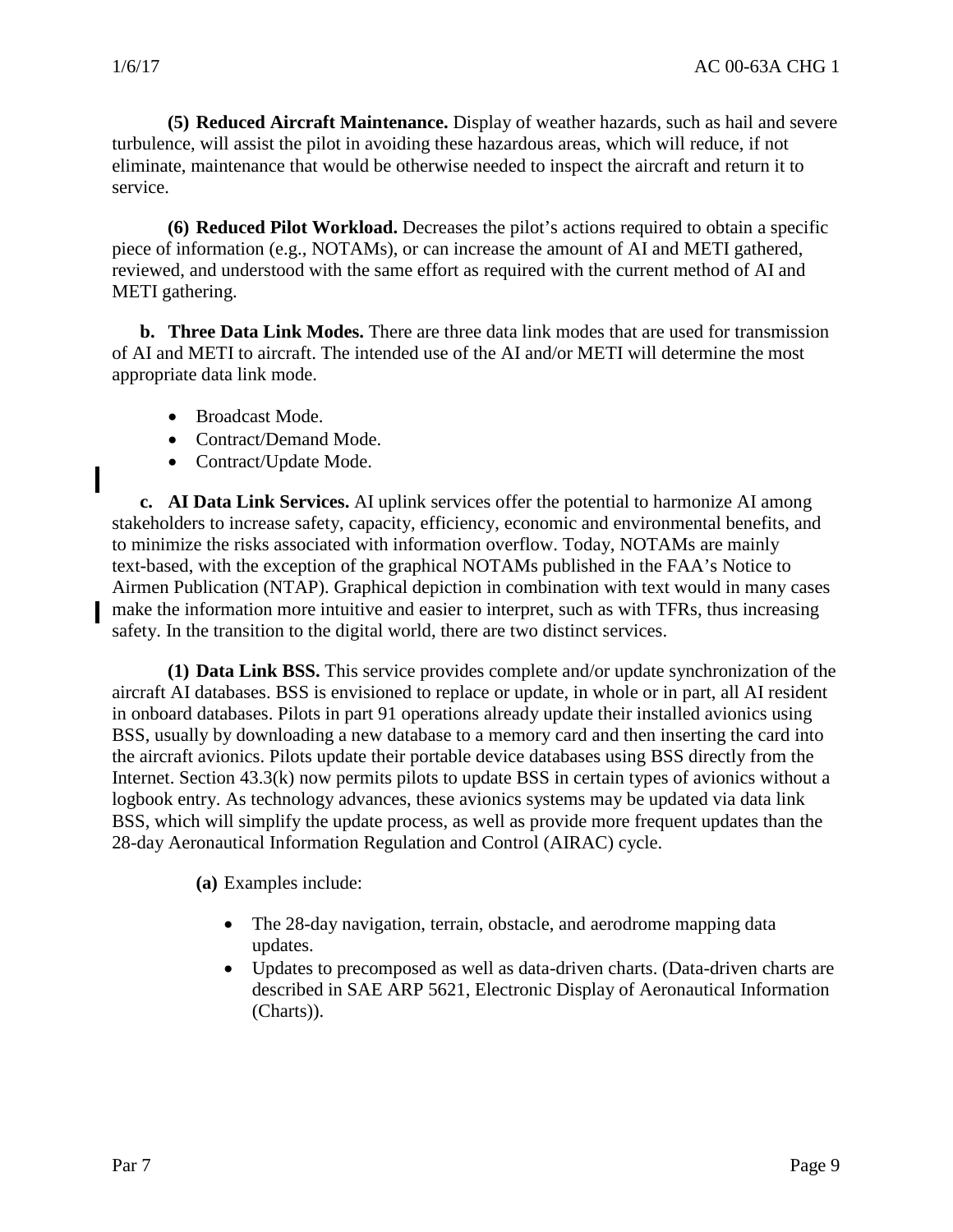**(b)** Complete or update BSS synchronization:

- Complete Sync is the replacement of an entire database in the aircraft's data system.
- Update Sync is the replacement of AI that has changed since the previous sync specific to the dataset.

**(2) Data Link Aeronautical Update Service (AUS).** This service provides temporary and permanent changes to aeronautical data to the flight deck throughout the current 28-day AIRAC cycle (e.g., NOTAMs).

**(a)** The original onboard data file does not change. Updates are independent of the databases resident on the flight deck and are only intended to be graphically "overlaid" on aeronautical data already stored onboard an aircraft. (In practice, though, AUS data could be merged with data-driven files, providing the AUS changes were brought to the attention of the flightcrew.)

**1.** Updates may include both permanent and/or temporary changes to onboard or stored information.

**2.** AUS may include official State NOTAMs as well as company and other data integrator bulletins.

**3.** AUS services (as distinct from BSS) generally inform the pilot about abnormal conditions. Since the message will be based on specific conditions that exist for that time and date, each message will be unique. However, some examples of messages include:

- Relevant flight trajectory airspace changes (e.g., Systems Application Architecture (SAA), including TFRs) to address operational constraints and/or provide changes in routing opportunities;
- Updated nonroutine bulletins (e.g., Bird Notices to Airmen (BIRDTAM), NOTAMs) to address changes along the route of flight;
- Updated airspace capabilities (e.g., Global Navigation Satellite System (GNSS) outage depictions) resulting in reduced surveillance and navigation system capabilities;
- Flight optimization information (e.g., noise-sensitive environmental affected areas, North Atlantic (NAT) and Pacific Organized Track System (PACOTS) track routings);
- Airport/aerodrome surface moving map changes, including runway/taxiway closures, construction areas; and
- Gate-accessible, gate-linked dispatch/flight release documents.

**(b)** AUS information has specific effective times when overlaid upon a valid BSS database. The AUS relies on ground-air communication of AI effective during the planned flight (from pushback to arrival at the destination gate or parking area, including contingencies and anticipated delays). Therefore, when a request for aeronautical updates is made, the information considered for transmission is based upon an assessment of what information will be effective

 $\blacksquare$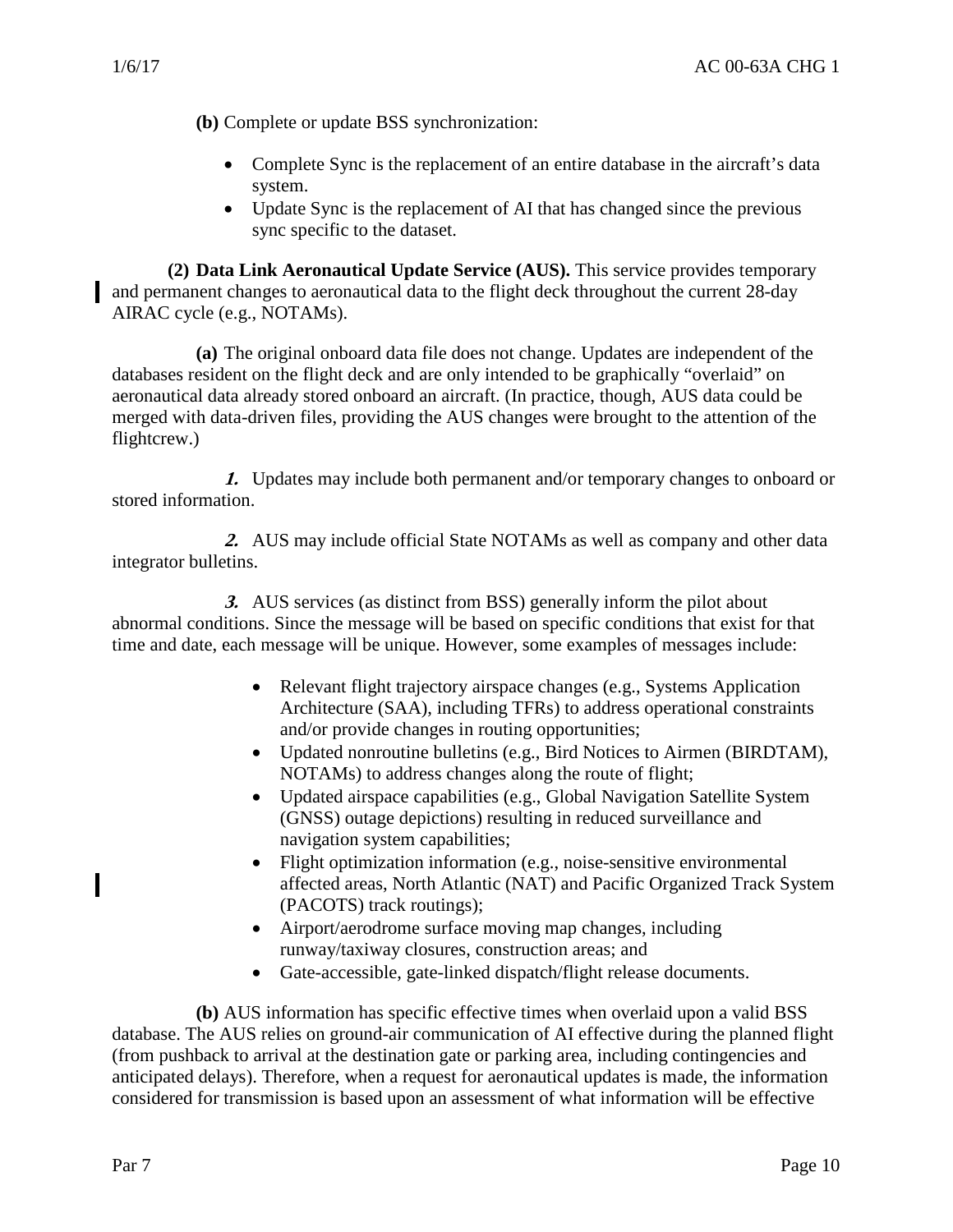during the scheduled and actual flight time based on the time the request was made, and the planned route. Sometimes, though, crews may request NOTAMs for other airports, for contingency planning purposes. Updates are issued for the effective period of the updated information.

#### **d. Aircraft Crosslink and Downlink of Meteorological Data.**

**(1) Transmitted Data.** Aircraft sensors and equipment can detect and transmit meteorological and environmental data to the ground and other nearby aircraft. These transmissions include such information as temperature, wind, humidity/water vapor, turbulence, icing conditions, precipitation/convection, wind shear, trends in rapidly developing/evolving convection, and volcanic ash. In addition, nonmeteorological aircraft parameters supporting wake vortex avoidance applications can be transmitted.

**(2) Downlinked Data.** Data from aircraft that are downlinked to the ground (e.g., WMO AMDAR program) can be used for validation of data from other sources, and used as input to other downlinked METI to form enhanced or new products.

**(3) Crosslinked Data.** Data received by proximate aircraft are referred to as crosslink data. Proximate aircraft can use the information as point data for conditions at the location of the aircraft that transmitted the information (e.g., reports of adverse conditions such as severe to extreme turbulence).

**8. RESPONSIBLE FLIGHT DECK USE OF DATA LINK AI AND METI.** METI and AI are highly dynamic and time-sensitive. The goal of AI and METI data link service is to provide timely distribution of AI and METI data both to and from the aircraft. Through these AI and METI data link services, pilots and/or flight deck applications should have timely access to information consistent with the information available to the ATM ground community.

- It should be noted that currently available AI and METI services to the flight deck cannot be solely used to fulfill the part 121 regulatory requirement for aircraft dispatchers to provide the PIC with the most current available weather information.
- Users of FIS should familiarize themselves with the operational characteristics and limitations of their systems. Sources of information that may provide this specific guidance include manufacturer's manuals, training programs, and reference guides.

**a. Using Data Link Services for Direct User Access Terminal System (DUATS), FAA Flight Services, and/or Weather Briefing Documents/Dispatch Paperwork via AI and METI Data Link Service.** Flight planning via a data link service and using a portable or installed Electronic Flight Bag (EFB), whether on the ground or airborne, is an acceptable use of AI and METI data link services.

**(1)** Pilots conducting flights not certificated under the provisions of 14 CFR part 119 are encouraged to use FAA/NWS products through FSS, FAA Flight Services, and/or DUATS. Pilots that are comfortable with self-briefing, via FAA Flight Services, DUATS, or an equivalent means, may use the EFB to display the METI and AI as well as to file flight plans. There are numerous commercial applications that facilitate the pilot's ability to access METI and AI that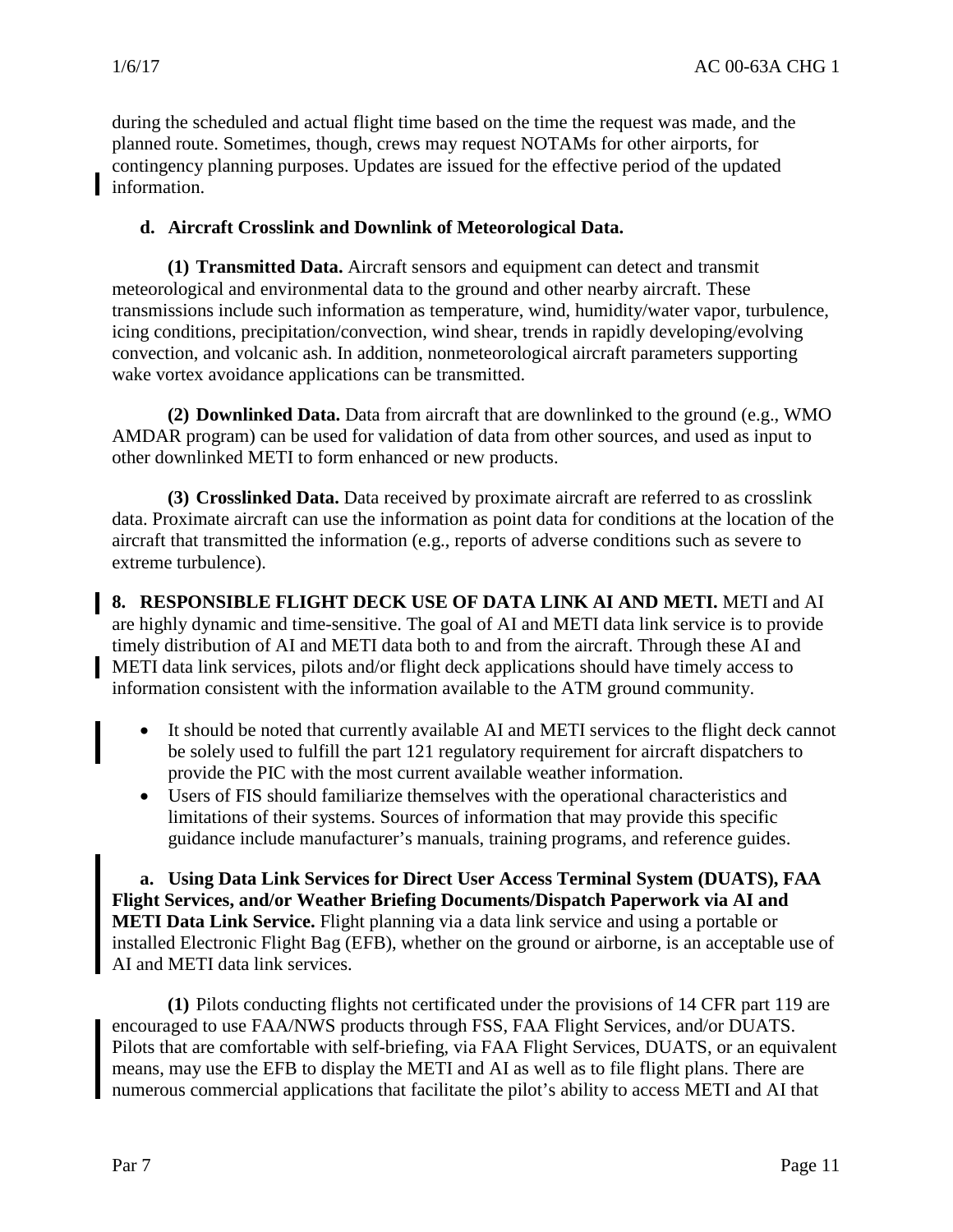conform to the weather briefings standard defined in AC 00-45, paragraph 1.3.1.1. Pilots should be familiar with any applicable disclaimer related to the accuracy of the information provided by the subscribed commercial service.

**(2)** Certificated operators using weather briefing documents and/or dispatch documents may use data link to provide METI and AI displayed on an EFB to deliver the flightcrews' weather briefing documents per the operator's flight dispatch, flight following, or operational control system. The EFB must be capable of displaying the METI and AI and/or dispatch/flight release package. The EFB should be easily accessible to the pilot for quick access to information when needed.

**(3)** Certificated operators may also choose to dispatch and release flights electronically while on the ground or airborne using data link and an EFB, similar to the process some operators use via ACARS today. It should be noted that any signatures to an electronic dispatch or flight release must meet the FAA's criteria for what constitutes a valid digital/electronic signature. Criteria for the validity of digital/electronic signatures are described in AC 120-78, Acceptance and Use of Electronic Signatures, Electronic Recordkeeping Systems, and Electronic Manuals. All certificated operators must comply with all applicable 14 CFR parts, including dispatch and flight release rules, and the retention of records and reports. In accordance with the requirements of parts 121 and 125, certificate holders must include (or attach) weather reports and weather forecasts to each dispatch or flight release. The operator must retain these dispatch and flight releases in accordance with part 121 or 125 requirements, as applicable.

**(4)** To replace a traditional paper copy of the weather package that is printed on the ground (or airborne, via ACARS), the EFB must be capable of displaying/storing the METI and AI.

**b. Pilot Actions.** While data link has proven significant potential to improve safety, realization of the derived safety benefits depends heavily upon the pilot's knowledge and understanding of the specific system's capabilities and limitations. With data link METI and AI, pilots must pay particular attention to the service provided and any system particularities and limitations.

**(1) Product Latency.** Be aware of the product time or "valid until" time on the particular data link information displayed in the flight deck. *(For example, since initial processing and transmission of next generation weather radar (NEXRAD) data can take several minutes, pilots must assume that data link weather information will always be a minimum of 7 to 8 minutes older than shown on the time stamp. Thus, pilots must only use data link weather radar images for broad strategic avoidance of adverse weather.)* Pilots operating part 121 domestic or flag flights should contact their dispatcher for verification of adverse non-forecast weather information. This is particularly important when adverse weather phenomena are encountered and a change to the route or alternate may be required.

**(2) Product Update Cycles.** Be aware of when and how often a product is updated as well as the DLSP update rate for particular products.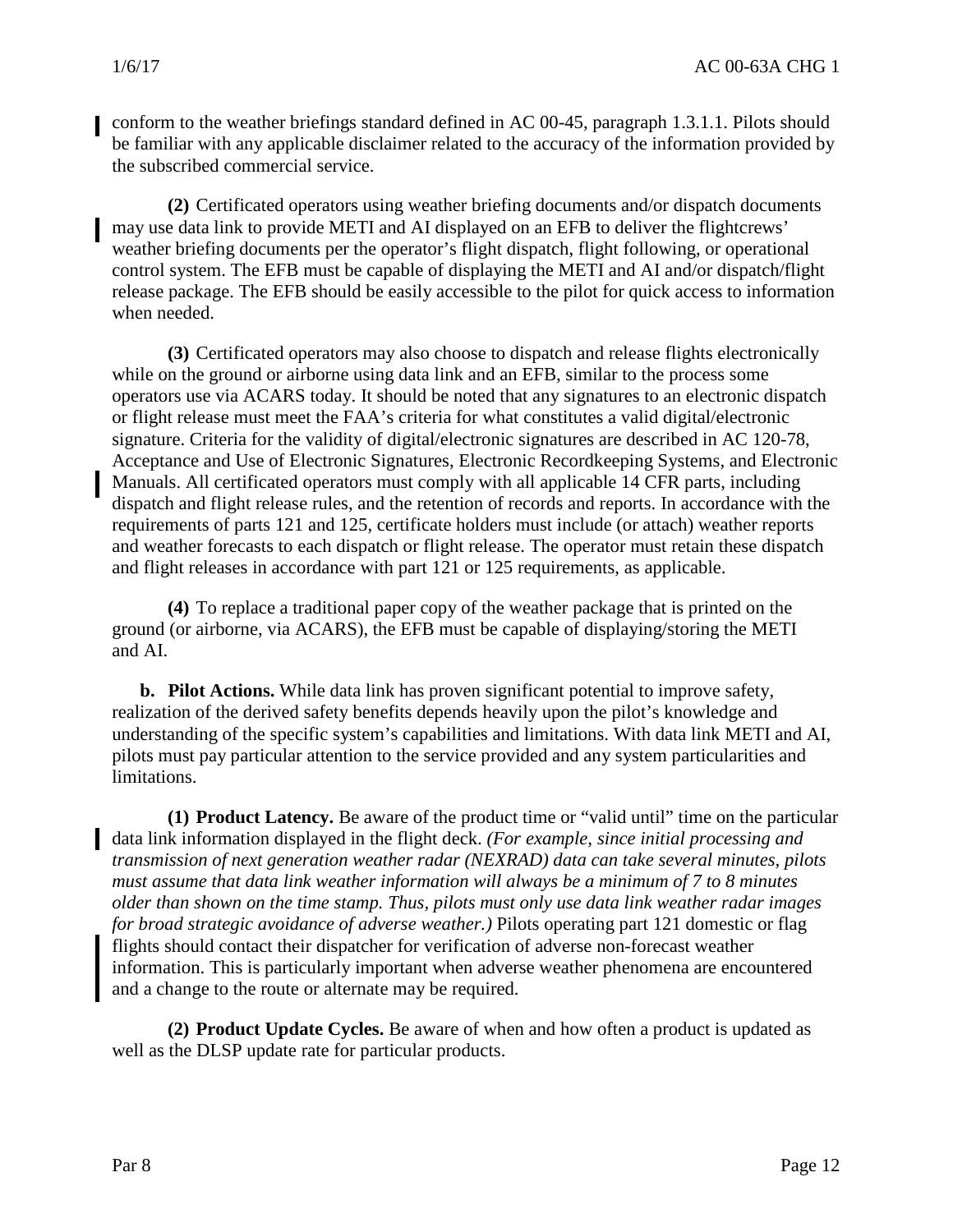**(3) Indication of System Failure.** Be aware of partial or total system failure indications and the actions necessary to obtain affected METI and AI through other sources.

**(4) Coverage Areas/Service Volume.** Coverage limitations are associated with the type of data link network in use. For example, ground-based systems that require a line-of-sight may have relatively limited coverage below 5,000 feet above ground level (AGL). Satellite-based data link weather services can have limitations stemming from whether the network is in geosynchronous orbit or low Earth orbit. Also, NWS NEXRAD coverage has gaps, especially in the western states.

**(5) Content/Format.** Since service providers often refine or enhance data link products for flight deck display, pilots must be familiar with the content, format, and meaning of symbols and displays (e.g., the legend) in the specific system.

**(6) Data Integrity/Limitations to Use.** This refers to the reliability of information depicted. Be aware of any applicable disclaimer by the service provider.

**(7) Use of Equipment/Avionics Display.** Pilots remain responsible for the proper use of an EFB or installed avionics.

**(8) Overload of Information.** Most DLSPs offer numerous METI and AI products with information that can be layered on top of each other. Pilots need to be aware that too much information can have a negative effect on their cognitive workload. Pilots need to manage the amount of information to a level that offers the most pertinent information to the specific phase of flight without creating a flight deck distraction. Pilots may need to adjust the amount of information based on numerous factors including, but not limited to, the phase of flight, single-pilot operation, autopilot availability, class of airspace, and the weather conditions encountered.

#### **9. USE OF AI AND METI BY CERTIFICATED OPERATORS AND PROGRAM MANAGERS.**

**a. Integration of AI and METI.** Part 91 subpart K (part 91K) program managers and parts 121 and 135 certificate holders may integrate data link METI and AI into their respective aviation weather information system. When authorized, data link METI and AI data should support all phases of flight. Certificate holders/program managers must ensure that the METI via FIS comes from an approved source of weather reports and forecasts as listed on the certificate holder's/program manager's Operations Specification (OpSpec)/Management Specification (MSpec) A010, Aviation Weather Information.

**b. Use of EFBs.** An EFB is an acceptable means to view METI and AI in the flight deck. As the EFB requires software and data connectivity, the EFB at a minimum is classified as either a portable or installed EFB using Type A or Type B software. Operations under 14 CFR (i.e., parts 121, 135, or part 91 subpart F, and part 91K) require an authorization for use via OpSpec/MSpec/Letter of Authorization (LOA) A061, Use of Electronic Flight Bag. Certificate holders/program managers using an EFB to display METI and AI to the flight deck should comply with the guidelines related to EFBs found in AC 120-76, AC 20-149, and AC 20-173.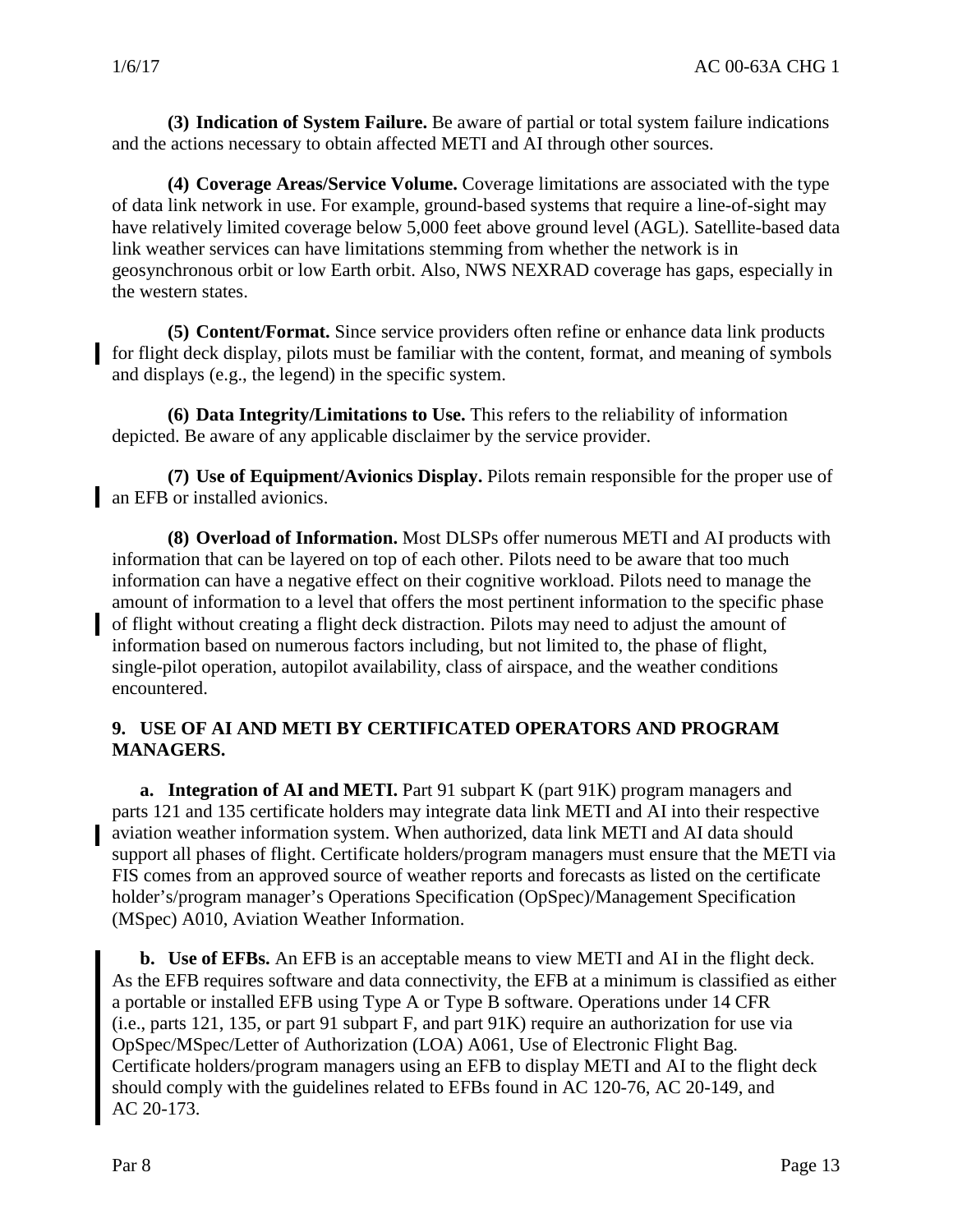**c. Use of Software Applications Requiring METI or AI Input.** Some Type B software applications, as defined in AC 120-76, may require METI or AI to function as intended (e.g., ground deice/anti-ice holdover table applications). This is an acceptable use of AI and METI data link service and requires an authorization for use via OpSpec/MSpec/LOA A061.

**d. Broadcast FIS.** Broadcast METI products have several advantages over in-flight weather radar, particularly with respect to coverage (availability of information well in front of the aircraft). These products also have performance limitations, particularly with respect to the timeliness of the data that is available and the applicability to a particular flight altitude. Operators should not rely on these products to determine that adverse weather phenomena have cleared, or to select a route through adverse weather phenomena.

#### **e. Internet-Based Connectivity—Contract/Demand or Contract/Update.**

Certificate holders/program managers may choose to provide METI and AI in the flight deck, similar to the flight release information provided to flightcrews and aircraft dispatchers (or persons authorized to exercise operational control) during preflight planning on the ground. The certificate holder/program manager needs to develop protocols for using an Internet-based system in the flight deck, to include:

**(1)** Adherence to all pertinent 14 CFR parts. In particular, certificate holders conducting part 121 operations who desire to use an Internet-based system and EFB to communicate with a flightcrew must comply with communication and record retention requirements of §§ 121.99, 121.122, 121.695, 121.697, and 121.711.

**(2)** Security. If leveraging onboard Internet systems, a network security plan should exist for ensuring data confidentiality, integrity, and availability for flight deck access to the cabin system. Certificate holders and program managers using public Internet for weather information are responsible for assuring timely delivery of information without data corruption during the transmission.

**(3)** Restrictions to flightcrew use of nonpertinent information via the Internet during all aircraft movement operations.

#### **f. AI and METI Requirements.**

**(1)** Certificate holders/program managers need to develop METI and AI guidance to flightcrews for safe and effective use of data-linked FIS. This includes changes to manuals, operational procedures, minimum equipment lists (MEL), and the qualification of flightcrews through the approved training programs.

**(2)** Additionally, certificate holders conducting part 121 operations must develop guidance for aircraft dispatchers (domestic and flag) and operational control personnel (supplemental) that addresses the use of METI and AI in the flight deck. The procedures must include the method by which the certificate holder's pilots and dispatchers/operational control personnel have access to the same METI and AI for preflight planning and conduct of all flights.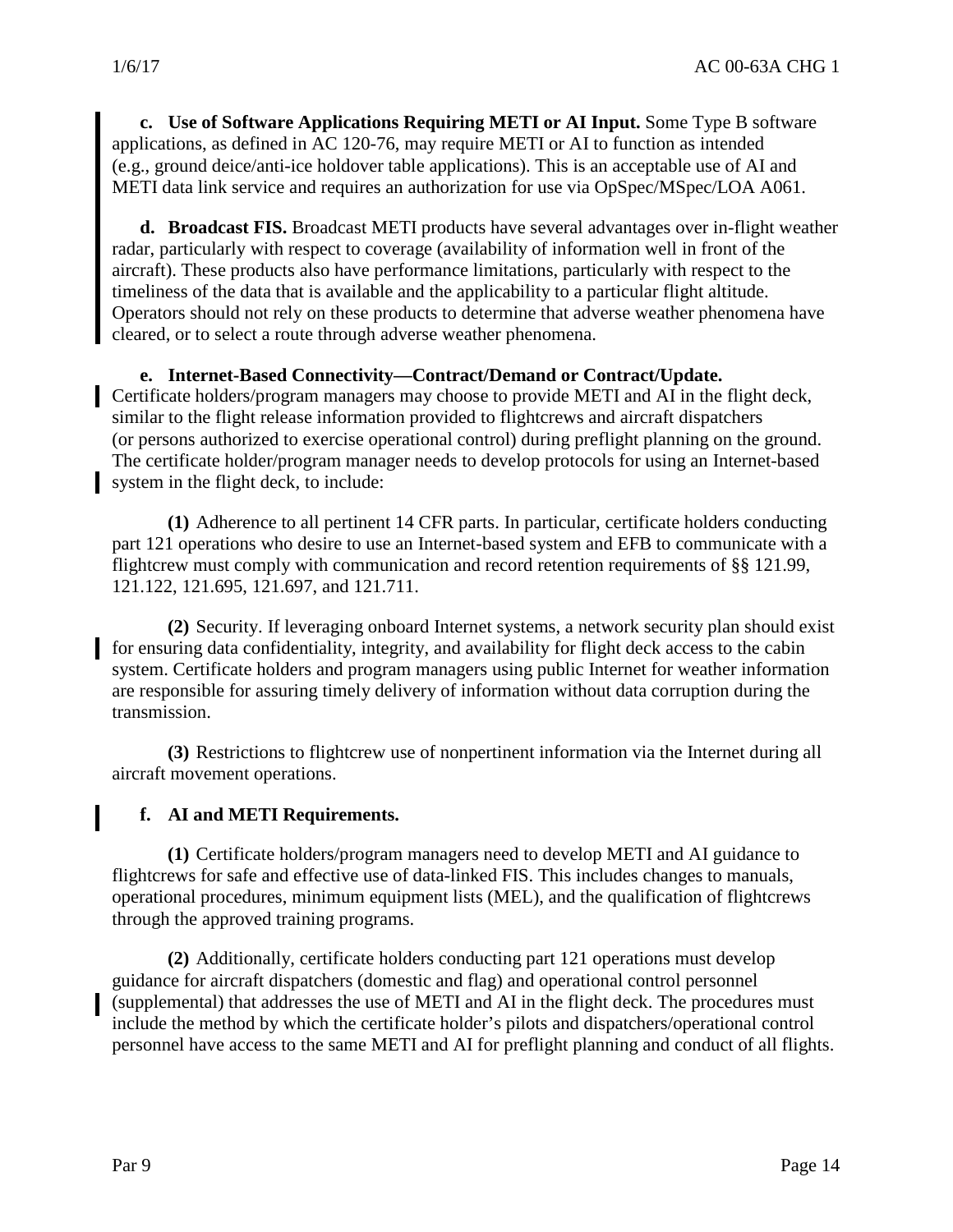**(3)** Certificate holders conducting part 121 domestic and flag operations must also have policies and procedures that address the requirements of § 121.601, which requires aircraft dispatchers to provide the pilot in command (PIC) with the most current available information before a flight departs and while a flight is en route.

**g. Safety Management System (SMS).** The certificate holder/program manager should conduct Safety Risk Management (SRM) and Safety Assurance (SA) of the data link system per their SMS program. The SRM process, at minimum, should assess situations of conflicting, incomplete, or missing METI and AI as well as for the loss of the complete METI and AI data link system. The risk assessment should result in a risk severity of no worse than Minor.

**h. Manuals and Other Publications.** Airplane Flight Manuals (AFM), operating manuals, maintenance manuals, general policy manuals, other manuals, publications, or written material, as applicable, must be appropriately amended to describe data link FIS equipment, procedures, and operational policies according to the appropriate regulation.

#### **i. FIS Training Program Requirements.**

**(1) FIS Initial Training.** FIS curriculum should contain, at a minimum:

- Textual description of each METI and AI product available;
- Graphical example (if applicable) of each METI and AI product available;
- Description of time stamping, color, and symbology schemes;
- Limitations in specific products;
- Differences between flight-planning METI and AI products, and in-flight-deck METI and AI products (if applicable);
- For part 121 operations, communication protocols with the dispatch center or flight following facilities regarding the METI and AI available in the flight deck vs. what is available in the dispatch center or flight following facility. Emphasis must be on commonality of information available to both the flightcrew and the dispatcher;
- Comparability between onboard weather radar and NEXRAD images; and
- Restrictions to using nonapproved METI and AI products.

**(2) Initial Evaluation of FIS Knowledge and Skills.** Evaluate individual flightcrew member's FIS knowledge and skills prior to FIS use. Acceptable means of initial assessment include the evaluation by an authorized instructor or check pilot using written, computer-based, or oral tests, and a flight simulation training device (FSTD) or an aircraft.

**(3) FIS Recurrent Training.** Integrate FIS recurrent training into other established recurrent training programs. Recurrent training should address any significant issues identified by in-service experience, system changes, procedural changes, or unique characteristics, such as the introduction of new aircraft/display systems or operations.

**(4) FIS Recurrent Evaluation.** Integrate FIS recurrent evaluation into recurrent proficiency and/or competency checking.

ı

Π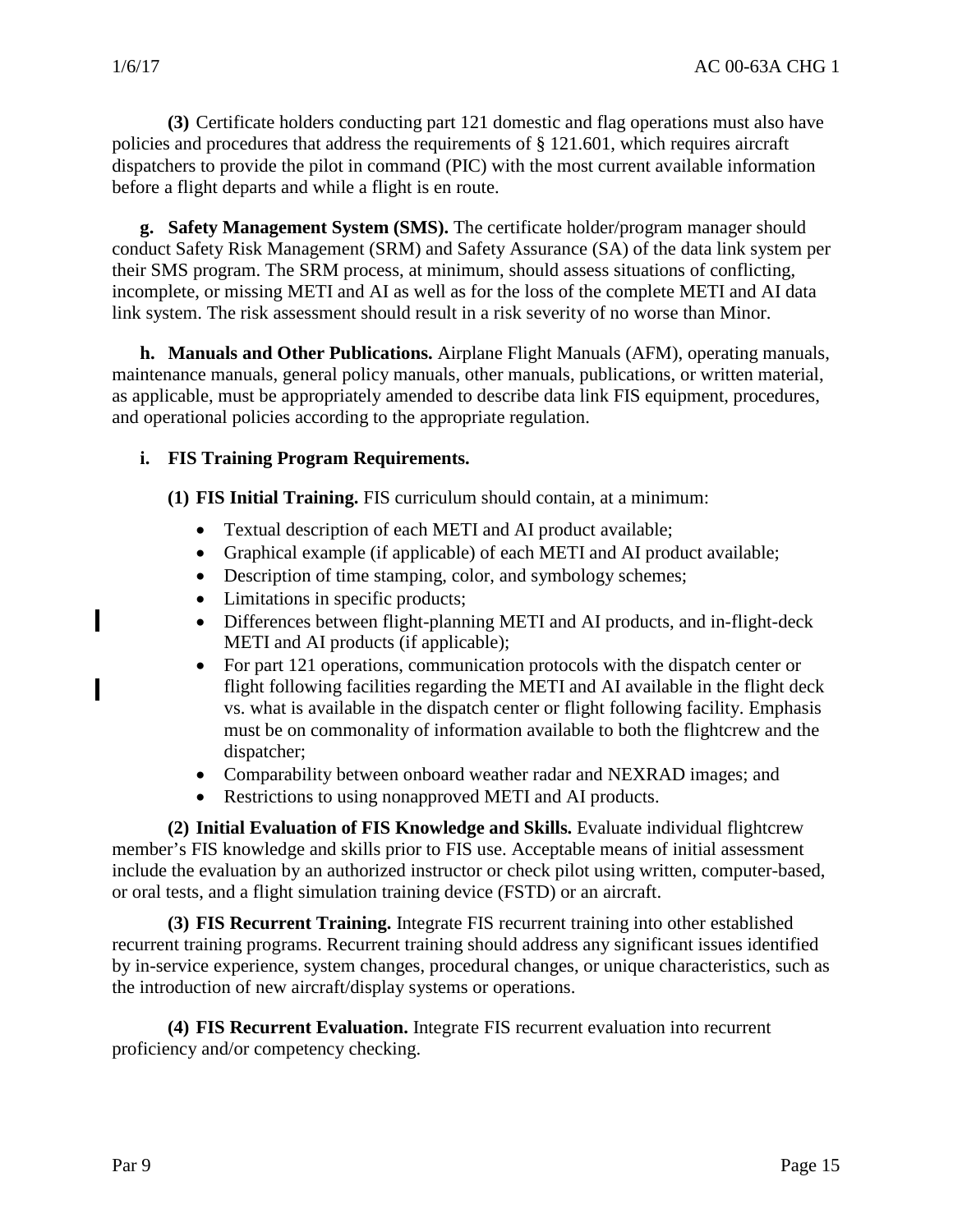**(5) Line Checks and Route Checks.** When using FIS-equipped aircraft during line or route checks, check pilots should routinely incorporate proper FIS use as a discussion item.

**(6) Crew Resource Management (CRM).** CRM programs should address effective teamwork for using FIS information while in the flight deck.

**j. Master Minimum Equipment List (MMEL)/MEL.** Certificate holders/program managers should formulate necessary revisions to their MEL for each specific fleet type. At no time may FIS METI data mitigate current MMEL/MEL restrictions related to any of the aircraft's onboard systems, such as weather radar.

**k. FIS Issues Unique to a Certificate Holder/Program Manager.** Certificate holders/program managers should address any FIS issues that may be unique to their particular route environment, aircraft, procedures, or FIS display and control features. Examples include the following:

- Special Areas of Operation (SAO);
- Oceanic operations; and
- Polar/Remote operations.

#### **l. AI and METI Additional Considerations.**

**(1) Availability.** Accessibility to data within a designated service volume.

**(2) Continuity.** The probability that a communication transaction could be initiated and completed when needed.

**(3) Currency.** A temporal attribute indicating that displayed data received is up to date.

**(4) Data Quality.** The quality of aeronautical data and the way it is processed is characterized by: accuracy, resolution, assurance level, traceability, timeliness, completeness, and format. The degree that a data element meets the users' requirements determines its fitness for use. Ensuring data quality will be a key metric in enabling future FIS data link services.

**(5) Human Factors.** Use of best recommended human factor design practices for promoting both effective and efficient human-machine interaction. Acceptable designs need to address both general and product-specific requirements.

#### **NOTE: Acceptable AI and METI human factors guidance is currently published in RTCA DO-358, Minimum Operational Performance Standards (MOPS) for Flight Information Services Broadcast (FIS-B) with Universal Access Transceiver (UAT).**

**(6) Integrity.** The probability that communication transactions are completed without errors.

**(7) Mitigations.** Mitigations reduce the level of risk of an operational hazard to within acceptable limits. Operational hazards and mitigation procedures pertaining to aeronautical and weather data link services are identified in RTCA DO-324, Safety and Performance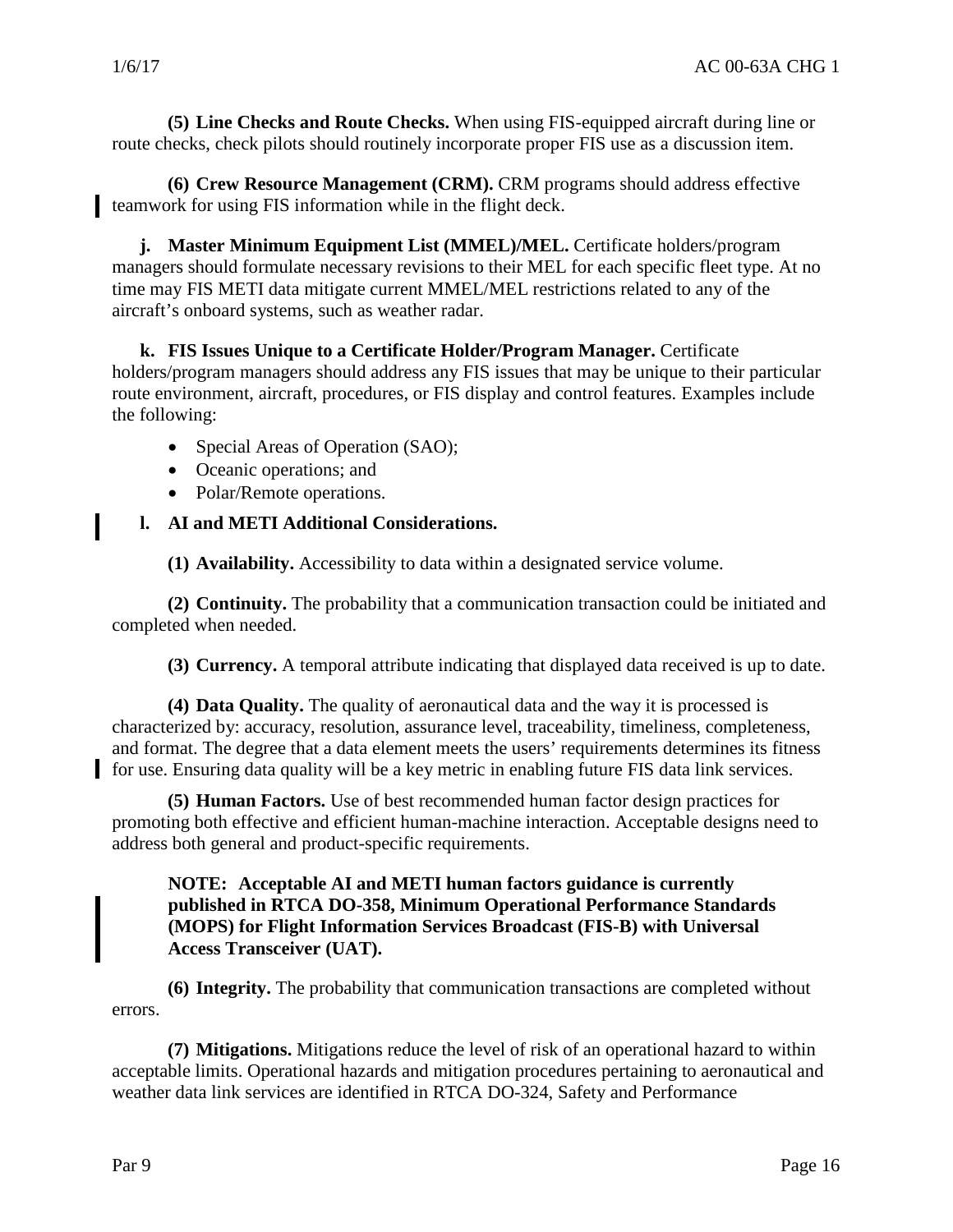Requirements (SPR) for Aeronautical Information Services (AI) and Meteorological (MET) Data Link Services. For example, an alternative means of communications (e.g., use of another data link or voice link) could be used as a means to provide the same or equivalent information to an aircraft in the event of lost data link, or the detection of corrupted communication over the intended communications link.

**(8) Preemptive Prioritization.** The ability of an onboard system-level server to permit data intended for both cabin and flight deck use to be prioritized, so as not to adversely affect the ability to send or receive data-linked messages to the flight deck. Preemptive prioritization ensures that if an aircraft's data link system is used to provide both flight deck operational use and cabin entertainment data, the flightcrew has prioritized access, such that the operational use of that data will not be affected.

**(9) Security.** An end-to-end, systems-level analysis of present and future vulnerabilities, based upon a threat analysis, along with the introduction of appropriate mitigations to manage risks and maintain data assurance.

**(10) Suitability.** In the context of this AC, suitability is defined as the ability of the overall data link system to transfer trusted (e.g., quality assured) and current AI and METI from the data originator to the flightcrew to meet regulatory requirements. Suitability is the quality of having the needed attributes and properties appropriate for a specific intended function.

**(11) Total Transaction Time (TTT).** The total time required to initiate and complete an information transfer. Transaction time applies to demand, contract, and broadcast modes. Transaction time, by definition, may include an additional voice or electronic acknowledgement that a communication has been received by the flightcrew and/or the onboard automation. Total transaction time may include two-way communications if the message is to be used to comply with the operating rules (i.e., an acknowledgement of receipt). Transaction time is denoted in seconds.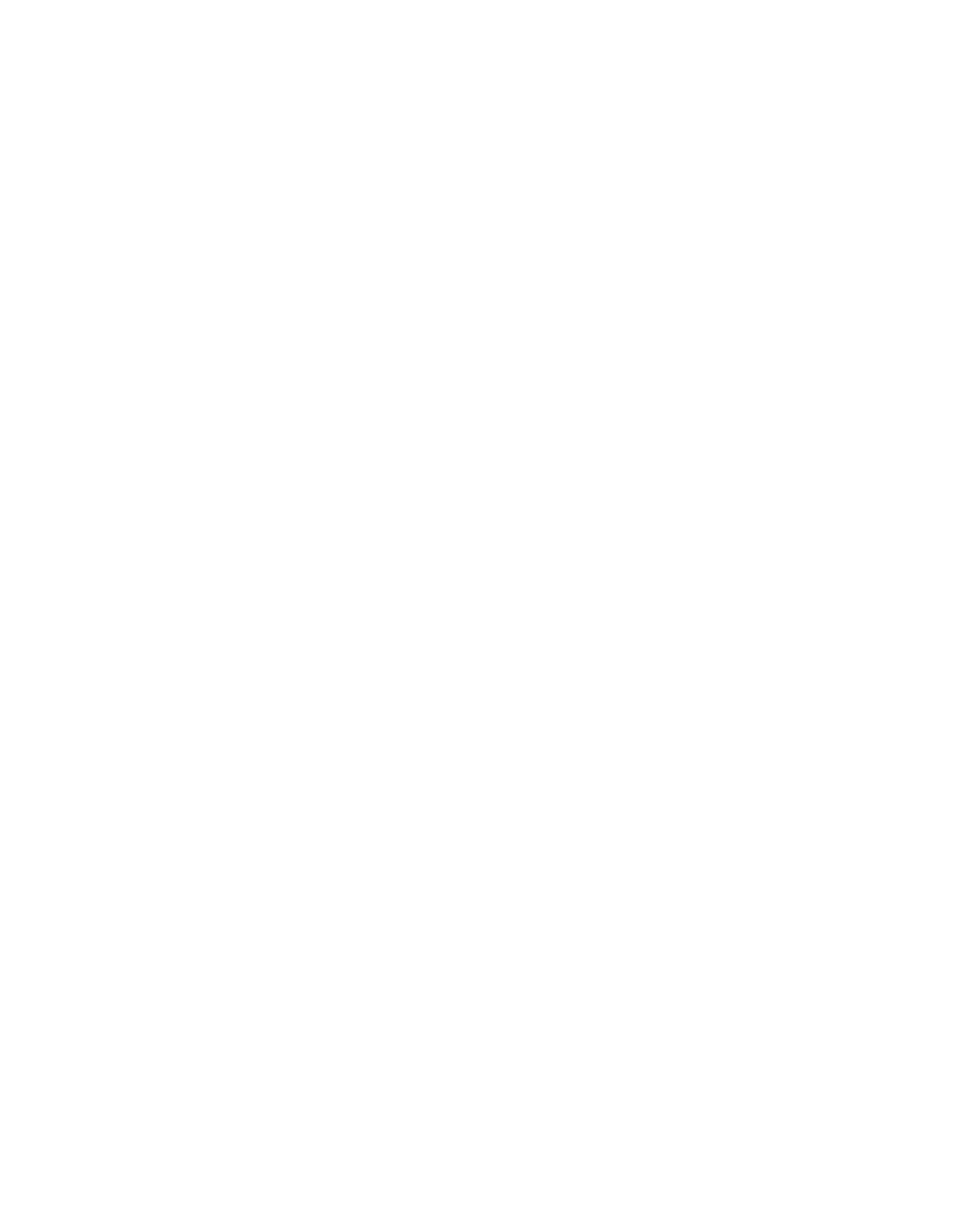#### **APPENDIX 1. THE FEDERAL AVIATION ADMINISTRATION'S FLIGHT INFORMATION SERVICE – BROADCAST OVER UNIVERSAL ACCESS TRANSCEIVER DATA LINK**

Flight Information Service–Broadcast (FIS-B) over Universal Access Transceiver (UAT) data link service provides meteorological and aeronautical information to the flight deck for aircraft operating in the U.S. National Airspace System (NAS). These products are broadcast over the Automatic Dependent Surveillance–Broadcast (ADS-B) UAT link so pilots have timely information of regional weather and NAS status/changes that might affect flight. It is critical that pilots understand that FIS-B meteorological information (METI) and Aeronautical Information (AI) products provide strategic in-flight-deck information that enhances a preflight briefing. FIS-B METI and AI do not include all the weather products or Notices to Airmen (NOTAM). As a result, FIS-B METI and AI may not include all the weather products or NOTAMs that a preflight briefing includes (NOTAM information is limited to the past 30 days. The pilot in command (PIC) is responsible for reviewing all necessary information prior to flight. Therefore, AI information obtained via FIS-B may not be relied on for a thorough preflight briefing). For additional information on standard briefing, refer to the Aeronautical Information Manual (AIM), subparagraph 7-1-4b.

FIS-B information may be used by the pilot for the safe conduct of flight and aircraft movement. However, FIS-B does not replace a thorough preflight briefing that may be from one or several METI and AI sources. Pilots are encouraged, but not required, to use the Direct User Access Terminal System (DUATS) via the Internet, or dispatch/System Operations Control (SOC) (if applicable), or access a Flight Service Station (FSS) via the phone. Title 14 of the Code of Federal Regulations (14 CFR) part 91, § 91.103 requires the PIC to be familiar with all available information concerning that flight. Depending on the operation being conducted (e.g., visual flight rules (VFR) local area flying), FIS-B data may meet the requirements for a thorough preflight briefing. A pilot should be particularly alert and understand the limitations and quality assurance (QA) issues associated with individual products. This includes graphical representation of next generation weather radar (NEXRAD) imagery and NOTAM/temporary flight restrictions (TFR).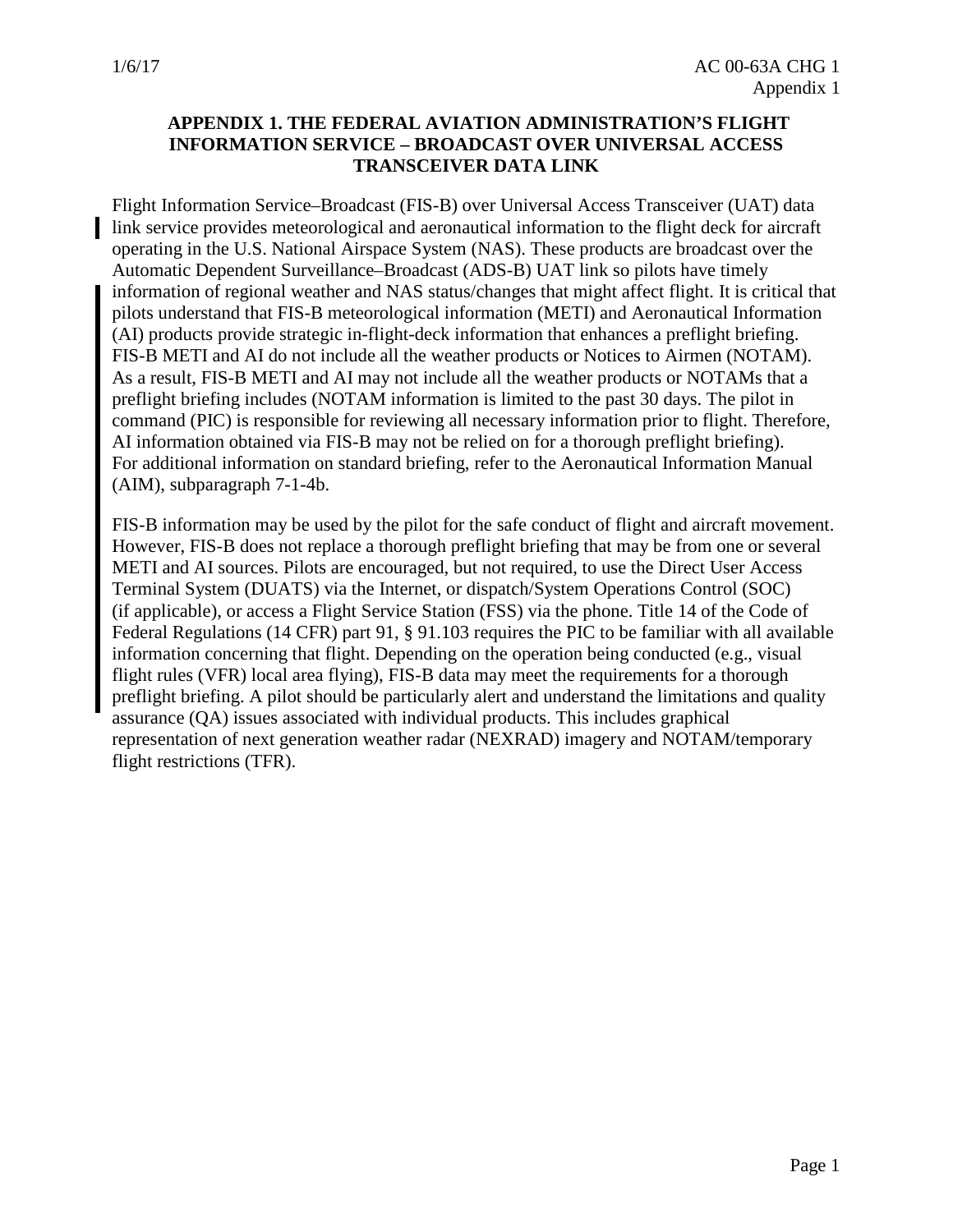$\blacksquare$ 

**1. Current FIS-B Products.** Here is a listing of the FIS-B over UAT products currently being provided:

#### **FIGURE A-1. UAT FLIGHT INFORMATION SERVICE—BROADCAST (FIS-B) PRODUCTS**

| <b>Product</b>                | <b>Description</b>                                                                                                                                                                                                                                                                                                                                                                                                                                                                                                                                                                                                                                                                    | Format       |
|-------------------------------|---------------------------------------------------------------------------------------------------------------------------------------------------------------------------------------------------------------------------------------------------------------------------------------------------------------------------------------------------------------------------------------------------------------------------------------------------------------------------------------------------------------------------------------------------------------------------------------------------------------------------------------------------------------------------------------|--------------|
| <b>AIRMET</b>                 | Airmen's Meteorological Information (AIRMET) is a weather<br>advisory issued by a meteorological watch office for aircraft that<br>is potentially hazardous to low-level aircraft and/or aircraft with<br>limited capability. AIRMETs cover moderate turbulence,<br>moderate icing, sustained surface winds of 30 knots or more,<br>widespread areas of ceilings less than 1,000 feet and/or visibilities<br>less than three miles, and extensive mountain obscurement.                                                                                                                                                                                                               | Text/Graphic |
| <b>SIGMET</b>                 | Significant Meteorological Information (SIGMET) is a concise<br>description of the occurrence or expected occurrence of specified<br>weather phenomena which may affect the safety of aircraft<br>operations. SIGMETs are intended for dissemination to all pilots<br>in flight to enhance safety. A SIGMET is issued for severe<br>(or greater) turbulence, severe icing, widespread dust<br>storm/sandstorm, and volcanic ash.                                                                                                                                                                                                                                                      | Text/Graphic |
| Convective<br><b>SIGMET</b>   | A Convective SIGMET will be issued when the following<br>conditions are occurring or, in the judgment of the forecaster, are<br>expected to occur:<br>a. A line of thunderstorms at least 60 miles long with<br>thunderstorms affecting at least 40 percent of its length.<br>b. An area of active thunderstorms affecting at least 3,000 square<br>miles covering at least 40 percent of the area concerned and<br>exhibiting a very strong radar reflectivity intensity or a significant<br>satellite or lightning signature.<br>c. Embedded or severe thunderstorm(s) expected to occur for<br>more than 30 minutes during the valid period regardless of the<br>size of the area. | Text/Graphic |
| <b>METAR</b>                  | METAR (aviation routine weather report) is a format for<br>reporting weather information. METARs are predominantly used<br>by pilots in fulfillment of a part of a preflight weather briefing.<br>METARs typically come from airports or permanent weather<br>observation stations.                                                                                                                                                                                                                                                                                                                                                                                                   | Text         |
| <b>CONUS</b><br><b>NEXRAD</b> | Next generation weather radar (NEXRAD) is a nationwide<br>network of high-resolution Doppler weather radars, which detect<br>precipitation and atmospheric movement or wind. NEXRAD<br>returns data which when processed can be displayed in a mosaic<br>map which shows patterns of precipitation and its movement. The<br>"CONUS NEXRAD" FIS-B product is a summary composite of<br>available NEXRAD radar imagery across the 48 states.                                                                                                                                                                                                                                            | Graphic      |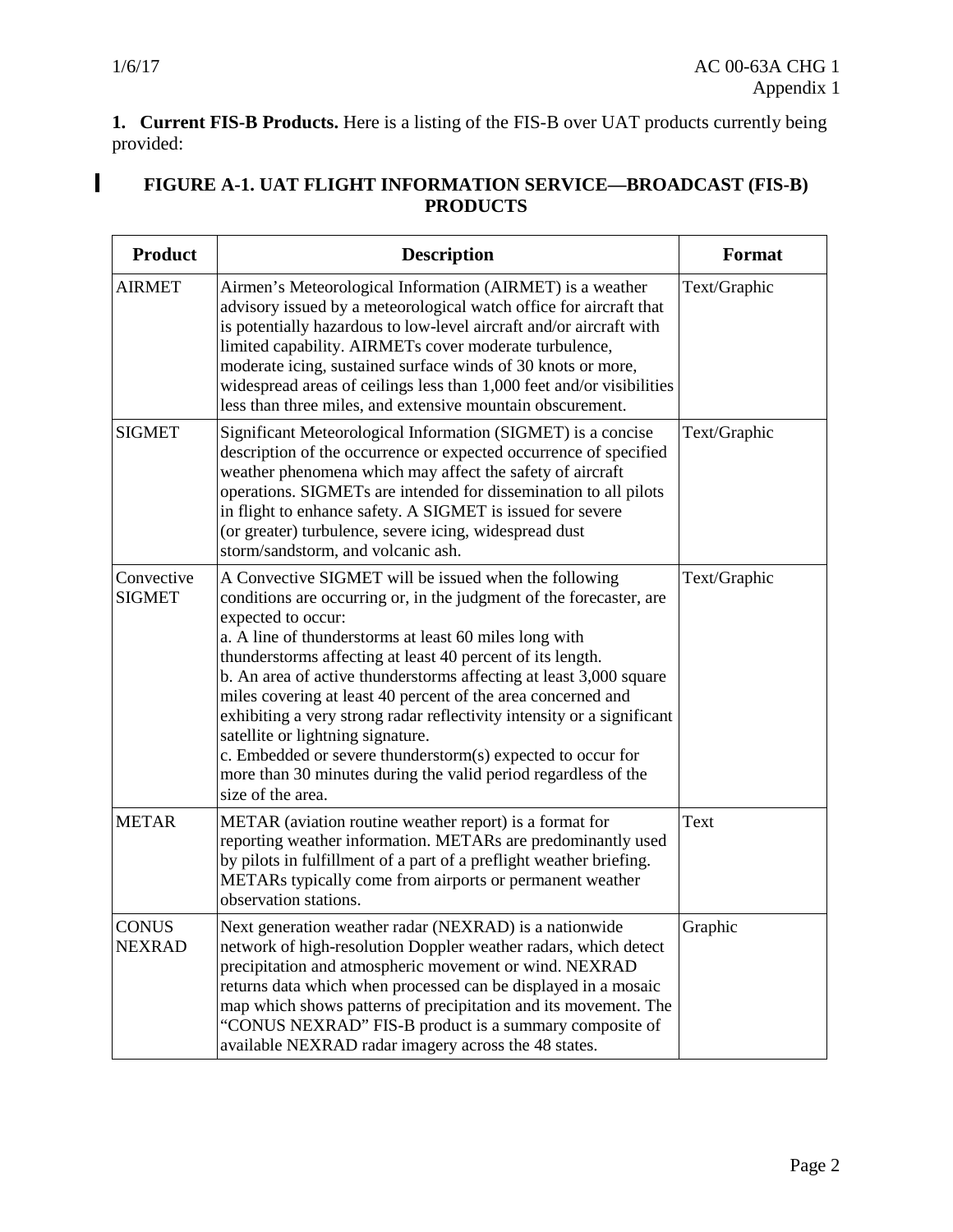| <b>Product</b>                   | <b>Description</b>                                                                                                                                                                                                                                                                                                                                                                                                                                                                                                         | Format                                                                                         |
|----------------------------------|----------------------------------------------------------------------------------------------------------------------------------------------------------------------------------------------------------------------------------------------------------------------------------------------------------------------------------------------------------------------------------------------------------------------------------------------------------------------------------------------------------------------------|------------------------------------------------------------------------------------------------|
| Regional<br><b>NEXRAD</b>        | The "Regional NEXRAD" FIS-B product is a composite of<br>available NEXRAD radar imagery in a local area, showing a more<br>detailed image than the "CONUS NEXRAD" product.                                                                                                                                                                                                                                                                                                                                                 | Graphic                                                                                        |
| <b>NOTAM</b>                     | Notices To Airmen (NOTAM) are created and transmitted by the<br>FAA under guidelines specified by International Civil Aviation<br>Organization (ICAO) Annex 15, Aeronautical Information<br>Services. NOTAMs are filed by various agencies with an aviation<br>authority to alert aircraft pilots of any hazards en route or at a<br>specific location. FIS-B NOTAM products consist of NOTAM Ds<br>& NOTAM-FDCs (including TFRs and Public Law Security<br>NOTAMs).                                                       | Text and graphical<br>data are transmitted.<br>(Onboard software<br>may render as<br>graphic.) |
| <b>PIREP</b>                     | Pilot Reports (PIREP) are reports of actual weather conditions<br>encountered by an aircraft in flight. This information is usually<br>radioed by pilots to the nearest FSS. The PIREP is then encoded<br>and made available to other weather offices and air traffic service<br>units.                                                                                                                                                                                                                                    | Text                                                                                           |
| <b>SUA Status</b>                | Special Use Airspace (SUA) is an area designated for operations<br>of a nature such that limitations may be imposed on aircraft not<br>participating in those operations. Often these operations are of a<br>military nature. The designation of SUAs identifies for other users<br>the areas where such activity occurs, provides for segregation of<br>that activity from other users, and allows charting to keep airspace<br>users informed of potential hazards. SUAs are usually depicted on<br>aeronautical charts. | Text                                                                                           |
| <b>TAF</b>                       | The Terminal Aerodrome Forecast (TAF) is a format for reporting Text<br>aviation weather forecast information. Each TAF is valid for<br>24 hours or 30 hours, is updated four times a day at 0000Z,<br>0600Z, 1200Z, and 1800Z, and is amended (updated) as<br>conditions require. TAFs complement and use similar encoding to<br>METAR reports. They are produced by a human forecaster based<br>on the ground. For this reason there are fewer TAF locations than<br>there are METARs.                                   |                                                                                                |
| Winds &<br>Temperatures<br>Aloft | Winds & Temperature Aloft Forecast is forecast for specific<br>atmospheric conditions in terms of wind and temperature in a<br>specific altitude measured mostly in feet above mean sea level<br>(MSL).                                                                                                                                                                                                                                                                                                                    | Text                                                                                           |
| FIS-B Outage<br>Notification     | This message informs the user that a particular product is<br>unavailable from the FIS-B Data Source, therefore there will not<br>be any update for this product type beginning at the time specified<br>in the message. FIS-B starts broadcasting this message within<br>30 seconds of the product outage and keeps retransmitting it<br>periodically until the product has come back online.                                                                                                                             | Text                                                                                           |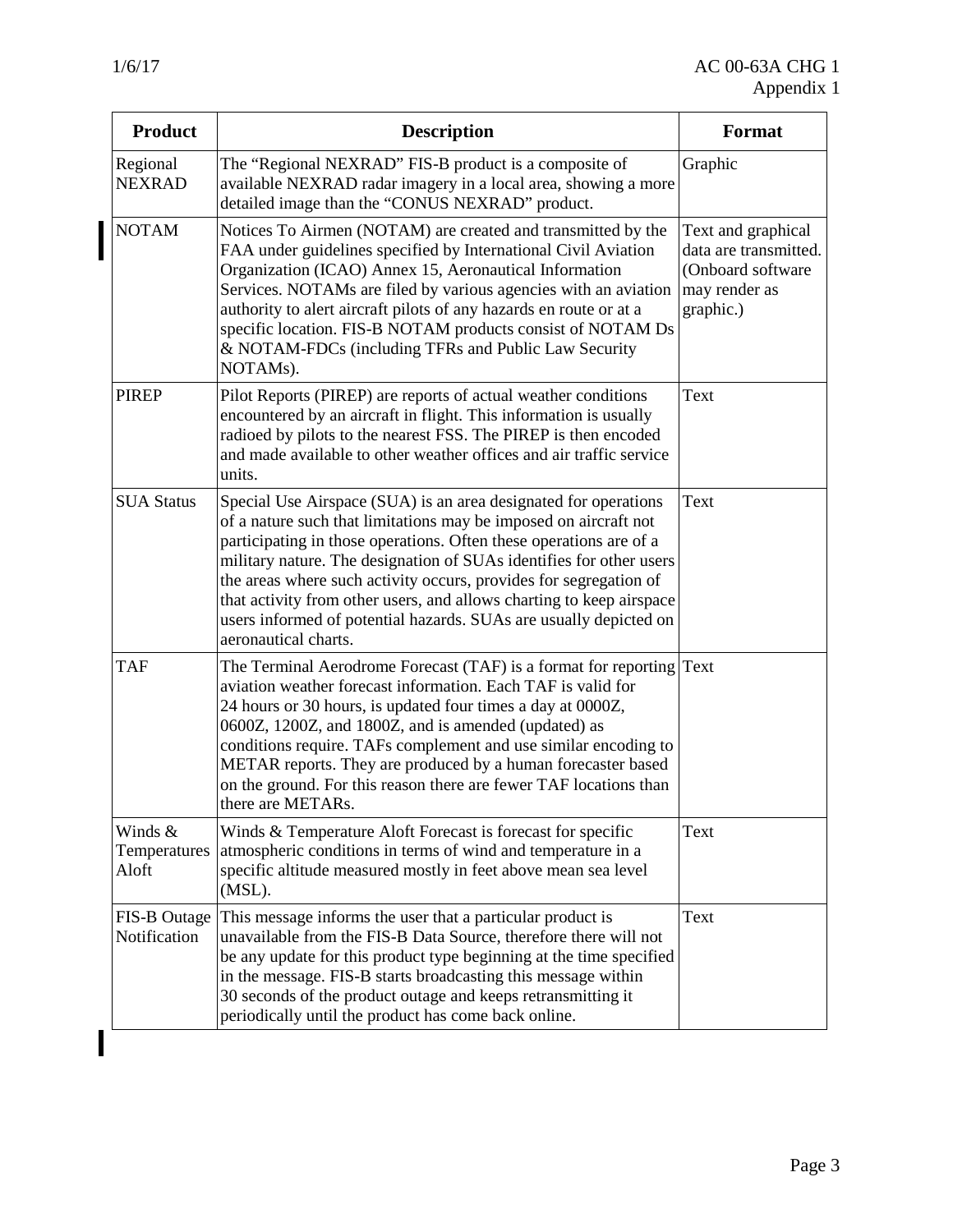ı

**2. FIS-B Data Link "Tiering."** To make more efficient use of the available bandwidth for the FIS-B UAT uplink, a network of "tiers" of UAT radio stations have been established, in which UAT radio stations are assigned to one of four altitude tiers: high, medium, low, or surface. This allows the system to provide tailored sets of products that most effectively serve the different customer groups at each altitude tier. Pilots need to consider how the FIS-B tiers affect their specific flight scenario. The availability of certain FIS-B products depends on:

- Altitude tier an aircraft operates in.
- Look-ahead distance factor.
- In some cases, the size factor of an airport (for METAR and TAF reports). (See paragraph 4 of this appendix.)

**NOTE: Pilots need to consider the performance of the aircraft as well as the update rate for a specific product. For example, a pilot of a light twin aircraft, flying at a medium altitude with a tailwind could easily have a ground speed in excess of 200 knots. Thus, traveling at over 3 nautical miles (NM) per minute, a pilot may not have enough time to receive and decipher a pop-up TFR based on the 100 NM look-ahead and a 10-minute transmission interval.**

| <b>Tier</b>               | <b>Altitude Range</b>                                                      | <b>Description</b>                                                                                                                                                                                                                                                                                                                       |
|---------------------------|----------------------------------------------------------------------------|------------------------------------------------------------------------------------------------------------------------------------------------------------------------------------------------------------------------------------------------------------------------------------------------------------------------------------------|
| High<br>Altitude          | Surface to FL240<br>(optimum from 9100'<br>AGL to FL240)                   | This altitude band extends up to the upper limit of FIS-B service<br>(24,000' MSL). These ground stations serve higher performance<br>General Aviation (GA) aircraft (turbocharged or turbine)<br>operating in an en route environment, and also could serve aircraft<br>in climb/descent (and some en route).                           |
| <b>Medium</b><br>Altitude | Surface - $14,000'$<br>AGL (optimum from<br>$2200'$ AGL to<br>14,000' AGL) | These ground stations serve the majority of GA aircraft operating<br>in an en route environment. The upper band of 14,000 feet was<br>chosen as this is typically at or above the service ceiling of the<br>world's most produced aircraft (Cessna 172: over 43,000 built),<br>thus this band includes the largest quantity of aircraft. |
| Low<br>Altitude           | Surface - 3,000' AGL                                                       | These ground stations serve the majority of aircraft (of all types)<br>operating in a terminal environment.                                                                                                                                                                                                                              |
| Surface                   | Surface                                                                    | These ground stations consist of Surface Service Volume radios<br>which serve aircraft in the immediate vicinity of major airports.                                                                                                                                                                                                      |

#### **FIGURE A-2. UAT ALTITUDE TIERS**

**NOTE: While the required ceiling for FIS-B is flight level (FL) 240, it is expected that users can access the FIS-B service above that altitude. In the present design, approximately 90 percent of the implemented Service Volumes have FIS-B coverage at FL 400.**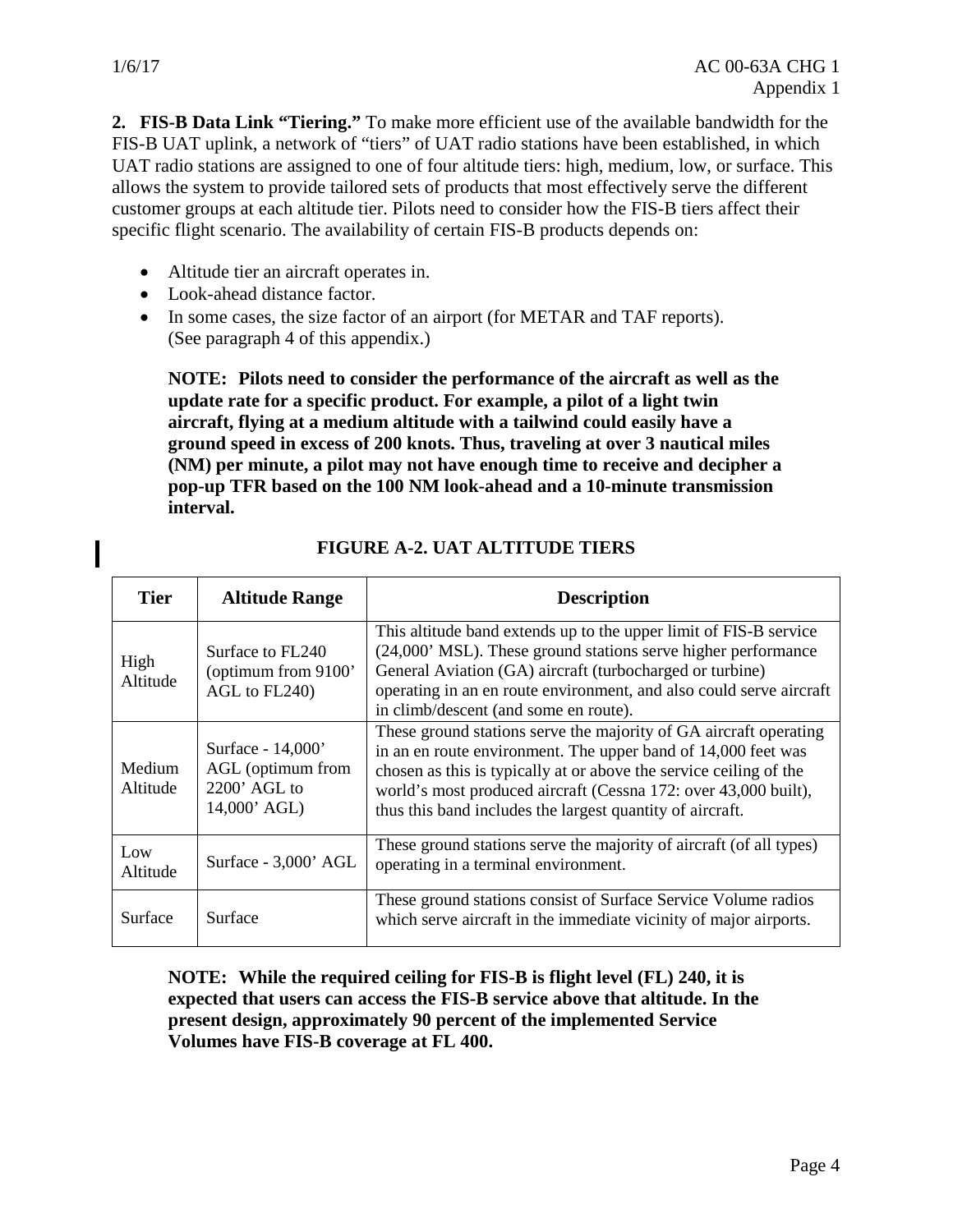$\overline{\phantom{a}}$ 

**3. FIS-B Look-Ahead and Transmission Intervals.** Figure A-3 presents the product look-ahead ranges for Low, Medium, and High altitude tiers radio stations, as well as surface stations.

| <b>Product</b>            | <b>Surface</b><br><b>Radios</b> | <b>Low Altitude</b><br><b>Tier</b> | <b>Medium</b><br><b>Altitude Tier</b> | <b>High Altitude</b><br><b>Tier</b> |
|---------------------------|---------------------------------|------------------------------------|---------------------------------------|-------------------------------------|
| <b>CONUS NEXRAD</b>       | N/A                             | <b>CONUS</b>                       | <b>CONUS</b>                          | <b>CONUS</b>                        |
|                           |                                 | NEXRAD not                         | <b>NEXRAD</b>                         | <b>NEXRAD</b>                       |
|                           |                                 | provided                           | imagery                               | imagery                             |
| Winds & Temps             | 500 NM look-                    | 500 NM look-                       | 750 NM look-                          | 1,000 NM look-                      |
| Aloft                     | ahead range                     | ahead range                        | ahead range                           | ahead range                         |
|                           |                                 |                                    |                                       |                                     |
| <b>METAR</b>              | 100 NM look-                    | 250 NM look-                       | 375 NM look-                          | <b>CONUS: CONUS</b>                 |
|                           | ahead range                     | ahead range                        | ahead range                           | Class B & C                         |
|                           |                                 |                                    |                                       | airport METARs                      |
|                           |                                 |                                    |                                       | and 500 NM look-                    |
|                           |                                 |                                    |                                       | ahead range<br>Outside of           |
|                           |                                 |                                    |                                       | CONUS: 500 NM                       |
|                           |                                 |                                    |                                       | look-ahead range                    |
| <b>TAF</b>                | 100 NM look-                    | 250 NM look-                       | 375 NM look-                          | <b>CONUS: CONUS</b>                 |
|                           | ahead range                     | ahead range                        | ahead range                           | Class B & C                         |
|                           |                                 |                                    |                                       | airport TAFs and                    |
|                           |                                 |                                    |                                       | 500 NM look-                        |
|                           |                                 |                                    |                                       | ahead range                         |
|                           |                                 |                                    |                                       | Outside of                          |
|                           |                                 |                                    |                                       | CONUS: 500 NM                       |
|                           | 150 NM look-                    | $150$ NM look-                     | 200 NM look-                          | look-ahead range<br>250 NM look-    |
| Regional<br><b>NEXRAD</b> | ahead range                     | ahead range                        | ahead range                           | ahead range                         |
|                           |                                 |                                    |                                       |                                     |
| NOTAMs D, FDC,            | 100 NM look-                    | 100 NM look-                       | 100 NM look-                          | 100 NM look-                        |
| <b>TFR</b>                | ahead range                     | ahead range                        | ahead range                           | ahead range                         |
|                           |                                 |                                    |                                       |                                     |
| <b>AIRMET/SIGMET</b>      | 100 NM look-                    | 250 NM look-                       | 375 NM look-                          | 500 NM look-                        |
|                           | ahead range                     | ahead range                        | ahead range                           | ahead range                         |
| <b>PIREP/SUA</b>          | N/A                             | 250 NM look-                       | 375 NM look-                          | 500 NM look-                        |
|                           |                                 | ahead range                        | ahead range                           | ahead range                         |
|                           |                                 |                                    |                                       |                                     |

#### **FIGURE A-3. UAT PRODUCT PARAMETERS FOR LOW/MEDIUM/HIGH ALTITUDE TIER RADIOS**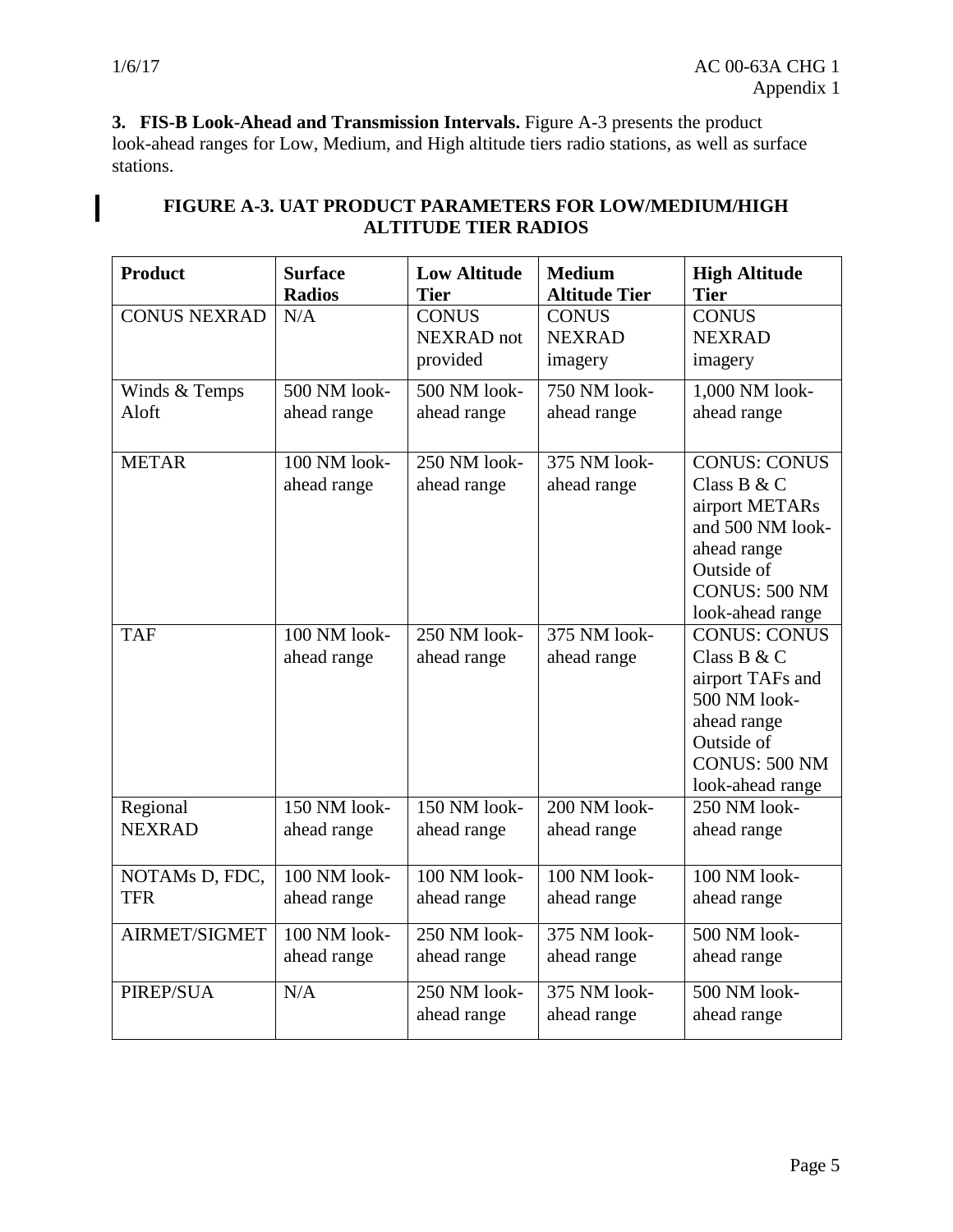#### **FIGURE A-4. FIS-B OVER UAT PRODUCT UPDATE AND TRANSMISSION INTERVALS**

| <b>Product</b>                                     | <b>FIS-B Over UAT Service</b><br><b>Update Intervals<sup>1</sup></b> | <b>FIS-B Service</b><br><b>Transmission Intervals<sup>2</sup></b> |
|----------------------------------------------------|----------------------------------------------------------------------|-------------------------------------------------------------------|
| <b>AIRMET</b>                                      | As available                                                         | 5 minutes                                                         |
| <b>Convective SIGMET</b>                           | As available                                                         | 5 minutes                                                         |
| <b>METAR</b>                                       | 1 minute/as available                                                | 5 minutes                                                         |
| <b>NEXRAD</b> Composite<br>Reflectivity (CONUS)    | 15 minutes                                                           | 15 minutes                                                        |
| <b>NEXRAD</b> Composite<br>Reflectivity (Regional) | 5 minutes                                                            | 2.5 minutes                                                       |
| NOTAMs-D/FDC/TFR                                   | As available                                                         | 10 minutes                                                        |
| <b>PIREP</b>                                       | As available                                                         | 10 minutes                                                        |
| <b>SIGMET</b>                                      | As available                                                         | 5 minutes                                                         |
| <b>SUA Status</b>                                  | As available                                                         | 10 minutes                                                        |
| <b>TAF</b>                                         | 8 hours/as available                                                 | 10 minutes                                                        |
| Temperature Aloft                                  | 12 hours                                                             | 10 minutes                                                        |
| <b>Winds Aloft</b>                                 | 12 hours                                                             | 10 minutes                                                        |

**<sup>1</sup>**The Update Interval is the rate at which the product data is available from the source.

**<sup>2</sup>**The Transmission Interval is the amount of time within which a new or updated product transmission must be completed and the rate or repetition interval at which the product is rebroadcast.

**4. Use of Airport Size as a Parameter.** For selected FIS-B products (METAR and TAF), the size of the airport is used as a filtering parameter for FIS-B broadcasts. Out of the total of U.S. METAR reporting locations:

- Less than 2 percent are Class B airports (with the highest volume of air traffic).
- Less than 6 percent are Class C airports (with medium traffic volume).

**a. METARs.** High-altitude radio stations provide METARs for the largest airports across all of CONUS (all class B and C airports), while low-altitude radio stations provide METARs for all stations (regardless of airport size) within a more limited look-ahead range. This provides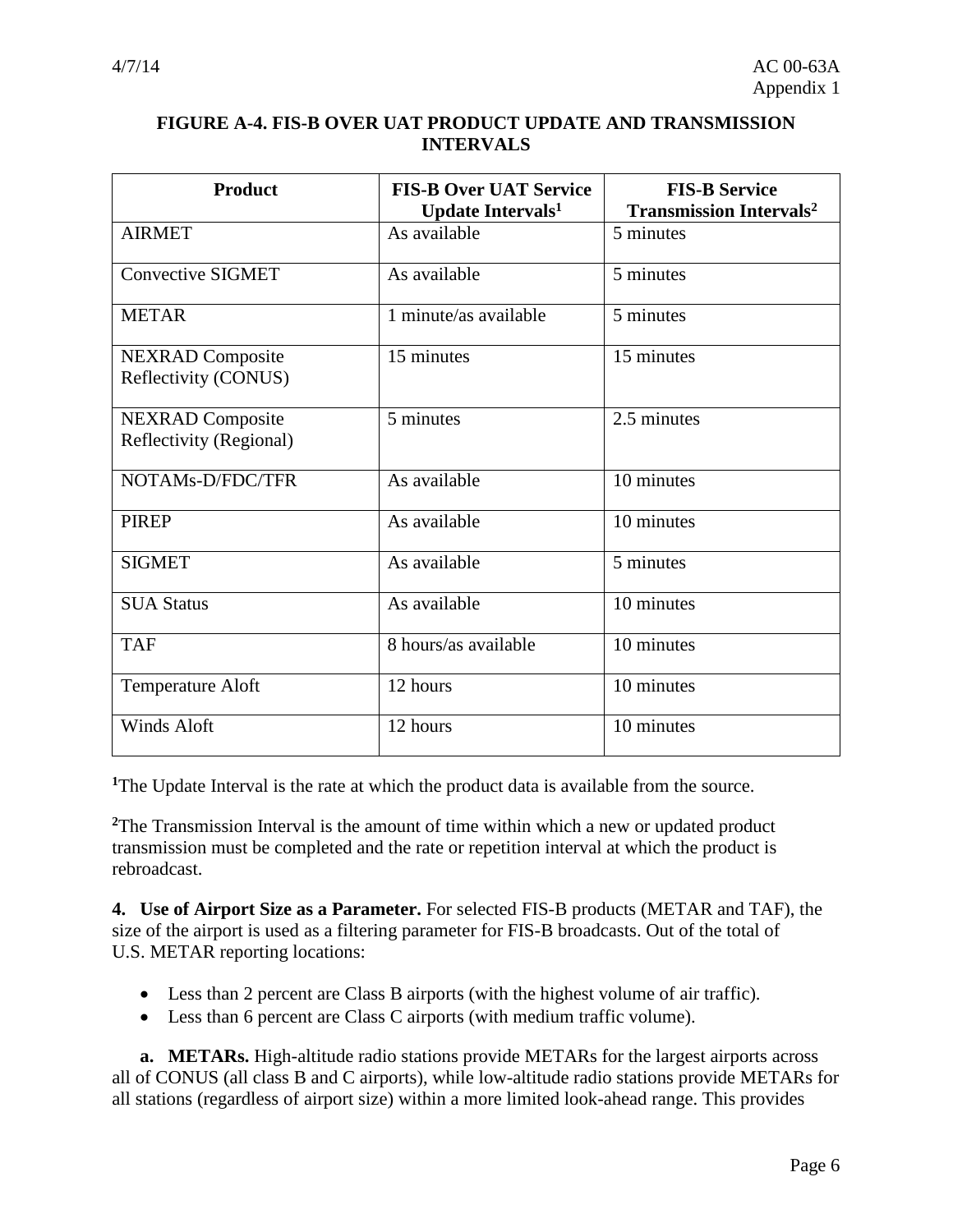high-altitude en route users with nationwide weather information (as every location in CONUS is within at most 382 NM of a Class B or Class C airport), at a significant savings in radio bandwidth.

**b. TAFs.** The same filtering applies to the TAF product. Out of the total U.S. TAF forecast locations, 28 percent are Class B or C airports (three Class C airports do not have TAFs). Airport-size filtering is only applied to high-altitude CONUS radio stations, as locations outside of CONUS do not have the same bandwidth concerns (due to much lower geographic density of reporting stations), and locations outside of CONUS do not have a sufficient number of Class B and C airports to offer a reasonable en route view of weather.

**c. Example for the User (Pilot) Perspective.** On a 650 NM flight from Washington Dulles International (KIAD) to Orlando Executive Airport (KORL), the pilot will only receive the METAR for Orlando International Airport (KMCO) in the early portion of the flight (while within coverage of high-altitude tier radios). Once arriving within a closer radius (within 500 NM if under coverage of a high altitude tier radio; 375 NM if under coverage of a medium altitude tier radio; or 250 NM under coverage of a low altitude tier radio), the METAR for the smaller airport that is the specific destination (KORL) would become available.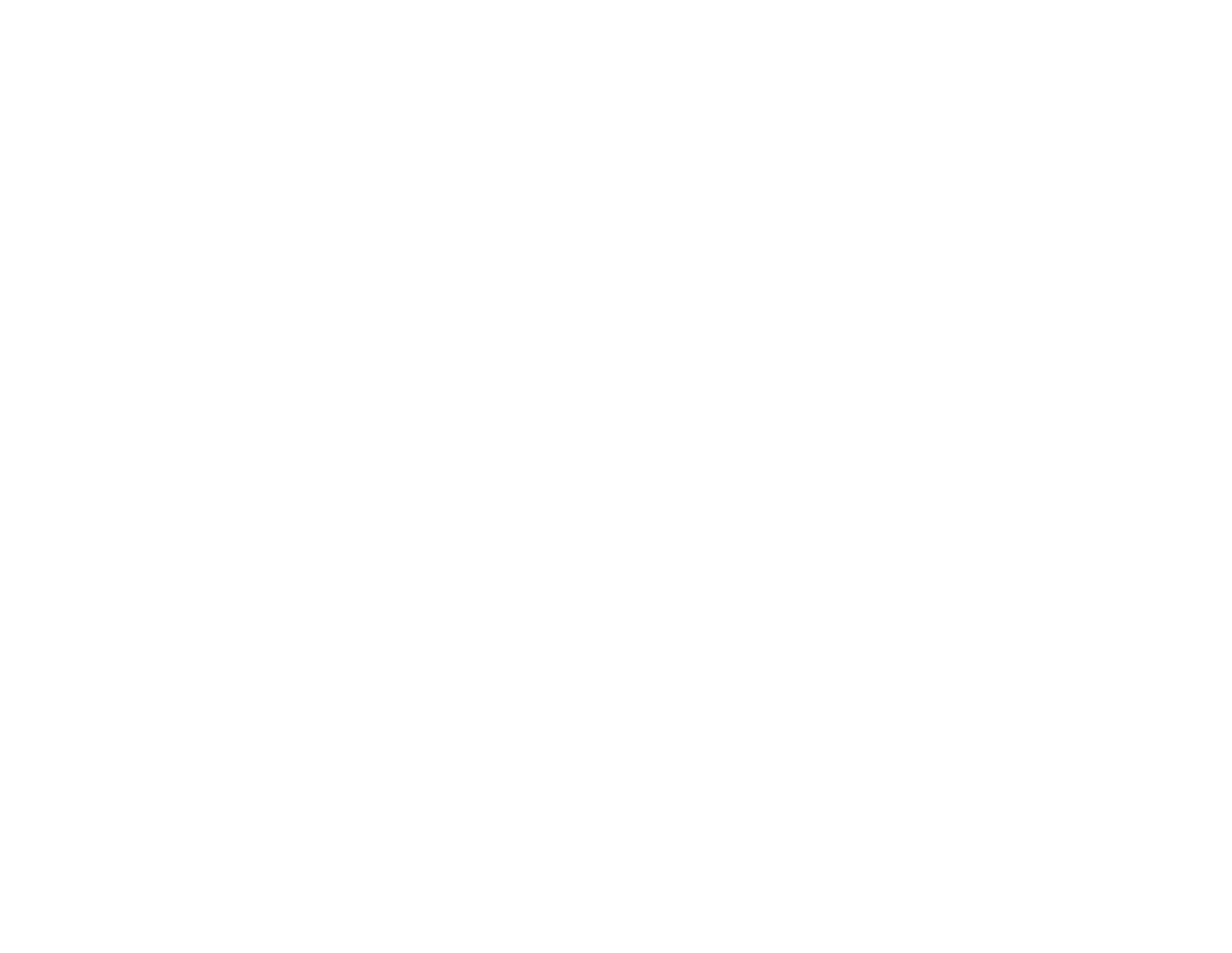#### **APPENDIX 2. EXAMPLES OF AERONAUTICAL INFORMATION BASELINE SYNCHRONIZATION SERVICE/AERONAUTICAL UPDATE SERVICE**

| $\#$           | <b>AI</b> Categories | <b>AI Products/Services/</b><br><b>Subcategories</b> | <b>Product(s)/Features</b>                                                                                                                                                                               | <b>Type/Comments</b>                                                                                                                                                                                                                                                                                                                                                                                                                                              | <b>BSS</b> | <b>AUS</b> |
|----------------|----------------------|------------------------------------------------------|----------------------------------------------------------------------------------------------------------------------------------------------------------------------------------------------------------|-------------------------------------------------------------------------------------------------------------------------------------------------------------------------------------------------------------------------------------------------------------------------------------------------------------------------------------------------------------------------------------------------------------------------------------------------------------------|------------|------------|
|                |                      | Aerodrome/Airport<br>Mapping                         | Data quality standards defined in<br>RTCA's DO-272C/EUROCAE<br>ED-99C. Data exchange<br>standards defined in DO-291B/<br>EUROCAE ED-119B. Database<br>format standards defined in<br><b>ARINC 816-2.</b> | Includes land-and-hold-short operations (LAHSO)<br>information. Also includes the virtual Aerodrome<br>Surface Routing Network (ASRN). ASRN<br>supports RTCA's SC-217/EUROCAE WG-44<br>CPDLC and manual entry D-Taxi application.                                                                                                                                                                                                                                 | X          |            |
| $\overline{2}$ |                      | Aerodrome/Airport<br>Information                     | Standards not defined                                                                                                                                                                                    | Includes advisory information such as airport<br>traffic pattern and altitude information,<br>Fixed-Base Operator (FBO) information, hotel,<br>restaurant, and rental car information, phone and<br>contact numbers for air traffic control (ATC),<br>available services, including medical and fuel<br>availability, fuel type and quality (e.g., the<br>Department of Defense's (DOD) "F" number) for<br>diversions.                                            | X          |            |
| 3              |                      | Airspace and<br>Communications                       | Partially defined in RTCA<br><b>DO-201/ARINC 424</b>                                                                                                                                                     | Could include Automatic Dependent<br>Surveillance-Broadcast (ADS-B)/Automatic<br>Dependent Surveillance-Rebroadcast (ADS-R)<br>and Flight Information Service-Broadcast (FIS-B)<br><b>Universal Access Transceiver</b><br>(UAT)/1090 Extended Squitter (ES) Ground<br>Broadcast Transceiver (GBT) service volumes.<br>Includes static Special Activity Airspace (SAA)<br>data exclusive of dynamic temporary flight<br>restrictions (TFR). Could also include new | X          |            |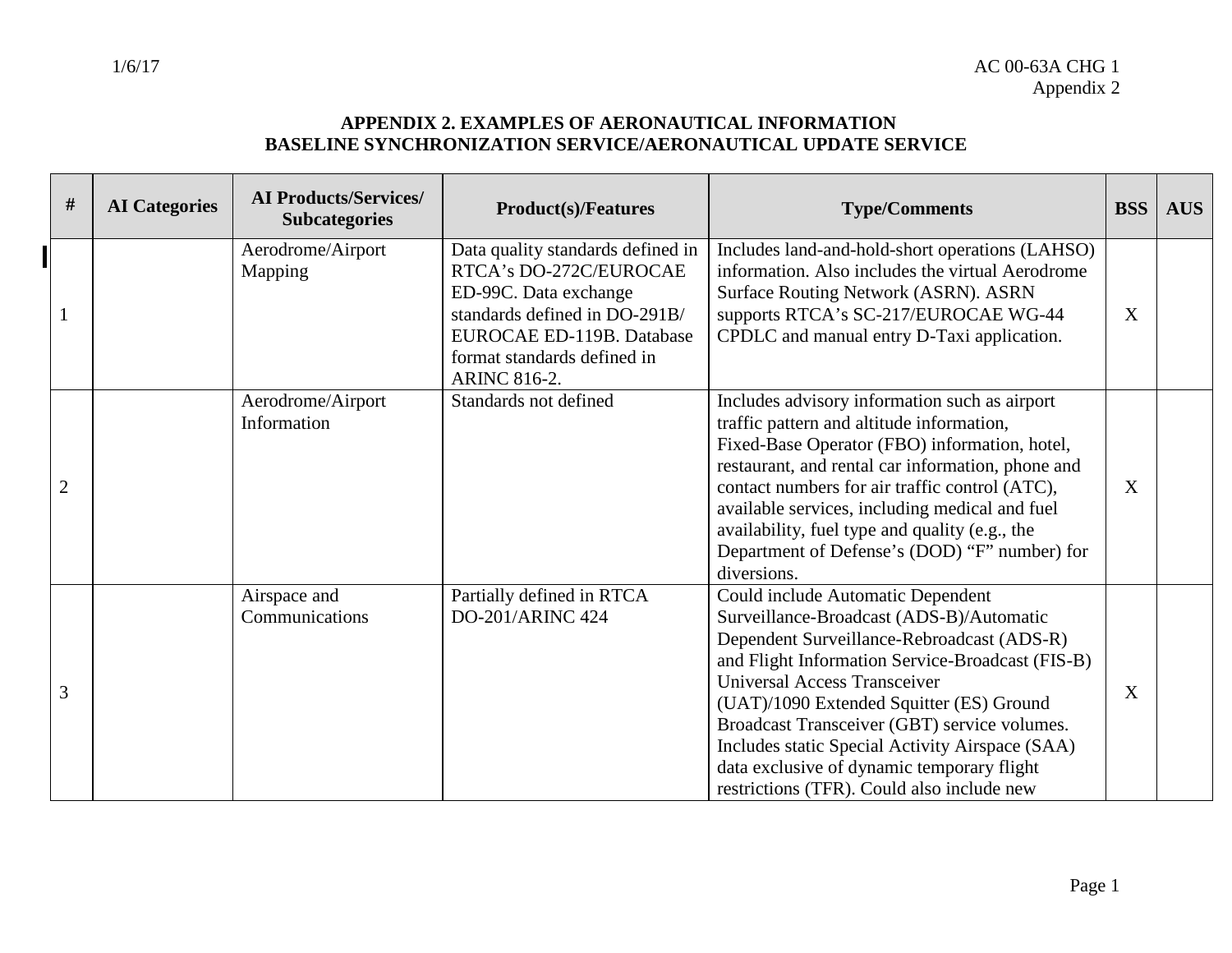| $\#$           | <b>AI</b> Categories | <b>AI Products/Services/</b><br><b>Subcategories</b>                                                                                              | <b>Product(s)/Features</b>                                                                | <b>Type/Comments</b>                                                                                                                                                              | <b>BSS</b> | <b>AUS</b> |
|----------------|----------------------|---------------------------------------------------------------------------------------------------------------------------------------------------|-------------------------------------------------------------------------------------------|-----------------------------------------------------------------------------------------------------------------------------------------------------------------------------------|------------|------------|
|                |                      |                                                                                                                                                   |                                                                                           | airspace restrictions over national park areas if<br>S.1813 with SA.1779 is enacted.                                                                                              |            |            |
| $\overline{4}$ |                      | <b>International Civil</b><br><b>Aviation Organization</b><br>(ICAO) Mode S Aircraft<br>Addresses and ADS-B<br>Aircraft "Clip Art"<br>Silhouettes | Standards not defined                                                                     | Enables "3D" ADS-B traffic depictions                                                                                                                                             | X          |            |
|                |                      | <b>Electronic Charts</b>                                                                                                                          | Standards for electronic charts<br>are not defined.                                       | Chart definitions are defined in SAE ARP 5989<br>"Electronic Aeronautical Symbols" and ARP 5621<br>"Standards for the Electronic Display of<br>Aeronautical Information (Charts). |            |            |
| 5              |                      |                                                                                                                                                   | Airport/Aerodrome/Heliport<br>$\bullet$                                                   |                                                                                                                                                                                   | X          |            |
|                |                      |                                                                                                                                                   | <b>Standard Instrument</b><br>$\bullet$<br>Departures (SID)                               |                                                                                                                                                                                   | X          |            |
|                |                      |                                                                                                                                                   | <b>Engine Out Procedures</b><br>$\bullet$                                                 |                                                                                                                                                                                   | X          |            |
|                |                      |                                                                                                                                                   | Instrument flight rules (IFR)<br>$\bullet$<br>en route charts (low- and<br>high-altitude) | Includes static SAA definition data                                                                                                                                               | X          |            |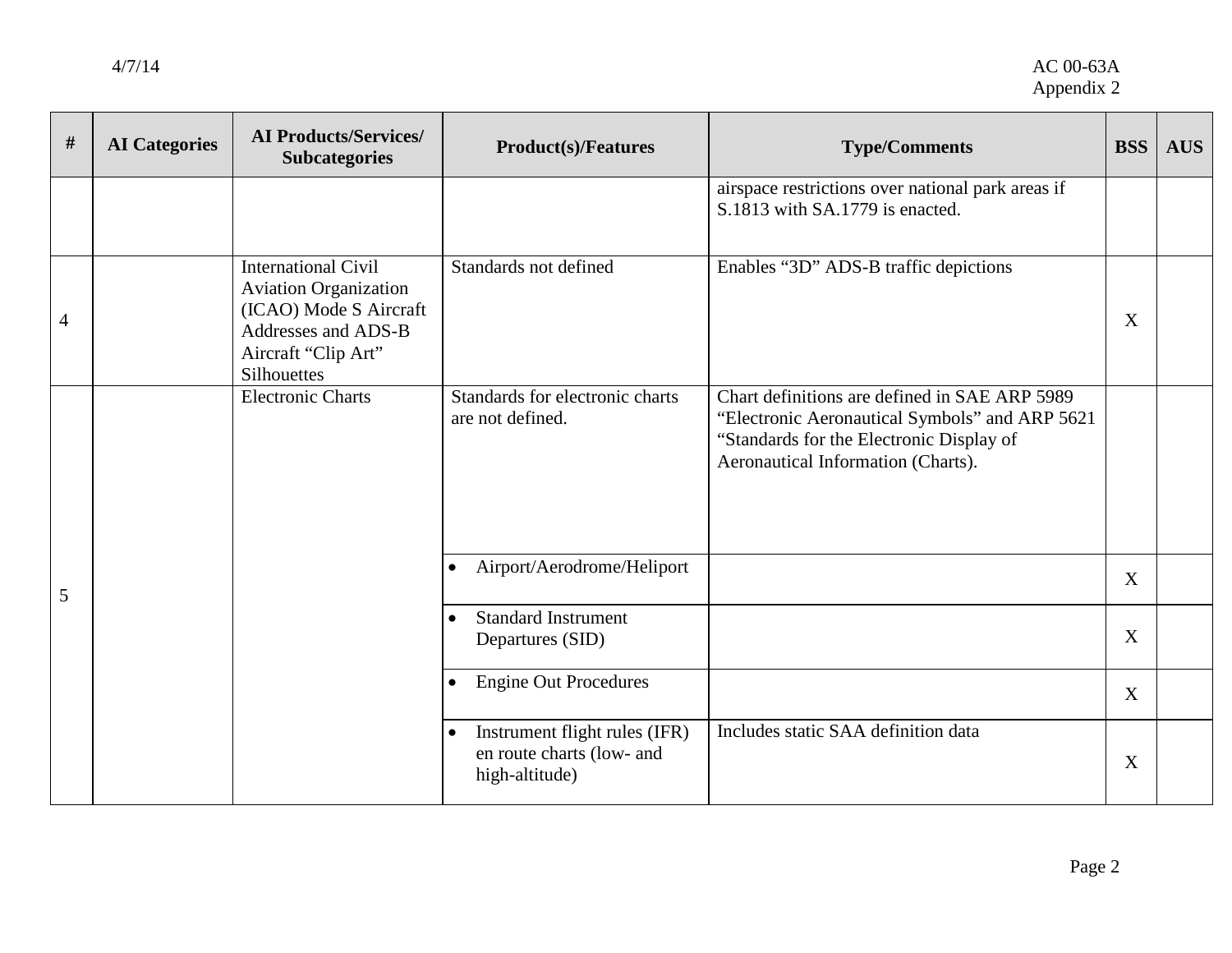| #              | <b>AI</b> Categories | <b>AI Products/Services/</b><br><b>Subcategories</b> | <b>Product(s)/Features</b>                                                                                                         | <b>Type/Comments</b>                                                                      | <b>BSS</b> | <b>AUS</b> |
|----------------|----------------------|------------------------------------------------------|------------------------------------------------------------------------------------------------------------------------------------|-------------------------------------------------------------------------------------------|------------|------------|
|                |                      |                                                      | <b>Standard Terminal Arrival</b><br>$\bullet$<br>Routes (STAR)                                                                     |                                                                                           | X          |            |
|                |                      |                                                      | <b>Instrument Approach</b><br>$\bullet$<br>Procedures (IAP)                                                                        |                                                                                           | X          |            |
|                |                      |                                                      | <b>Charted Visual Approach</b><br>$\bullet$<br>Procedures                                                                          | Example: KDCA Runway 19 Visual                                                            | X          |            |
|                |                      |                                                      | Noise Abatement Procedures<br>$\bullet$                                                                                            |                                                                                           | X          |            |
|                |                      |                                                      | <b>Visual Aeronautical charts</b><br>$\bullet$<br>(e.g., visual flight rules)<br>(VFR) sectionals and VFR<br>terminal area charts) | Also includes static SAA data                                                             | X          |            |
|                |                      |                                                      | Special Airport/Aerodrome<br>$\bullet$<br><b>Qualification Page</b>                                                                | Example: Jep Page "10-18."<br>Future depiction applications may make use of<br>animation. | X          |            |
| 6              |                      | Geopolitical                                         | Standards not defined                                                                                                              | Includes cities, county, and state borders. Includes<br>major roads.                      | X          |            |
| $\overline{7}$ |                      | Magnetic Field/<br><b>Magnetic Flux</b>              | Standards not defined                                                                                                              |                                                                                           | X          |            |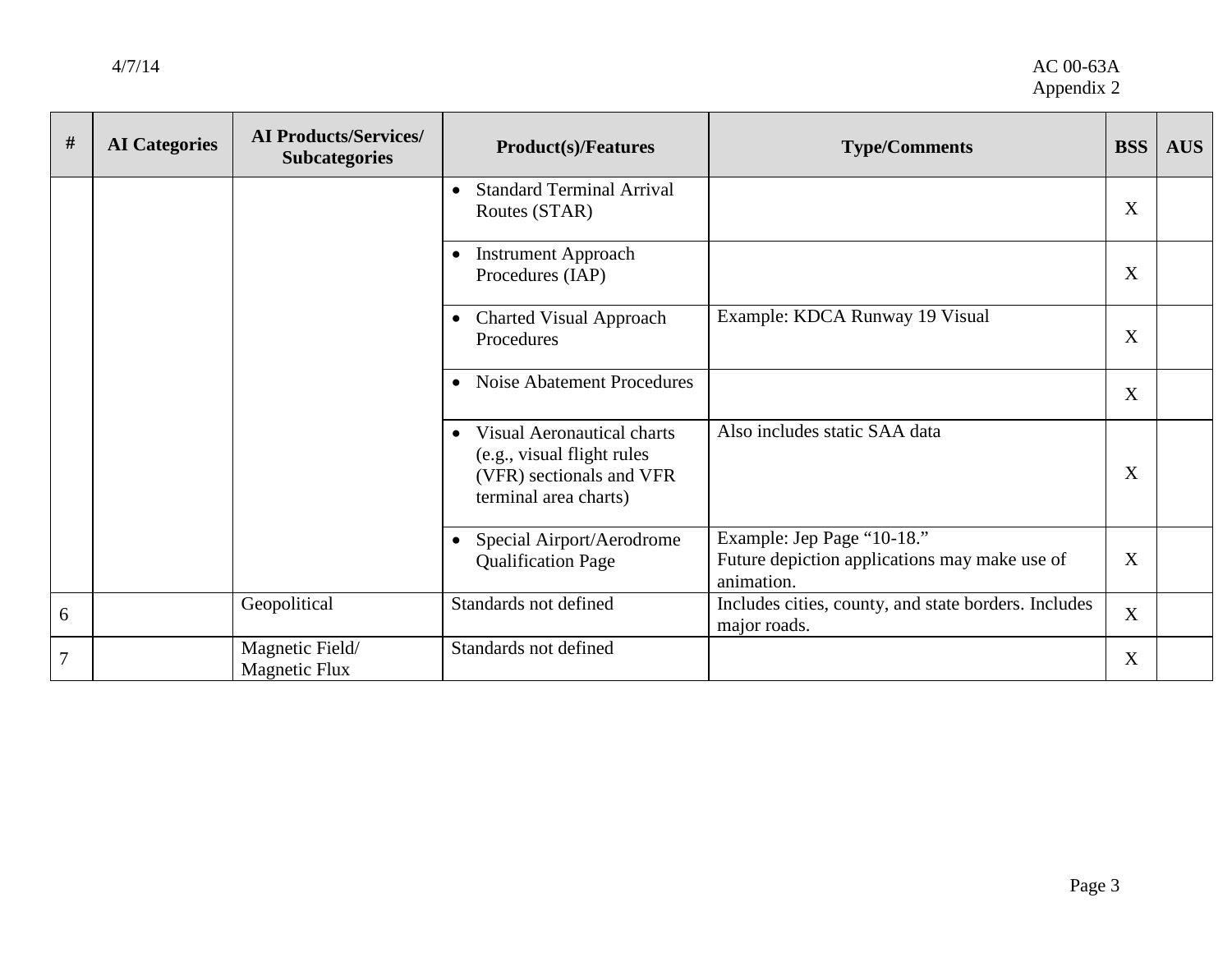| #  | <b>AI</b> Categories | <b>AI Products/Services/</b><br><b>Subcategories</b> | <b>Product(s)/Features</b>                                                                                                                                                             | <b>Type/Comments</b>                                                                                                                                                                                                                                                                                                                                                                                                                                                                                                                                                                                                                                                                                                                                                                        | <b>BSS</b> | <b>AUS</b> |
|----|----------------------|------------------------------------------------------|----------------------------------------------------------------------------------------------------------------------------------------------------------------------------------------|---------------------------------------------------------------------------------------------------------------------------------------------------------------------------------------------------------------------------------------------------------------------------------------------------------------------------------------------------------------------------------------------------------------------------------------------------------------------------------------------------------------------------------------------------------------------------------------------------------------------------------------------------------------------------------------------------------------------------------------------------------------------------------------------|------------|------------|
| 8  |                      | Navigation                                           | Data quality standards defined in<br>RTCA's DO-201A/EUROCAE<br>ED-77. Data exchange standards<br>defined in ARINC 424-20.<br>Database format standards<br>defined in ARINC 424A (dev). | At the last Airlines Electronic Engineering<br>Committee (AEEC)/System Architecture and<br>Interfaces (SAI) meeting, three ARINC Project<br>Initiation/Modifications (APIM) were presented<br>that will: (1) split the work being done in<br>ARINC 424 into two different documents, and<br>(2) introduce a new format standard for terrain and<br>obstacles DBs. These APIMs are as follows:<br>APIM 11-005A - Classic;<br>ARINC 424 NDB introducing XML and the<br>XSD (data exchange standard);<br>• APIM 12-005 - NDBX 2015 (replacing<br>06-003) (DB format standard); and<br>APIM 12-006 - Terrain and Obstacle (new DB<br>format standard).<br>Additionally, there was also an APIM introduced<br>to address standards for data compression;<br>APIM 12-007 - XML Compression (new). | X          |            |
| 9  |                      | Noise Sensitive areas                                | Standards not defined.                                                                                                                                                                 | Static data. Affects VFR operations, advisory<br>circular (AC) category of use, and Area<br>Navigation (RNAV)/Required Navigation<br>Performance (RNP) approach selection during any<br>24-hour period                                                                                                                                                                                                                                                                                                                                                                                                                                                                                                                                                                                      | X          |            |
| 10 |                      | <b>Obstacles</b>                                     | Data quality standards defined in<br>RTCA's DO-276A/EUROCAE<br>ED-98A. (Draft DO-276B<br>approved by the SC-217 Plenary<br>June 2012.) Data exchange<br>standards defined in           | See Item 8, above.                                                                                                                                                                                                                                                                                                                                                                                                                                                                                                                                                                                                                                                                                                                                                                          | X          |            |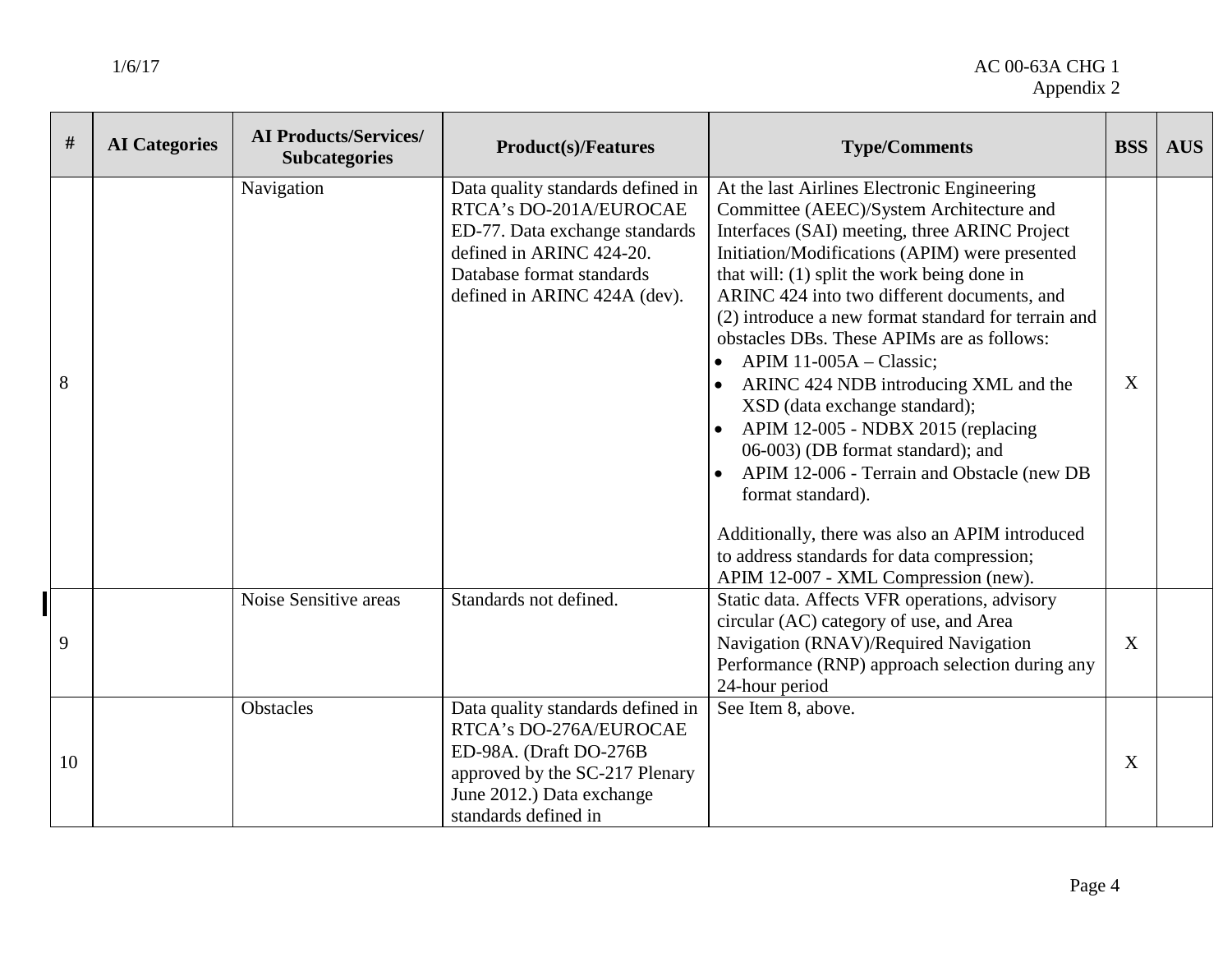| #  | <b>AI</b> Categories | <b>AI Products/Services/</b><br><b>Subcategories</b> | <b>Product(s)/Features</b>                                                                                                                                                                                                                                                                  | <b>Type/Comments</b>                                                                      | <b>BSS</b> | <b>AUS</b> |
|----|----------------------|------------------------------------------------------|---------------------------------------------------------------------------------------------------------------------------------------------------------------------------------------------------------------------------------------------------------------------------------------------|-------------------------------------------------------------------------------------------|------------|------------|
|    |                      |                                                      | DO-291B/EUROCAE ED-119B.<br>Database format standards may<br>be defined in a future ARINC<br>specification.                                                                                                                                                                                 |                                                                                           |            |            |
| 11 |                      | Terrain                                              | Data quality standards defined in<br>RTCA's DO-276A/EUROCAE<br>ED-98A. (Draft DO-276B<br>approved by the SC-217 Plenary<br>June 2012.) Data exchange<br>standards defined in<br>DO-291B/EUROCAE ED-119B.<br>Database format standards may<br>be defined in a future ARINC<br>specification. | See Item 8, above                                                                         | X          |            |
|    |                      | Miscellaneous                                        | Standards not defined. Scope<br>includes:                                                                                                                                                                                                                                                   |                                                                                           |            |            |
|    |                      |                                                      | Notice to Airmen Publication<br>(NTAP)                                                                                                                                                                                                                                                      |                                                                                           | X          |            |
|    |                      |                                                      | <b>Airport/Facility Directory</b><br>(A/FD)                                                                                                                                                                                                                                                 |                                                                                           | X          |            |
| 12 |                      |                                                      | <b>State Aeronautical Information</b><br>Publication (AIP) (Includes AIP<br>supplements and amendments,<br>Preflight Information Bulletin<br>(PIB), and Aeronautical<br>Information Circulars (AIC))                                                                                        |                                                                                           | X          |            |
|    |                      |                                                      | Location of sporting stadiums,<br>critical infrastructure, and<br>ADS-B GBTs.                                                                                                                                                                                                               | Support issuance of Aeronautical Update Service<br>(AUS) status Notices to Airmen (NOTAM) | X          |            |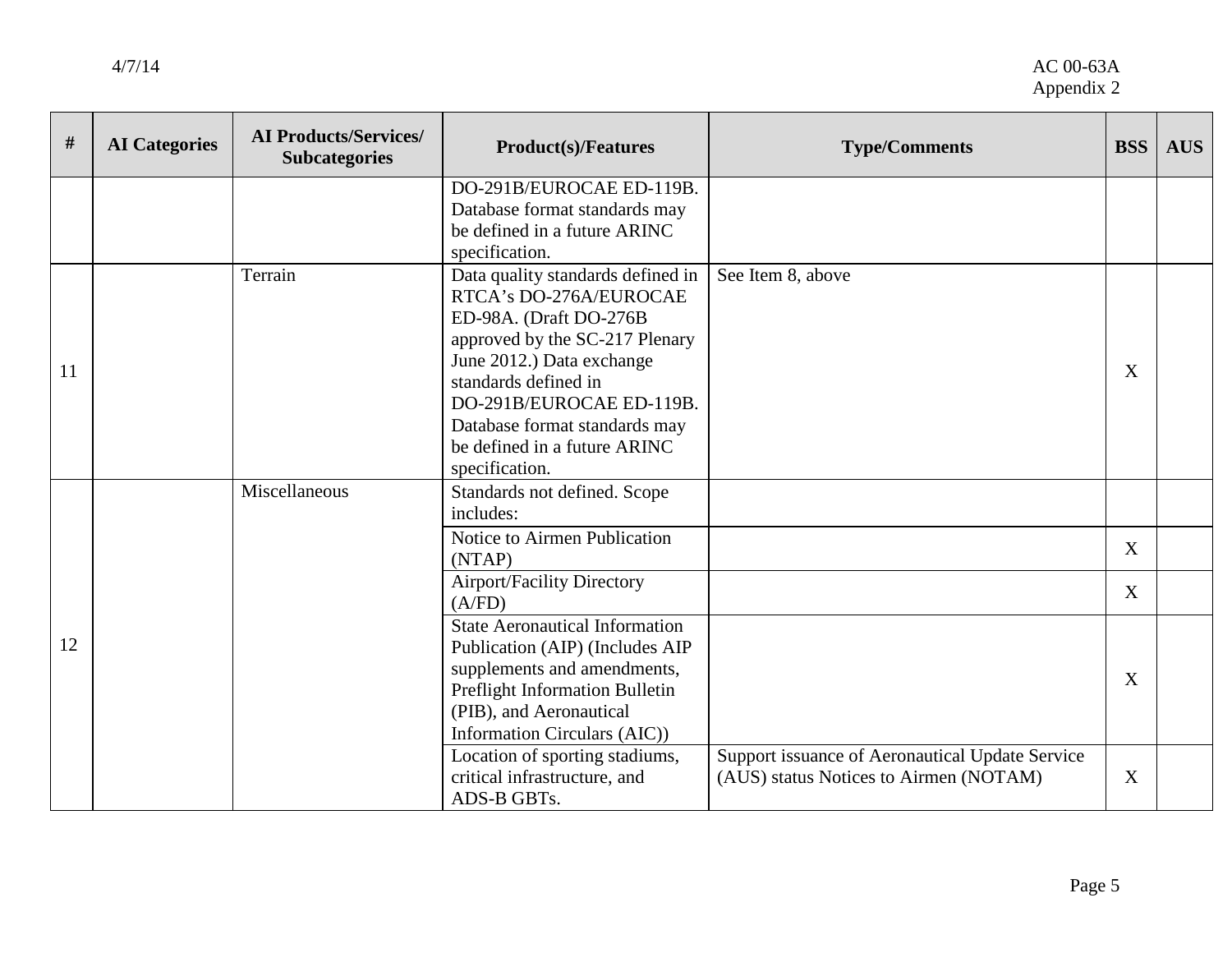┱

 $\overline{\phantom{0}}$ 

 $\mathbf{r}$ 

┍

┱

| $\#$ | <b>AI</b> Categories      | <b>AI Products/Services/</b><br><b>Subcategories</b> | <b>Product(s)/Features</b>                               | <b>Type/Comments</b>                                                                                                                                                                            | <b>BSS</b> | <b>AUS</b>        |
|------|---------------------------|------------------------------------------------------|----------------------------------------------------------|-------------------------------------------------------------------------------------------------------------------------------------------------------------------------------------------------|------------|-------------------|
|      | Aerodrome<br>(AD)/Airport | Entire<br>AD/Airport and Heliports                   | Public use Airport/Status                                | Includes commissioning, decommissioning,<br>openings, closings, and abandonments.                                                                                                               |            | $X_{\mathcal{C}}$ |
|      |                           |                                                      | <b>Rotating Beacon/Status</b>                            |                                                                                                                                                                                                 |            | X                 |
|      |                           |                                                      | Seaplane Base/Status                                     | Includes commissioning, decommissioning,<br>openings, closings, and abandonments.                                                                                                               |            | $\mathbf{X}$      |
|      |                           |                                                      | Helipad/Status                                           | Includes commissioning, decommissioning,<br>openings, closings, and abandonments.                                                                                                               |            | $X_{\mathcal{C}}$ |
|      |                           |                                                      | Wildlife Hazards (Specify bird<br>activity and location) | NOTE: ICAO term is Bird Notice to Airmen<br>(BIRDTAM). Can be listed under AD or Runway<br>(RWY) if a specific runway is involved.                                                              |            | X                 |
|      |                           |                                                      | Arresting gear/Status                                    |                                                                                                                                                                                                 |            | X                 |
|      |                           |                                                      | Wind indicator/Status                                    | Includes wind socks and wind tetrahedrons.                                                                                                                                                      |            | X                 |
|      |                           |                                                      | Weather reporting station<br>(on-airport)/Status         | Commissioning, decommissioning, out of service,<br>or unavailable.                                                                                                                              |            | X                 |
|      |                           | Runway                                               | Entire Closure (full length)                             |                                                                                                                                                                                                 |            | X                 |
|      |                           |                                                      | <b>Distances Available/Status</b>                        | Includes temporary changes to the Takeoff<br>Distance Available (TODA), Takeoff Run<br>Available (TORA), Accelerate Stop Distance<br>Available (ASDA), and Landing Distance<br>Available (LDA). |            | X                 |

┬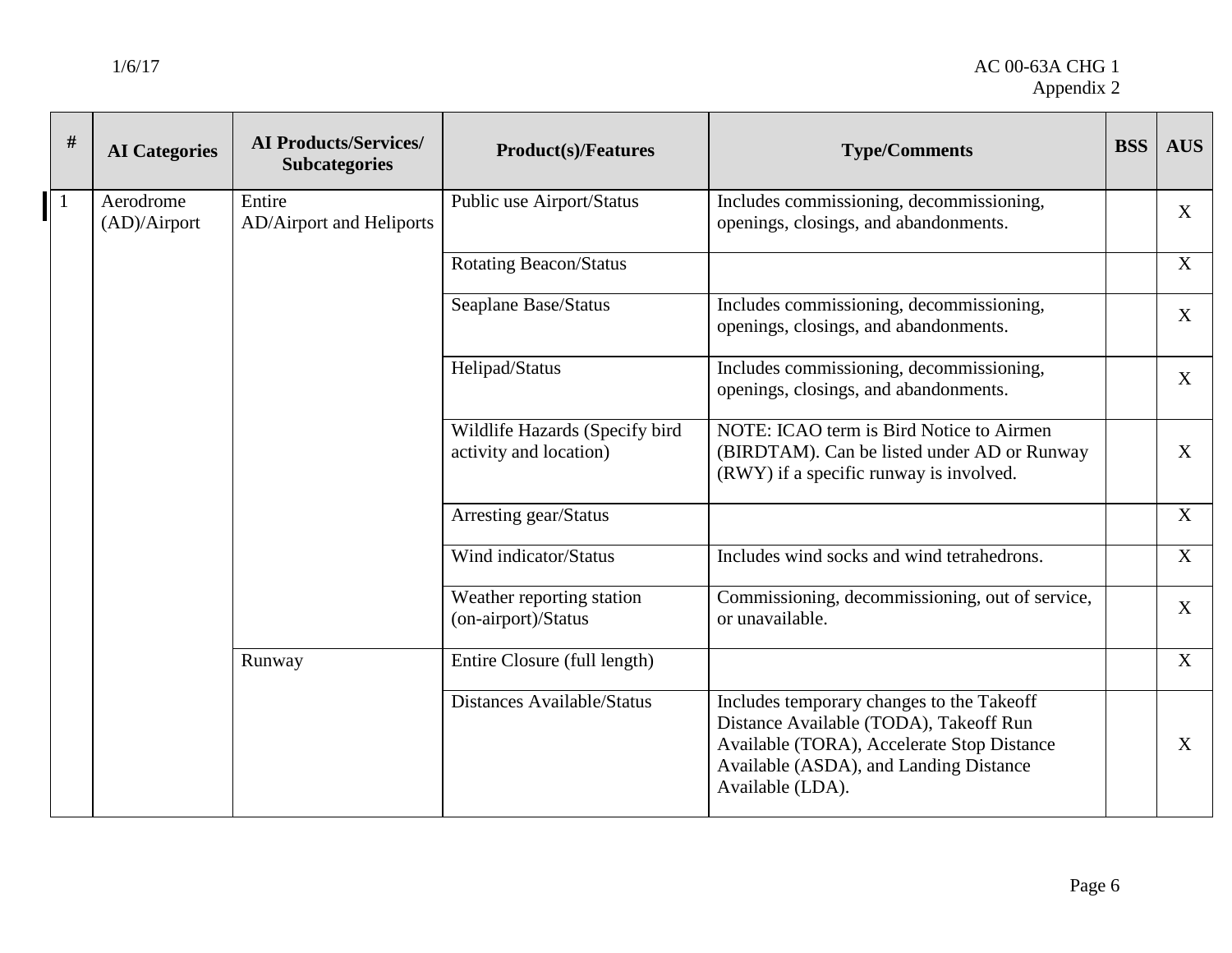#### 1/6/17 AC 00-63A CHG 1 Appendix 2

| # | <b>AI</b> Categories | <b>AI Products/Services/</b><br><b>Subcategories</b> | <b>Product(s)/Features</b>                                   | <b>Type/Comments</b>                                                                                                                                                                                   | <b>BSS</b> | <b>AUS</b>       |
|---|----------------------|------------------------------------------------------|--------------------------------------------------------------|--------------------------------------------------------------------------------------------------------------------------------------------------------------------------------------------------------|------------|------------------|
|   |                      |                                                      | <b>Threshold Displacement</b>                                |                                                                                                                                                                                                        |            | $\mathbf{X}$     |
|   |                      |                                                      | <b>Safety Areas/Status</b>                                   |                                                                                                                                                                                                        |            | $\boldsymbol{X}$ |
|   |                      |                                                      | <b>Runway Condition Codes</b>                                |                                                                                                                                                                                                        |            | X                |
|   |                      |                                                      | <b>Braking Action</b>                                        |                                                                                                                                                                                                        |            | $\mathbf X$      |
|   |                      |                                                      | Surface Condition (also called<br>FICON or field conditions) | Includes winter conditions, such as depth of snow,<br>and plowed runways or portions of a plowed<br>runway, runway sanding or deicing, snow banks,<br>runway light obscuration, runway cracks or ruts. |            | X                |
|   |                      |                                                      | <b>Lighting Obscurations</b>                                 | Example: Obstructions caused by snow or ice.                                                                                                                                                           |            | X                |
|   |                      |                                                      | <b>Lighted Sign Status</b>                                   |                                                                                                                                                                                                        |            | $\mathbf X$      |
|   |                      |                                                      | <b>Ground Lighting Status</b>                                |                                                                                                                                                                                                        |            | X                |
|   |                      |                                                      | Direction - Lighting Sign Status                             |                                                                                                                                                                                                        |            | $\mathbf{X}$     |
|   |                      |                                                      | Direction - In-Ground Lighting<br><b>Status</b>              |                                                                                                                                                                                                        |            | $\boldsymbol{X}$ |
|   |                      |                                                      | Direction - In-Ground Marking<br><b>Status</b>               |                                                                                                                                                                                                        |            | $\mathbf{X}$     |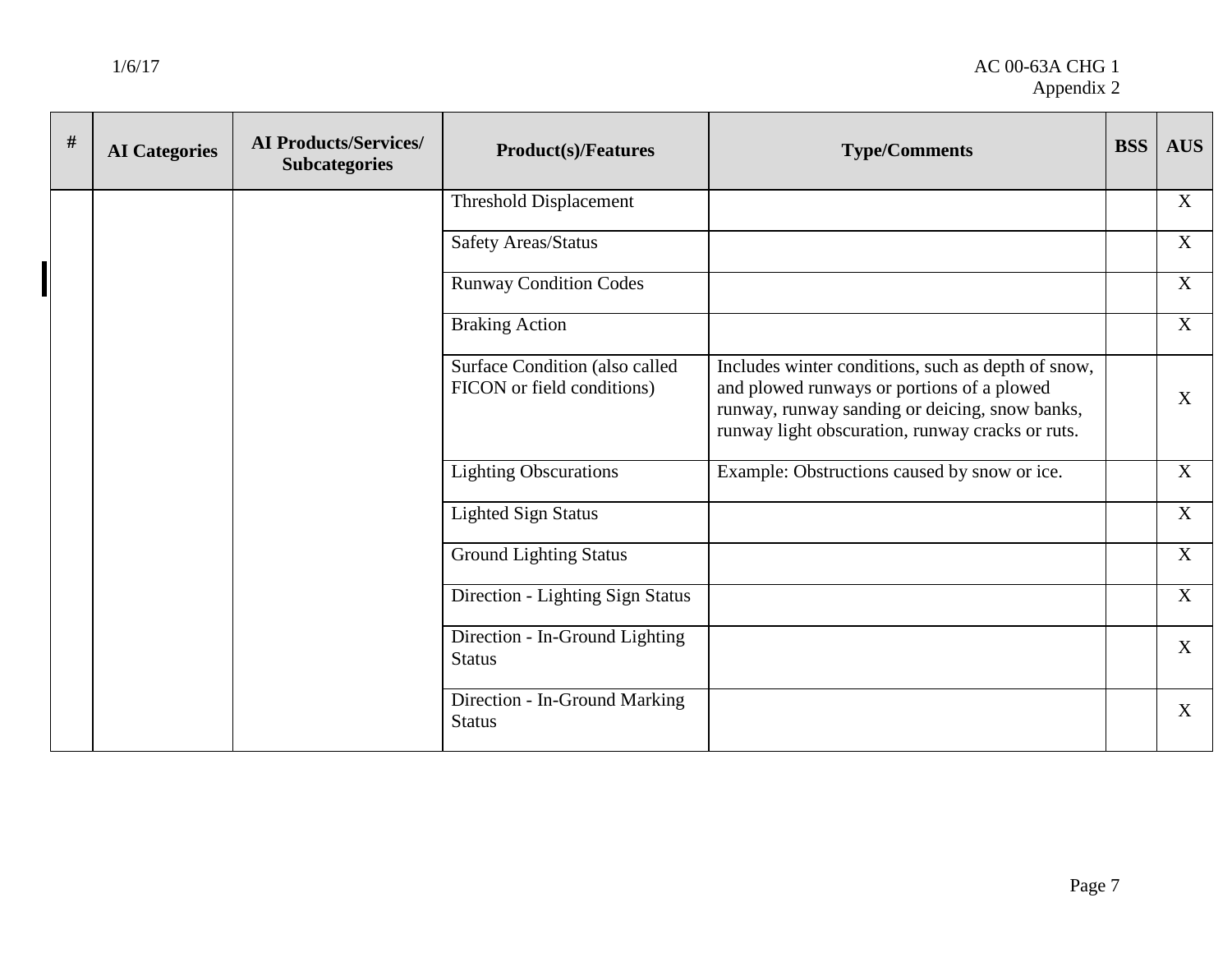┑

|  |         | Approach Lighting System<br><b>Status</b>                                 | Includes approach/minimum decision altitudes.<br>Includes approach lighting system status and<br>visual approach lighting systems, e.g., Visual<br>Approach Slope Indicator (VASI), precision<br>approach path indicator (PAPI), medium intensity<br>approach lighting system with runway alignment<br>indicator lights (MALSR), Approach Lighting<br><b>System With Sequenced Flashing Lights</b><br>(ALSF-2), runway end identification lights<br>(REIL). | X            |
|--|---------|---------------------------------------------------------------------------|-------------------------------------------------------------------------------------------------------------------------------------------------------------------------------------------------------------------------------------------------------------------------------------------------------------------------------------------------------------------------------------------------------------------------------------------------------------|--------------|
|  |         | Pilot Controlled Lighting (PCL)<br><b>Status</b>                          | NOTE: May be listed under keyword AD or<br>RWY.                                                                                                                                                                                                                                                                                                                                                                                                             | X            |
|  |         | <b>PCL Frequency Change</b>                                               |                                                                                                                                                                                                                                                                                                                                                                                                                                                             | X            |
|  |         | <b>Construction Status</b>                                                |                                                                                                                                                                                                                                                                                                                                                                                                                                                             | X            |
|  |         | Wildlife Hazards (Specify bird<br>activity and location)                  | NOTE: Bird activity listed either under AD or<br>RWY, the latter if a specific runway is involved.                                                                                                                                                                                                                                                                                                                                                          | X            |
|  |         | <b>Runway Visual Range (RVR)</b><br>System/Status                         | NOTE: May be listed under keyword RWY or<br>SVC.                                                                                                                                                                                                                                                                                                                                                                                                            | $\mathbf{X}$ |
|  |         | <b>VFR Traffic Pattern/Status</b>                                         | Permanent procedures listed under Baseline<br>Synchronization Service (BSS).                                                                                                                                                                                                                                                                                                                                                                                | X            |
|  |         | Properties Change                                                         |                                                                                                                                                                                                                                                                                                                                                                                                                                                             | X            |
|  | Taxiway | Closure (e.g., partial, full length,<br>and crossing restriction changes) |                                                                                                                                                                                                                                                                                                                                                                                                                                                             | $\mathbf{X}$ |
|  |         |                                                                           |                                                                                                                                                                                                                                                                                                                                                                                                                                                             |              |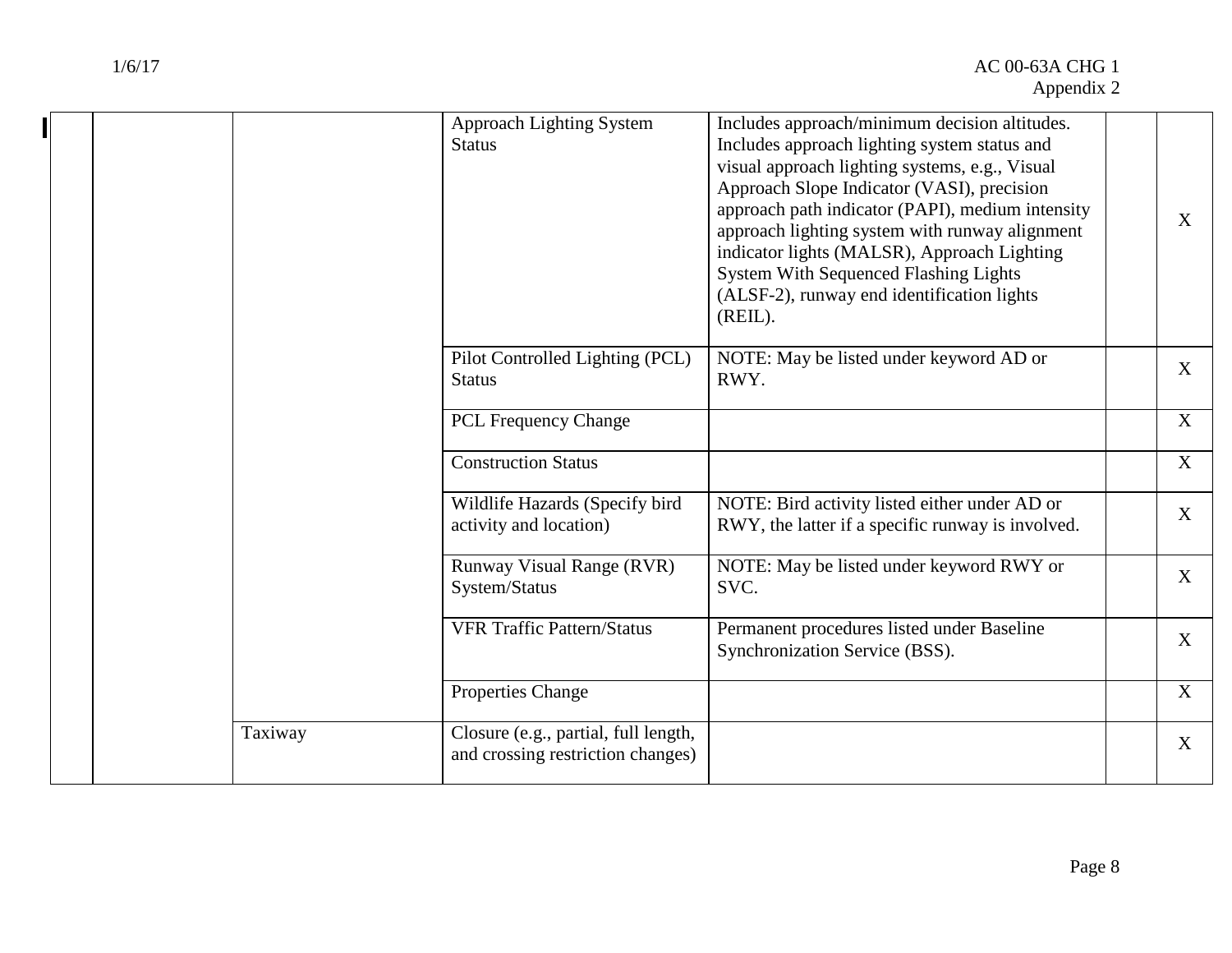| # | <b>AI</b> Categories | <b>AI Products/Services/</b><br><b>Subcategories</b> | <b>Product(s)/Features</b>                                                                | <b>Type/Comments</b> | <b>BSS</b> | <b>AUS</b>        |
|---|----------------------|------------------------------------------------------|-------------------------------------------------------------------------------------------|----------------------|------------|-------------------|
|   |                      |                                                      | <b>Construction/Status</b>                                                                |                      |            | X                 |
|   |                      |                                                      | Designated Movement and<br><b>Non-Movement Areas</b>                                      |                      |            | X                 |
|   |                      |                                                      | In-Ground Lighting/Status                                                                 |                      |            | X                 |
|   |                      |                                                      | Lighted Sign/Status                                                                       |                      |            | X                 |
|   |                      |                                                      | Work-in-Progress (WIP). Also<br>known as Personnel and<br><b>Equipment Working (PAEW)</b> |                      |            | X                 |
|   |                      |                                                      | Ground Markings/Lighting<br><b>Status</b>                                                 |                      |            | X                 |
|   |                      |                                                      | Taxiway Surface Condition<br>(FICON)                                                      |                      |            | $X_{\mathcal{I}}$ |
|   |                      |                                                      | <b>Braking Action</b>                                                                     |                      |            | X                 |
|   |                      | Apron (including ramp<br>areas and parking)          | <b>Construction Status</b>                                                                |                      |            | X                 |
|   |                      |                                                      | <b>In-Ground Marking Status</b>                                                           |                      |            | X                 |
|   |                      |                                                      | <b>In-Ground Lighting Status</b>                                                          |                      |            | X                 |
|   |                      |                                                      | <b>Apron Surface Condition</b><br>(FICON)                                                 |                      |            | X                 |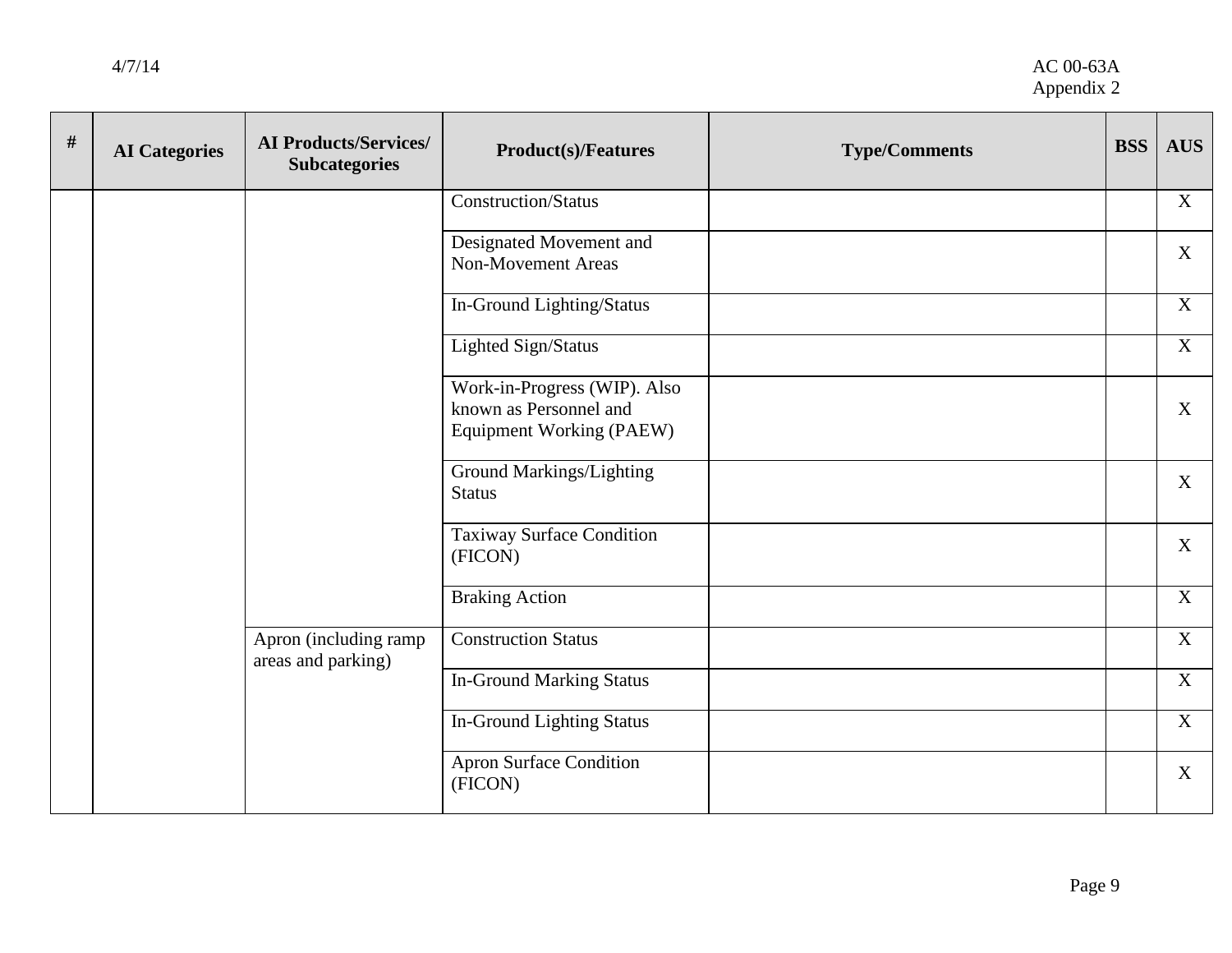| # | <b>AI</b> Categories | <b>AI Products/Services/</b><br><b>Subcategories</b> | <b>Product(s)/Features</b>                      | <b>Type/Comments</b>                                                                                                                                                                                                                                                                                                                 | <b>BSS</b>   | <b>AUS</b>   |
|---|----------------------|------------------------------------------------------|-------------------------------------------------|--------------------------------------------------------------------------------------------------------------------------------------------------------------------------------------------------------------------------------------------------------------------------------------------------------------------------------------|--------------|--------------|
|   |                      | Lighting<br>(Aerodrome/Airport/<br>Heliport)         | <b>Ground Lighting System Status</b>            | Commissioning, decommissioning, outages,<br>changes in classification or operation. Includes<br>various lighting systems. Includes approach and<br>runway lighting and PCL status and frequency<br>change.<br>NOTE: Ground lighting status needs to be<br>harmonized with lighting listed under runway,<br>taxiway, and apron areas. |              | $\mathbf{X}$ |
|   |                      | Services<br>(Aerodrome/Airport/<br>Heliport)         | <b>Emergency Services</b>                       | Aircraft Rescue and Fire Fighting (ARFF)<br>availability.                                                                                                                                                                                                                                                                            |              | X            |
|   |                      |                                                      | Fuel Availability                               | Includes potential effect on flight operations<br>(e.g., delays possible in fueling diverting aircraft).                                                                                                                                                                                                                             |              | X            |
|   |                      |                                                      | <b>Fuel Quality Indicator Status</b><br>Changes | Fuel quality for type aircraft (e.g., the DOD issues<br>an "F" series NOTAM for denoting compatibility<br>of fuel in foreign countries).                                                                                                                                                                                             |              | $\mathbf{X}$ |
|   |                      | <b>Fuel Price Status</b>                             | NOTE: This is not a State-provided NOTAM.       |                                                                                                                                                                                                                                                                                                                                      | $\mathbf{X}$ |              |
|   |                      |                                                      | <b>Customs Availability/Status</b>              |                                                                                                                                                                                                                                                                                                                                      |              | X            |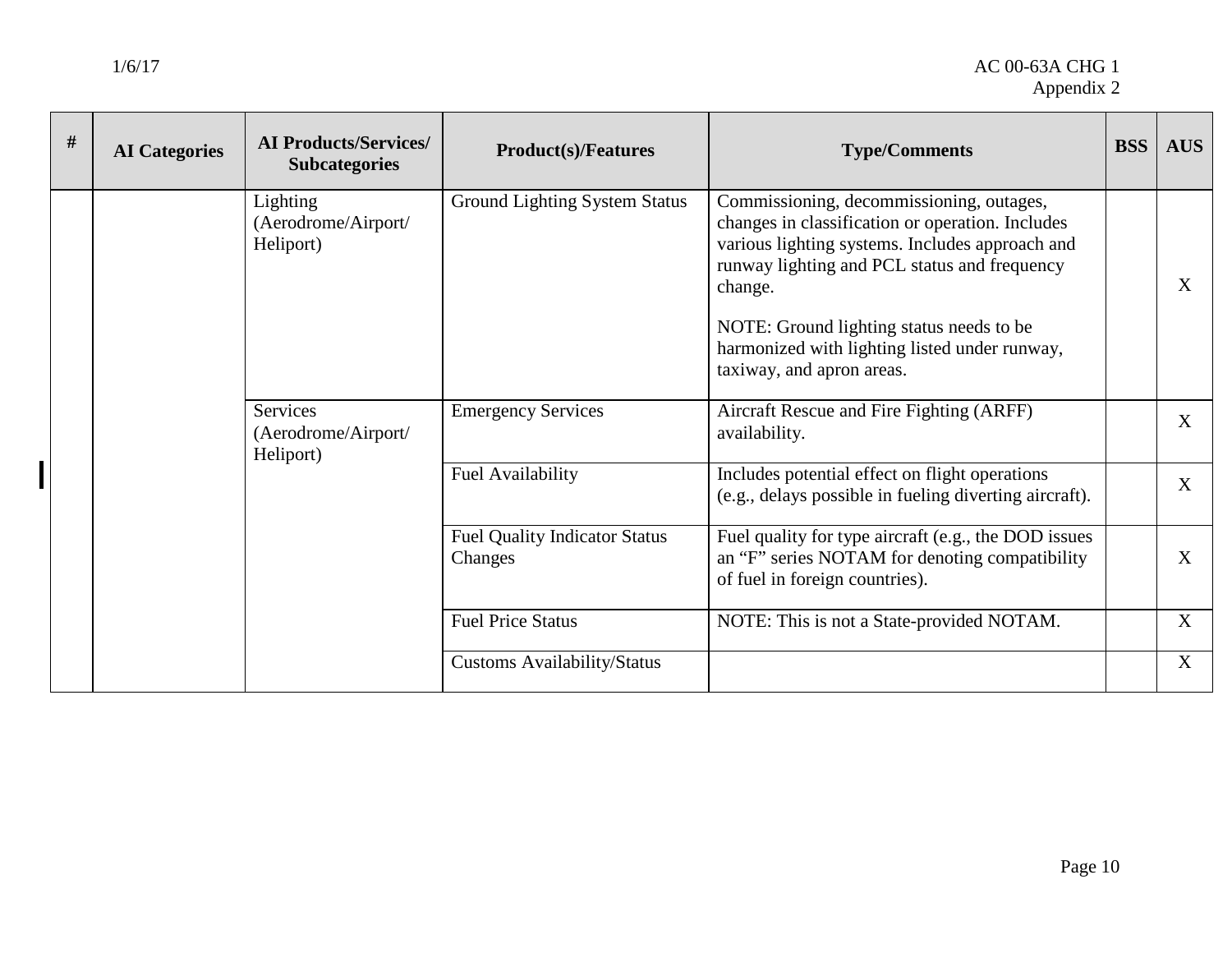| #              | <b>AI</b> Categories | <b>AI Products/Services/</b><br><b>Subcategories</b>                                                                                              | <b>Product(s)/Features</b>                           | <b>Type/Comments</b>                                                                                                                                                                                                                  | <b>BSS</b> | <b>AUS</b>   |
|----------------|----------------------|---------------------------------------------------------------------------------------------------------------------------------------------------|------------------------------------------------------|---------------------------------------------------------------------------------------------------------------------------------------------------------------------------------------------------------------------------------------|------------|--------------|
| $\overline{2}$ | Airspace             | Airspace Restrictions -<br>Prohibited/Restricted/<br>Danger (P/R/D) areas<br>(ICAO) and Federal<br>Aviation<br>Administration (FAA)<br><b>SAA</b> |                                                      | SAA initiatives are broken down into first-tier and<br>second-tier initiatives. Most DOD SAA airspace<br>would activate static SAA data resident in an<br>onboard database. SAA data also includes<br>dynamic TFR status information. |            | X            |
|                |                      | SAA - First Tier                                                                                                                                  | <b>Aerial Refueling Tracks</b>                       |                                                                                                                                                                                                                                       |            | $\mathbf{X}$ |
|                |                      |                                                                                                                                                   | <b>Aerial Refueling Anchors</b>                      | NOTE: Not listed in SAA Concept of Operations<br>(ConOps).                                                                                                                                                                            |            | X            |
|                |                      |                                                                                                                                                   | <b>Altitude Reservations (ALTRV)</b><br>- Stationary |                                                                                                                                                                                                                                       |            | X            |
|                |                      |                                                                                                                                                   | <b>ATC Assigned Airspace</b><br>(ATCAA)              |                                                                                                                                                                                                                                       |            | $\mathbf{X}$ |
|                |                      |                                                                                                                                                   | (Military) Visual Routes (VR)                        |                                                                                                                                                                                                                                       |            | X            |
|                |                      |                                                                                                                                                   | (Military) Instrument Routes<br>(IR)                 |                                                                                                                                                                                                                                       |            | X            |
|                |                      |                                                                                                                                                   | <b>Military Operations Areas</b><br>(MOA)            |                                                                                                                                                                                                                                       |            | X            |
|                |                      |                                                                                                                                                   | <b>Orbit Areas</b>                                   |                                                                                                                                                                                                                                       |            | $\mathbf{X}$ |
|                |                      |                                                                                                                                                   | <b>Prohibited Areas</b>                              |                                                                                                                                                                                                                                       |            | X            |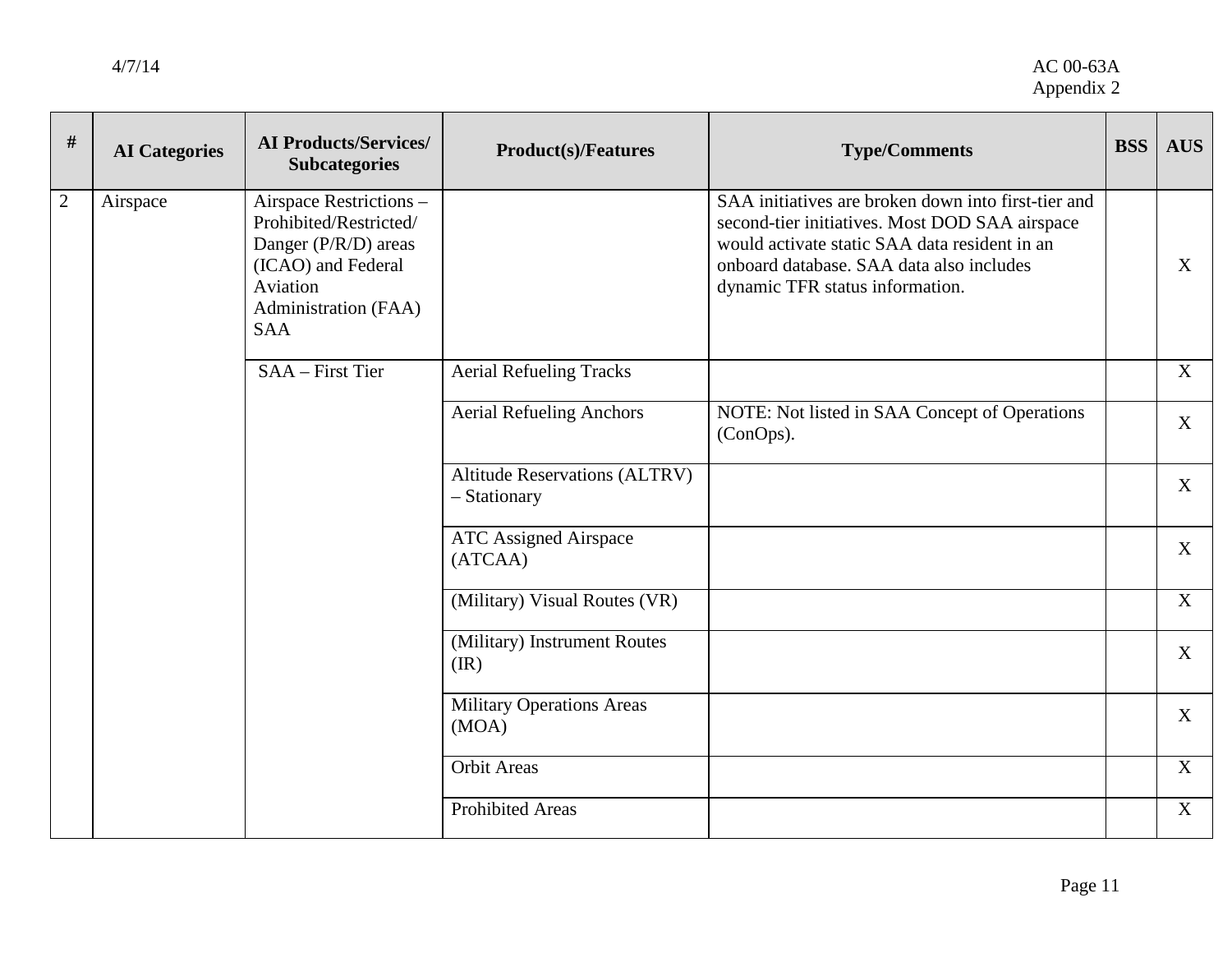| # | <b>AI</b> Categories | <b>AI Products/Services/</b><br><b>Subcategories</b> | <b>Product(s)/Features</b>                  | <b>Type/Comments</b>                                                                                                                                                                                                                   | <b>BSS</b> | <b>AUS</b>   |
|---|----------------------|------------------------------------------------------|---------------------------------------------|----------------------------------------------------------------------------------------------------------------------------------------------------------------------------------------------------------------------------------------|------------|--------------|
|   |                      |                                                      | <b>Restricted Areas</b>                     |                                                                                                                                                                                                                                        |            | $\mathbf X$  |
|   |                      |                                                      | <b>Special Flight Rules Areas</b><br>(SFRA) |                                                                                                                                                                                                                                        |            | X            |
|   |                      |                                                      | <b>TFRs</b>                                 |                                                                                                                                                                                                                                        |            | X            |
|   |                      |                                                      |                                             | Section $91.137(a)(1)$ – Protect persons and<br>property on the surface or in the air from a hazard<br>associated with an incident on the surface.<br>Example: Chemical spills, volcanic eruptions.                                    |            | X            |
|   |                      |                                                      |                                             | Section $91.137(a)(2)$ – Provide a safe environment<br>for the operation of disaster relief aircraft.<br>Example: firefighting, avalanche control.                                                                                     |            | X            |
|   |                      |                                                      |                                             | Section $91.137(a)(3)$ – Prevent an unsafe<br>congestion of sightseeing and other aircraft above<br>an incident or event which may generate a high<br>degree of public interest. Example: Outdoor<br>assembly, aircraft accident site. |            | $\mathbf{X}$ |
|   |                      |                                                      |                                             | Section 91.138 – Temporary flight restrictions in<br>national disaster areas in the State of Hawaii.                                                                                                                                   |            | X            |
|   |                      |                                                      |                                             | Section $91.141$ – Flight restrictions in the<br>proximity of the Presidential and other parties.<br>Example: Presidential and other VIP movements.                                                                                    |            | X            |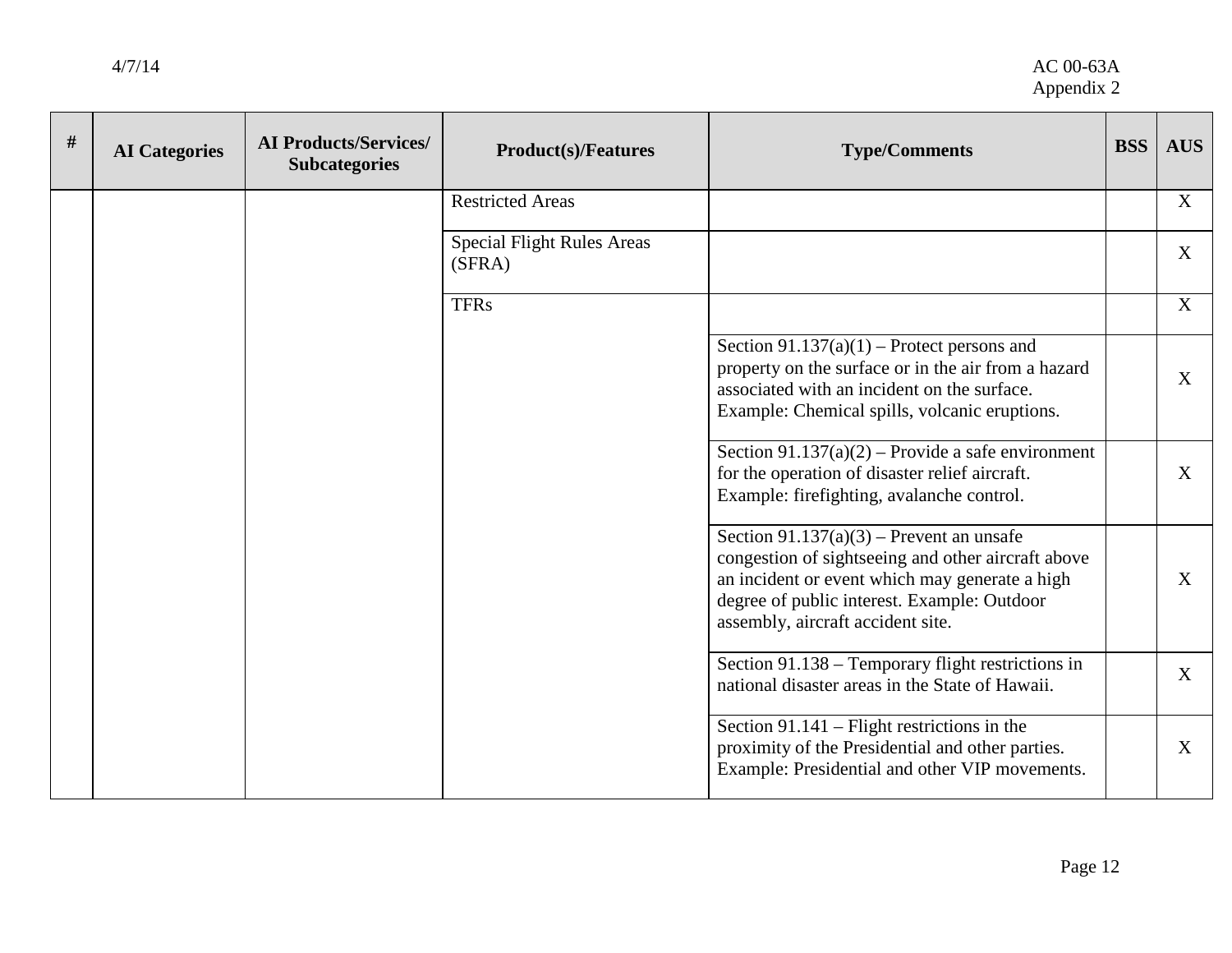4/7/14 AC 00-63A Appendix 2

| # | <b>AI</b> Categories | <b>AI Products/Services/</b><br><b>Subcategories</b> | <b>Product(s)/Features</b>                      | <b>Type/Comments</b>                                                                                                                                                                                                              | <b>BSS</b> | <b>AUS</b>        |
|---|----------------------|------------------------------------------------------|-------------------------------------------------|-----------------------------------------------------------------------------------------------------------------------------------------------------------------------------------------------------------------------------------|------------|-------------------|
|   |                      |                                                      |                                                 | Section $91.143$ – Flight limitation in the proximity<br>of space flight operations. Example areas include:<br>Cape Canaveral AFS, NASA Wallops. Launches<br>include military, commercial, and NASA<br>operations.                |            | X                 |
|   |                      |                                                      |                                                 | Section 91.144 – Temporary restriction on flight<br>operations during abnormally high barometric<br>pressure conditions. Example: Flight operations in<br>Alaska.                                                                 |            | X                 |
|   |                      |                                                      |                                                 | Section 91.145 – Management of aircraft<br>operations in the vicinity of aerial demonstrations<br>and major sporting events. Examples: Super Bowl,<br>Indy 500, air shows involving high-performance<br>aircraft aerobatic teams. |            | X                 |
|   |                      |                                                      |                                                 | 14 CFR part 99, § 99.7 – Special security<br>instructions. Example: Certain military facilities,<br>potential terrorist targets. Examples: Nuclear<br>power plants, specific military installations.                              |            | X                 |
|   |                      |                                                      | Temporary Special Use Airspace<br>(SUA)         | Temporarily expands existing airspace in support<br>of DOD requirements                                                                                                                                                           |            | $X_{\mathcal{C}}$ |
|   |                      |                                                      | <b>Warning Areas</b>                            |                                                                                                                                                                                                                                   |            | $\mathbf{X}$      |
|   |                      | SAA – Second Tier                                    | <b>Aerobatics Areas</b>                         |                                                                                                                                                                                                                                   |            | X                 |
|   |                      |                                                      | <b>Aircraft Manufacturers' Test</b><br>Airspace |                                                                                                                                                                                                                                   |            | X                 |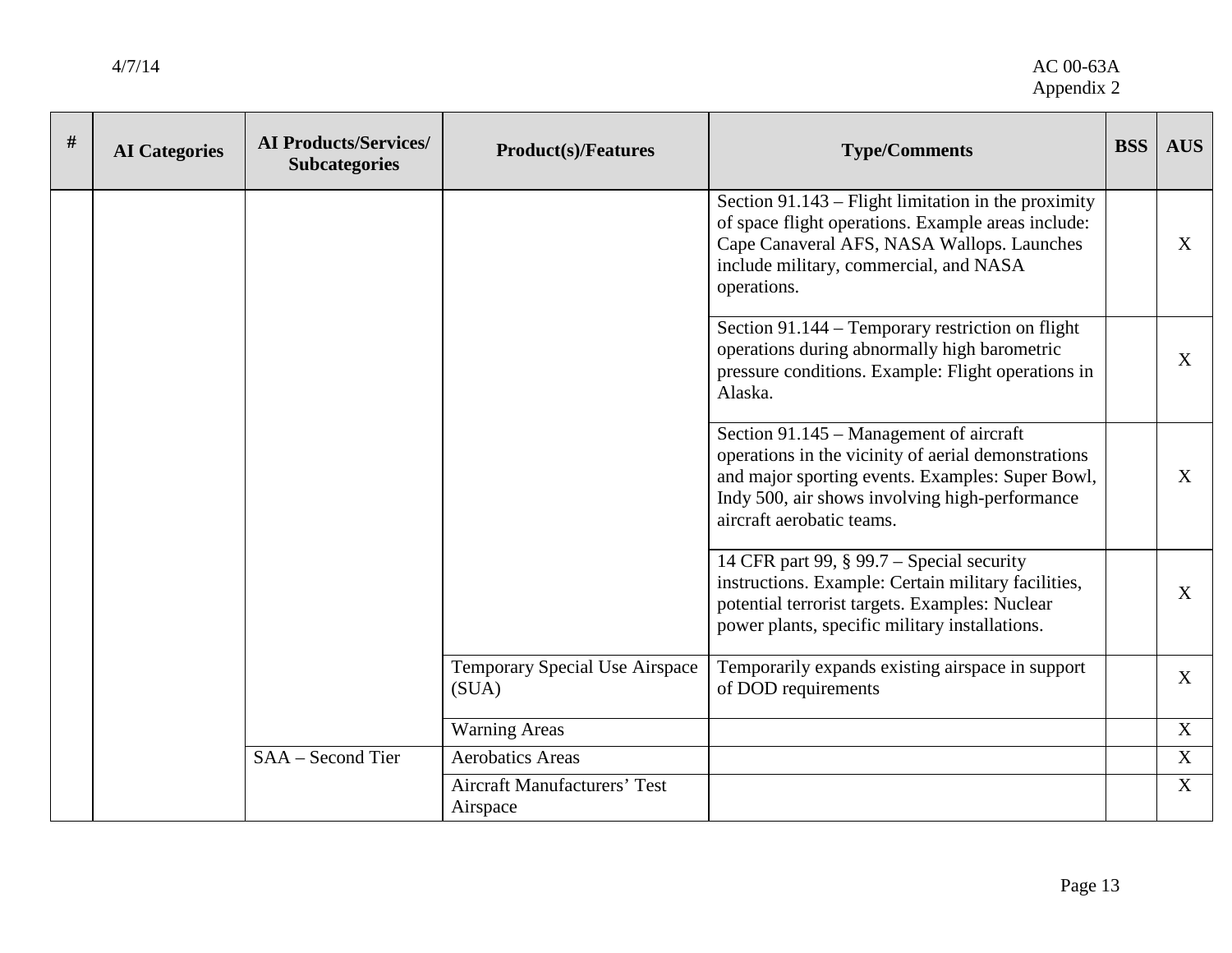| $\#$ | <b>AI</b> Categories | <b>AI Products/Services/</b><br><b>Subcategories</b>                                            | <b>Product(s)/Features</b>                                  | <b>Type/Comments</b>                                                                                                                                                             | <b>BSS</b> | <b>AUS</b> |
|------|----------------------|-------------------------------------------------------------------------------------------------|-------------------------------------------------------------|----------------------------------------------------------------------------------------------------------------------------------------------------------------------------------|------------|------------|
|      |                      |                                                                                                 | <b>Alert Areas</b>                                          |                                                                                                                                                                                  |            | X          |
|      |                      |                                                                                                 | Commercial Space Launch and<br><b>Reentry Areas</b>         |                                                                                                                                                                                  |            | X          |
|      |                      |                                                                                                 | <b>Glider Operations Areas</b>                              |                                                                                                                                                                                  |            | X          |
|      |                      |                                                                                                 | Parachute Jumping Areas                                     |                                                                                                                                                                                  |            | X          |
|      |                      | <b>Controlled Airspace</b>                                                                      | Change in hours of operation of<br>the controlling facility | Includes applicable radio frequency connectivity<br>to controlling facility.                                                                                                     |            | X          |
|      |                      | <b>Terminal Maneuvering</b><br>Area (TMA)/Control<br>area (CTA)/Controlled<br>zone (CTR) Status | Facility providing ATC control<br>closed                    | ICAO TMA/CTA/CTR terms replaced by class of<br>airspace in the United States.                                                                                                    |            | X          |
|      | <b>Services</b>      | <b>ATC Facility</b>                                                                             | Hours of operation                                          | Includes the resulting airspace definition when<br>ATC services are not available. Also includes<br>times of operation of temporary air traffic control<br>towers and functions. |            | X          |
| 3    |                      | Weather                                                                                         | <b>Automated Weather Services</b><br><b>Status</b>          |                                                                                                                                                                                  |            | X          |
|      |                      | FIS-B/UAT                                                                                       | FIS-B Service Volume and<br><b>Status</b>                   |                                                                                                                                                                                  |            | X          |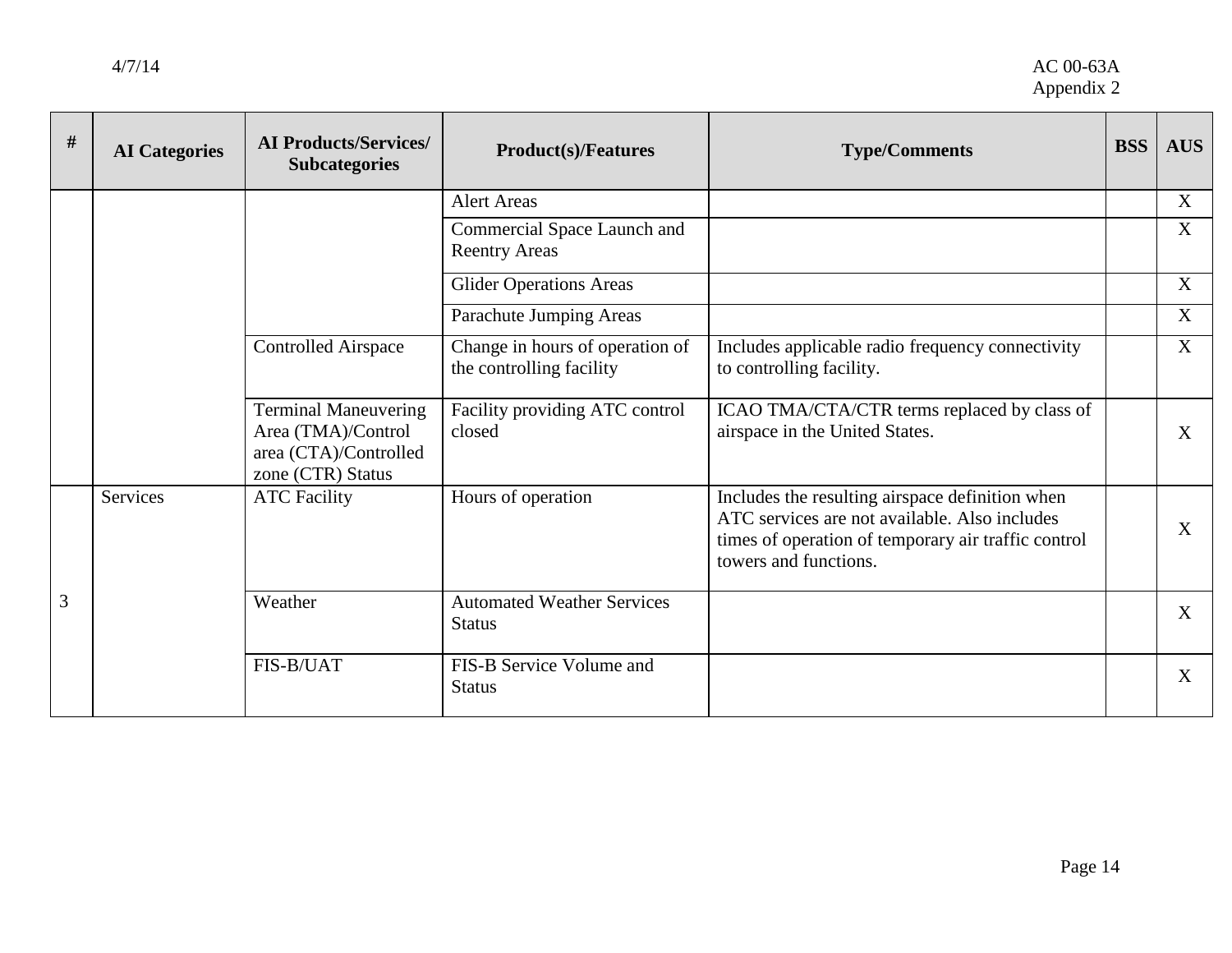| #              | <b>AI</b> Categories                        | <b>AI Products/Services/</b><br><b>Subcategories</b>        | <b>Product(s)/Features</b>                                                                                                                                                                                                                                                                                                                                                                                                                                                                         | <b>Type/Comments</b>                                             | <b>BSS</b> | <b>AUS</b> |
|----------------|---------------------------------------------|-------------------------------------------------------------|----------------------------------------------------------------------------------------------------------------------------------------------------------------------------------------------------------------------------------------------------------------------------------------------------------------------------------------------------------------------------------------------------------------------------------------------------------------------------------------------------|------------------------------------------------------------------|------------|------------|
|                |                                             | ADS-B/Traffic<br>Information Service –<br>Broadcast (TIS-B) | <b>ADS-R/TIS-B Service Volume</b><br>and Status                                                                                                                                                                                                                                                                                                                                                                                                                                                    |                                                                  |            | X          |
|                |                                             |                                                             | <b>Ground Broadcast Transceiver</b><br>(GBT) Location Changes                                                                                                                                                                                                                                                                                                                                                                                                                                      |                                                                  |            | X          |
|                | Points and<br>Navigational<br>Aids (NAVAID) | Waypoints and fixes                                         | Changes in names, locations,<br>and/or restrictions                                                                                                                                                                                                                                                                                                                                                                                                                                                | In the United States, generally handled via<br>Procedure NOTAMs. |            | X          |
| $\overline{4}$ |                                             | <b>NAVAIDs</b>                                              | Status of ground-based<br>navigation facilities including<br>commissioning/<br>decommissioning,<br>out-of-service, unmonitored, and<br>unusable areas.<br>NOTE: List is incomplete as<br>there are many more NAVAID<br>products and/or features that<br>could be added here, such as<br>hazardous in-flight weather<br>advisory (HIWAS), very high<br>frequency omni-directional<br>range (VOR) voice, distance<br>measuring equipment (DME),<br>instrument landing system (ILS),<br>markers, etc. |                                                                  |            | X          |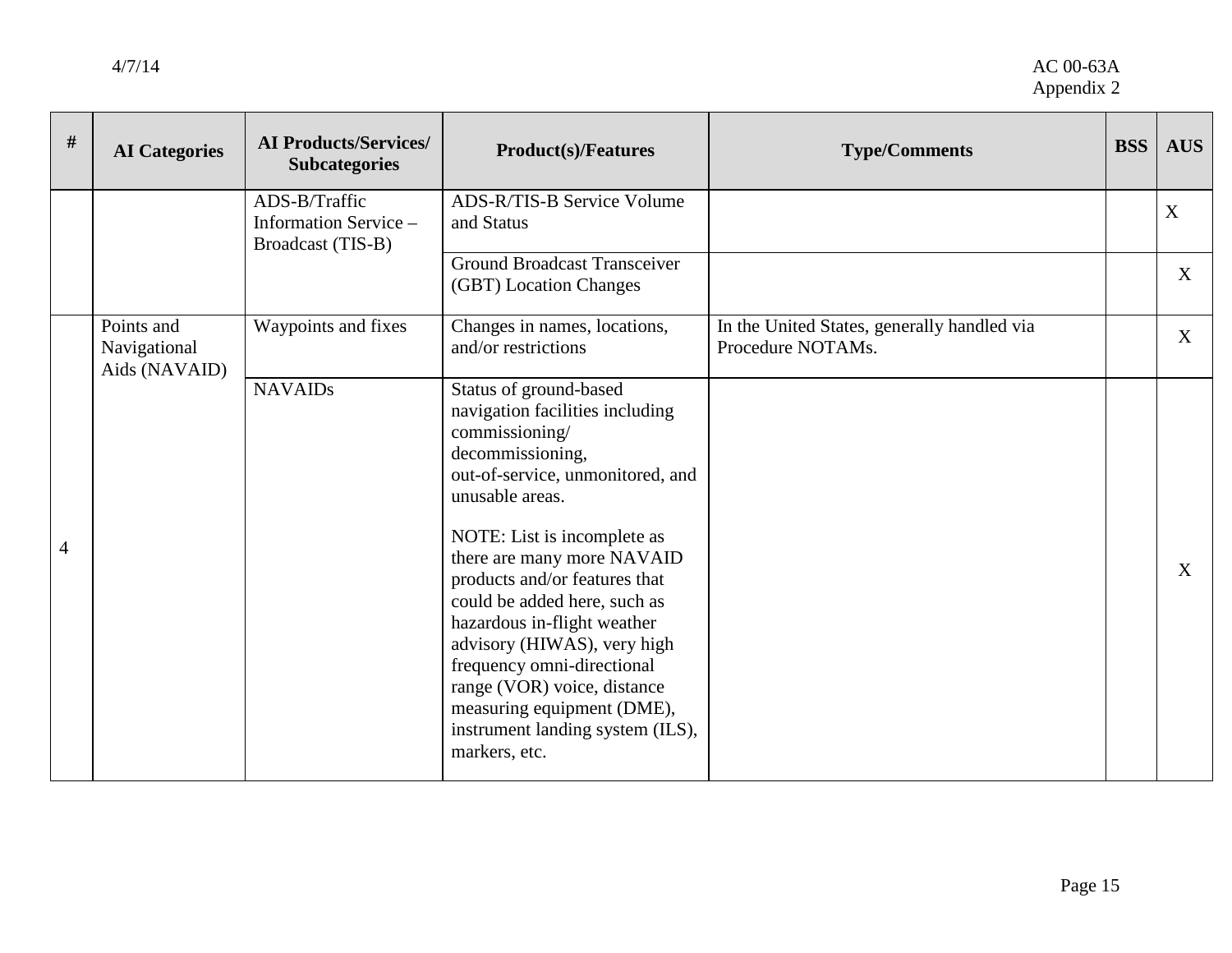| # | <b>AI</b> Categories | <b>AI Products/Services/</b><br><b>Subcategories</b>                  | <b>Product(s)/Features</b>                                                                                                                         | <b>Type/Comments</b>                                                                                                | <b>BSS</b> | <b>AUS</b>   |
|---|----------------------|-----------------------------------------------------------------------|----------------------------------------------------------------------------------------------------------------------------------------------------|---------------------------------------------------------------------------------------------------------------------|------------|--------------|
|   |                      |                                                                       | <b>Whether Class 1 NAVAID</b><br>monitoring is unavailable                                                                                         |                                                                                                                     |            | X            |
|   |                      |                                                                       | ILS glide slope changes due to<br>snow                                                                                                             |                                                                                                                     |            | X            |
|   |                      | <b>Global Navigation</b><br>Satellite System<br>(GNSS) Infrastructure | <b>GNSS Constellation/Outage</b><br><b>Status</b>                                                                                                  |                                                                                                                     |            | X            |
|   |                      | <b>GNSS Unreliable</b>                                                | <b>Global Positioning Satellite</b><br>(GPS) potentially unreliable for<br>navigation                                                              |                                                                                                                     |            | X            |
|   |                      |                                                                       | GPS potentially unreliable for<br>surveillance                                                                                                     |                                                                                                                     |            | X            |
| 5 | Communications       | Frequencies                                                           | <b>Frequency Change Notices</b><br>NOTE: List is incomplete as<br>there are many other Comm<br>NOTAMs and/or features that<br>could be added here. |                                                                                                                     |            | $\mathbf{X}$ |
| 6 | Surveillance         | Radar                                                                 | Radar System Status                                                                                                                                | Includes loss of radar coverage due to temporary<br>wind turbine interference, loss of secondary radar<br>coverage. |            | X            |
|   |                      | Other surveillance<br>means                                           | TIS-B/ADS-B Status                                                                                                                                 |                                                                                                                     |            | X            |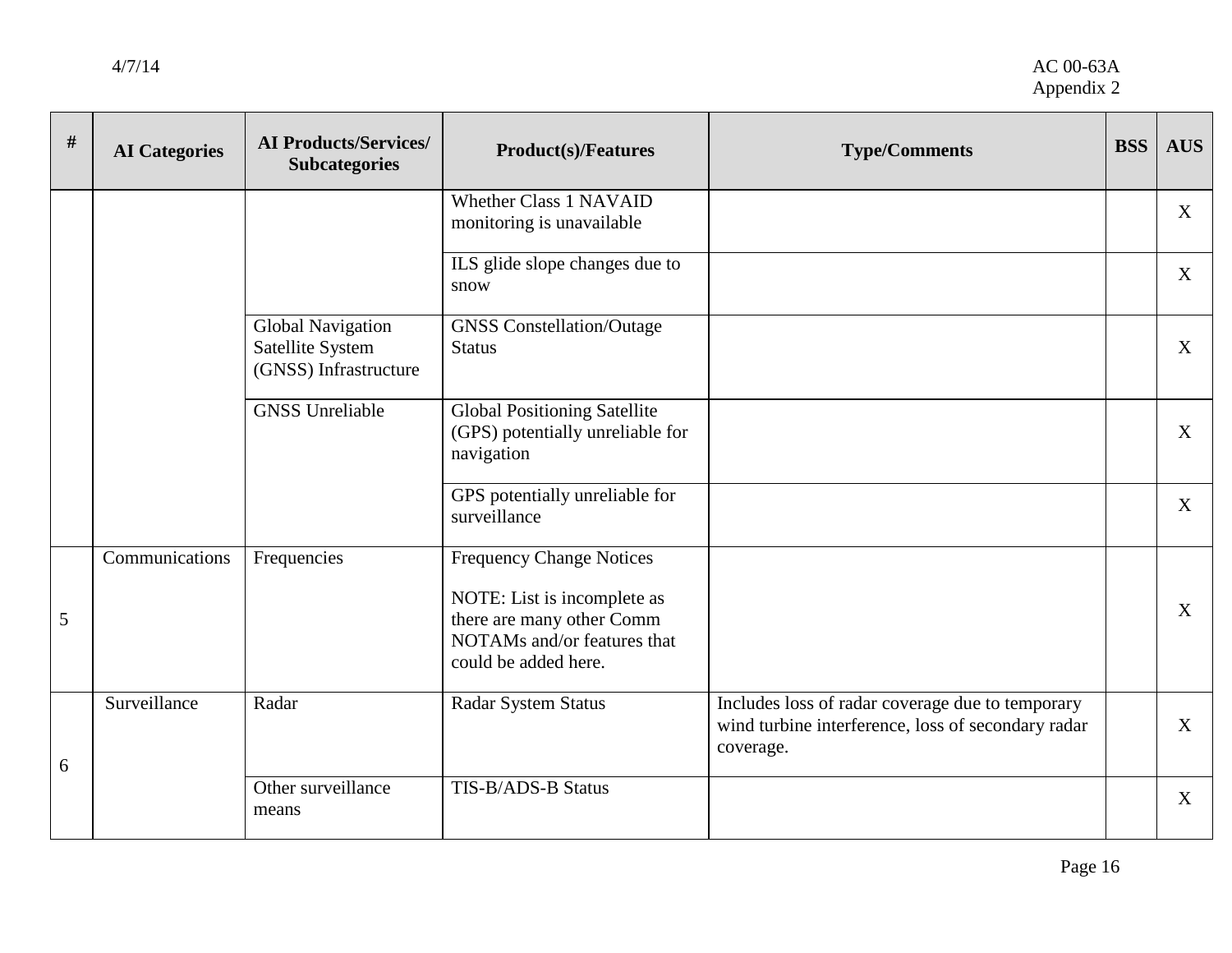| $\#$ | <b>AI</b> Categories | <b>AI Products/Services/</b><br><b>Subcategories</b>          | <b>Product(s)/Features</b>                                                       | <b>Type/Comments</b>                                                                                                             | <b>BSS</b> | <b>AUS</b>   |
|------|----------------------|---------------------------------------------------------------|----------------------------------------------------------------------------------|----------------------------------------------------------------------------------------------------------------------------------|------------|--------------|
|      | Procedures           | Land and Hold Short<br>Operations (LAHSO)                     | Temporary changes                                                                | Includes changes resulting from temporary<br>changes in the LDA, or temporary changes in<br>runway signage, marking or lighting. |            | X            |
|      |                      | Departures/SIDs                                               | Changes to SIDs                                                                  | Includes decluttering logic.                                                                                                     |            | X            |
| 7    |                      | Arrivals/STARs                                                | <b>Changes to STARs</b>                                                          | Includes decluttering logic.                                                                                                     |            | $\mathbf{X}$ |
|      |                      | <b>IAP</b>                                                    | Includes RNAV/RNP procedures<br>available                                        | NOTAMs/Digital Automatic Terminal System<br>(D-ATIS) messages when available.                                                    |            | X            |
|      |                      |                                                               | Changes to IAPs                                                                  |                                                                                                                                  |            | X            |
|      |                      | Holding procedure<br>changes                                  | Changes to procedures; holding<br>air speed changes                              |                                                                                                                                  |            | X            |
|      |                      | Other (e.g., Obstacle<br><b>Departure Procedure</b><br>(ODP)) | Changes to required minimum<br>climb gradients                                   |                                                                                                                                  |            | $\mathbf{X}$ |
|      |                      |                                                               | Changes to minimums due to<br>lighting outages or other<br>environmental reasons |                                                                                                                                  |            | X            |
| 8    | Routes               | Airways                                                       | Changes in the airway minimum<br>en route altitude (MEA)                         | In U.S., generally handled via procedural<br>NOTAMs.                                                                             |            | X            |
|      |                      | <b>Tracks</b>                                                 | North Atlantic (NAT)/Pacific<br><b>Tracks</b>                                    | Daily updates.                                                                                                                   |            | X            |
|      |                      |                                                               |                                                                                  |                                                                                                                                  |            |              |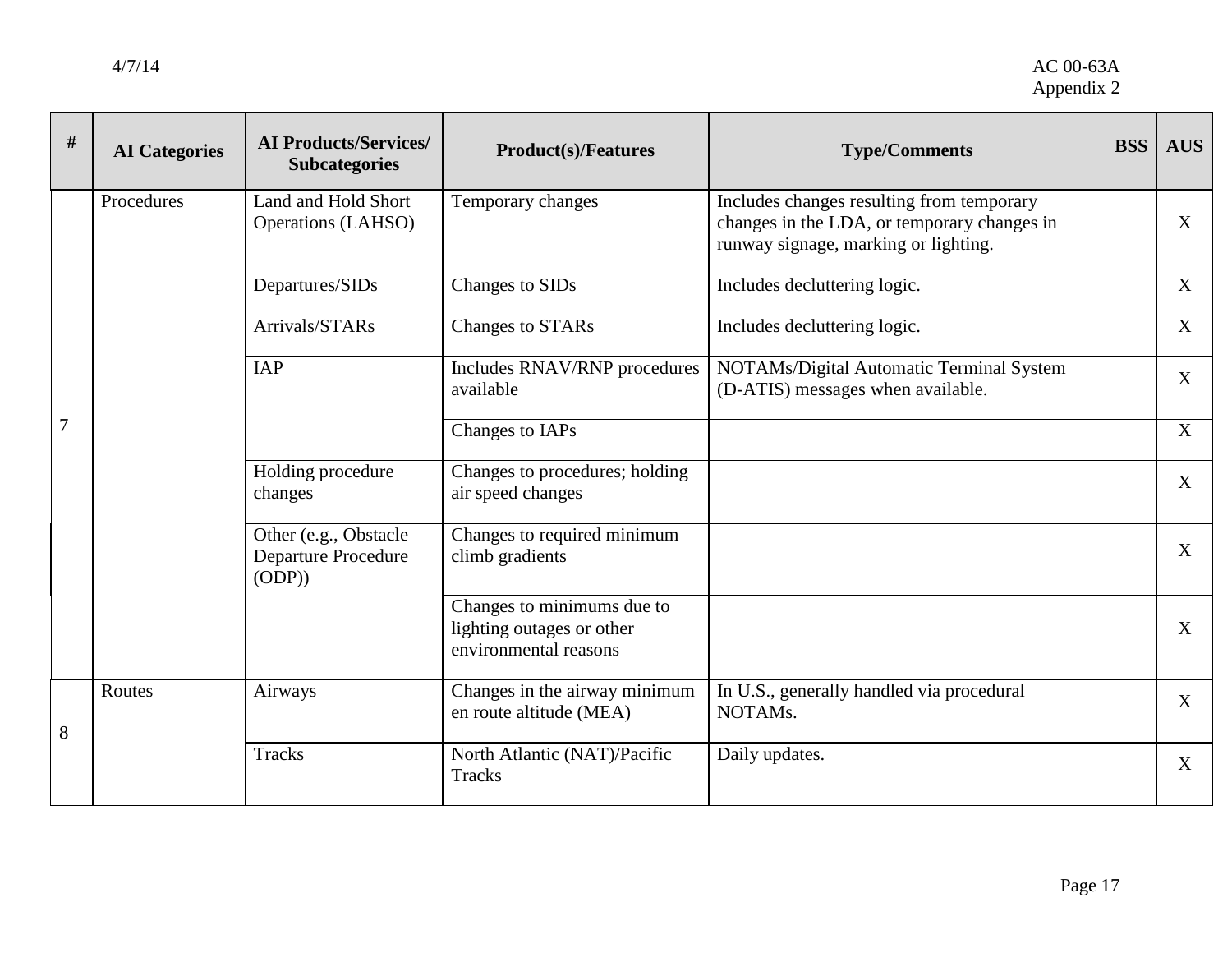#### 1/6/17 AC 00-63A CHG 1 Appendix 2

|   | $\#$ | AI<br><b>Categories</b> | AI<br><b>Products / Services /</b><br><b>Subcategories</b> | <b>Product(s) / Features</b>                                              | <b>Type / Comments</b>                                                                               | <b>BSS</b> | <b>AUS</b> |
|---|------|-------------------------|------------------------------------------------------------|---------------------------------------------------------------------------|------------------------------------------------------------------------------------------------------|------------|------------|
|   |      | Obstructions            | Obstructions, including<br>towers, cranes, stacks,<br>etc. | Includes permanent as well as<br>temporary obstruction changes/<br>status |                                                                                                      |            | X          |
|   |      |                         |                                                            | Obstruction lighting outage<br>changes/status                             |                                                                                                      |            | X          |
| 9 |      |                         | Wind turbines                                              | Includes new single- and<br>multiple-site wind turbine<br>changes/status  | NOTE: Charted wind turbines located in BSS<br>section.                                               |            | X          |
|   |      |                         | Temporary obstruction<br>status                            | Moored balloons and kites                                                 | Example: High-Altitude Aerostat in Florida Keys.                                                     |            | X          |
|   |      |                         |                                                            | Tall vessels in a ship channel,<br>near airports                          | Highly dynamic. Examples: General Edward<br>Lawrence Logan INTL (KBOS); Philadelphia<br>INTL (KPHL). |            | X          |
|   |      |                         |                                                            | Unlit obstructions                                                        | Applies to uncharted obstructions.                                                                   |            | X          |
|   |      | Miscellaneous           | <b>Airspace Hazard Alerts</b>                              | Laser Light Activity - Planned                                            | Planned/scheduled (non-hostile) activity.                                                            |            | X          |
|   | 10   |                         |                                                            | Laser Light Activity - Hostile                                            | Requires immediate NOTAM issuance by ATC.                                                            |            | X          |
|   |      |                         |                                                            | <b>Solar Flare Activity</b>                                               | Expected effect on the National Airspace System<br>(NAS) and international flight operations.        |            | X          |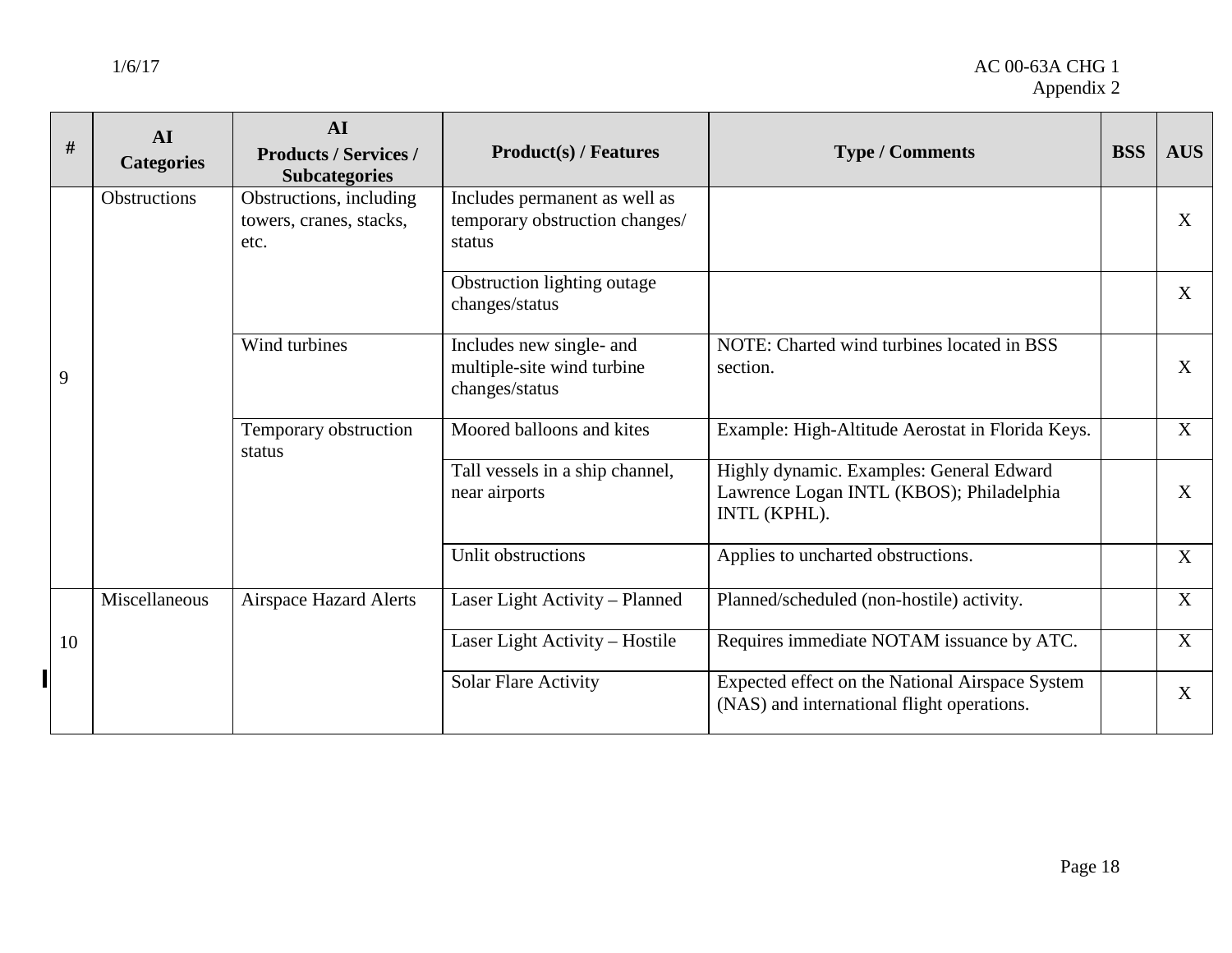┑

| #  | AI<br><b>Categories</b> | AI<br><b>Products / Services /</b><br><b>Subcategories</b> | <b>Product(s) / Features</b>                                                              | <b>Type / Comments</b>                                                                                                                                                                                 | <b>BSS</b> | <b>AUS</b> |
|----|-------------------------|------------------------------------------------------------|-------------------------------------------------------------------------------------------|--------------------------------------------------------------------------------------------------------------------------------------------------------------------------------------------------------|------------|------------|
|    |                         | Noise-Sensitive Areas                                      | Daily noise-sensitive areas                                                               | Activates noise sensitive areas (stored as BSS).<br>Daily cumulative noise NOTAMs support VFR<br>noise reduction procedures, AC category of use,<br>and RNAV (RNP) approach and departure<br>routings. |            | X          |
|    |                         | <b>Bird Activity</b>                                       | Bird Activity – Migratory                                                                 |                                                                                                                                                                                                        |            |            |
|    |                         |                                                            | Bird Activity – Local Off-airport<br>Areas (e.g., landfills)                              | NOTE: Could affect unmanned aircraft<br>operations.                                                                                                                                                    |            | X          |
|    |                         |                                                            | Bird Activity – On or in the<br>vicinity of the airport                                   | Could make use of advanced sensor technology<br>such as new foreign object damage (FOD)<br>systems and Internet-based data collection<br>systems.                                                      |            | X          |
| 11 | Other                   | Pointer NOTAMs                                             |                                                                                           |                                                                                                                                                                                                        |            | X          |
|    |                         | <b>Graphical NOTAMs</b>                                    | Graphical NOTAMs currently<br>published in FAA's NTAP;<br>includes complex textual and/or | Published as required, in support of specific<br>events.                                                                                                                                               |            |            |
|    |                         |                                                            | graphical procedures                                                                      |                                                                                                                                                                                                        | X          | X          |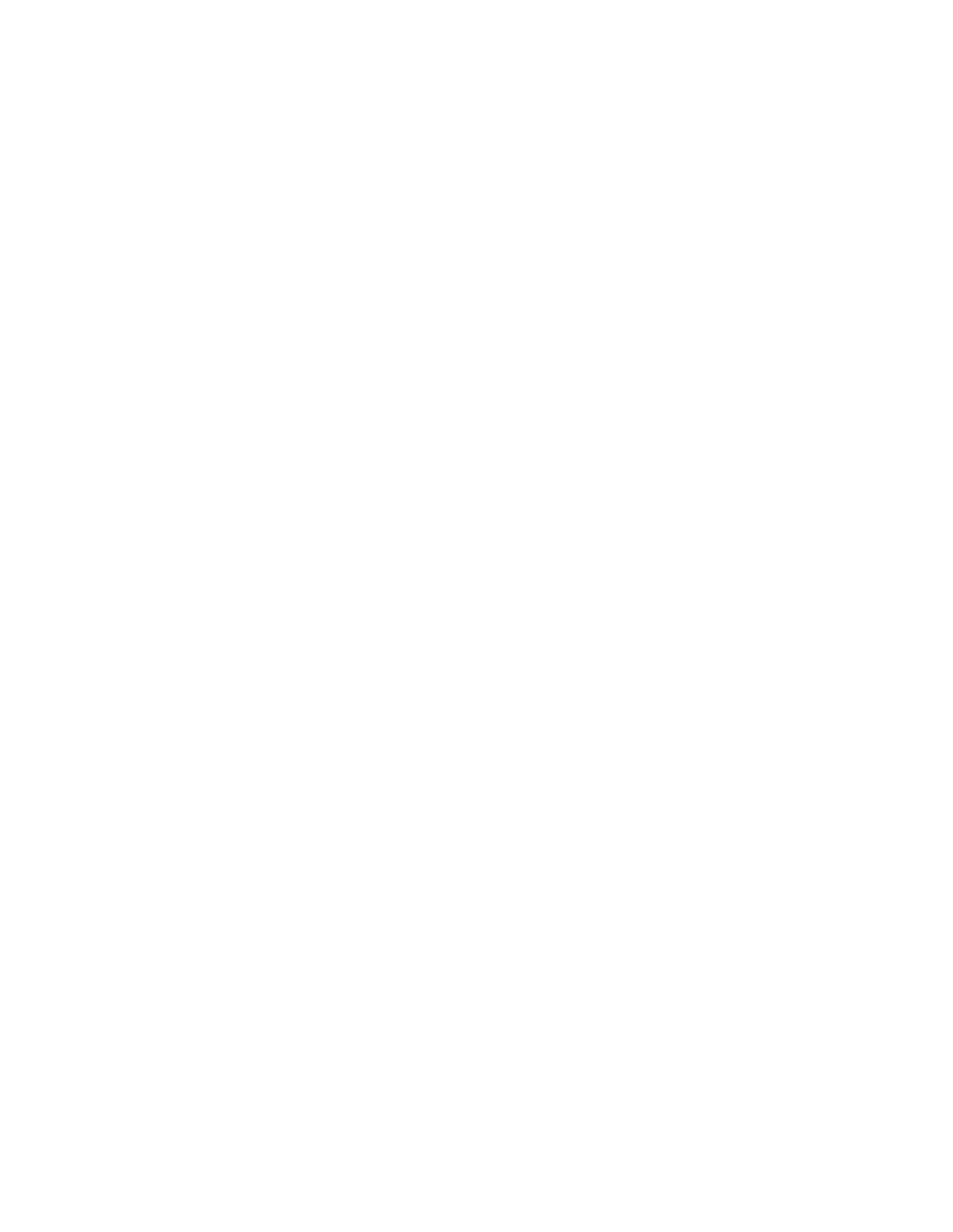$\overline{\phantom{a}}$ 

| <b>Terminology or</b><br><b>Acronym</b> | <b>Explanation</b>                                                |
|-----------------------------------------|-------------------------------------------------------------------|
| A/FD                                    | <b>Airport/Facility Directory</b>                                 |
| AAtS                                    | <b>Aircraft Access to SWIM</b>                                    |
| AC                                      | <b>Advisory Circular</b>                                          |
| <b>ACARS</b>                            | Aircraft Communications Addressing and<br><b>Reporting System</b> |
| <b>AD</b>                               | Aerodrome                                                         |
| ADS-B                                   | Automatic Dependent Surveillance-Broadcast                        |
| ADS-R                                   | Automatic Dependent Surveillance–Rebroadcast                      |
| <b>AFS</b>                              | <b>FAA Flight Standards Service</b>                               |
| <b>AFSS</b>                             | <b>Automated Flight Service Station</b>                           |
| AI                                      | <b>Aeronautical Information</b>                                   |
| <b>AIM</b>                              | <b>Aeronautical Information Manual</b>                            |
| AIP                                     | <b>Aeronautical Information Publication</b>                       |
| <b>AIR</b>                              | <b>FAA Aircraft Certification Service</b>                         |
| <b>AIRAC</b>                            | Aeronautical Information Regulation and Control                   |
| <b>AIRMET</b>                           | Airmen's Meteorological Information                               |
| AIS                                     | <b>Aeronautical Information Service</b>                           |

#### **APPENDIX 3. ACRONYMS AND ABBREVIATIONS**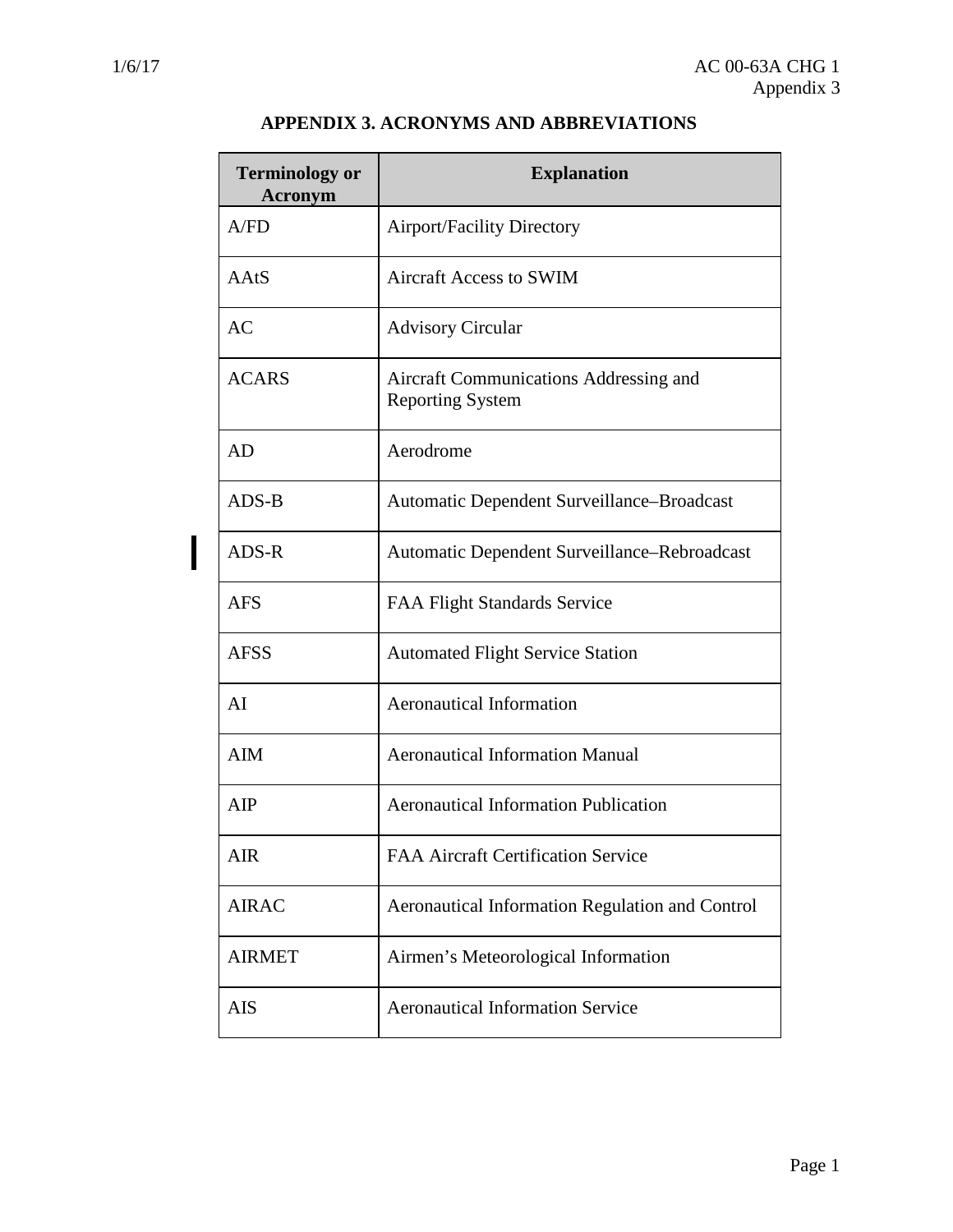| <b>Terminology or</b><br>Acronym | <b>Explanation</b>                             |
|----------------------------------|------------------------------------------------|
| <b>AIXM</b>                      | <b>Aeronautical Information Exchange Model</b> |
| <b>AMDAR</b>                     | Aircraft Meteorological Data Relay             |
| <b>ANSP</b>                      | Air Navigation Service Provider                |
| <b>AOC</b>                       | <b>Airline Operations Center</b>               |
| <b>AR</b>                        | <b>Authorization Required</b>                  |
| <b>ARP</b>                       | <b>SAE Aerospace Recommended Practice</b>      |
| <b>ARTCC</b>                     | Air Route Traffic Control Center               |
| ASDE-X                           | Airport Surface Detection Equipment, Model X   |
| <b>ASOS</b>                      | <b>Automated Surface Observing System</b>      |
| <b>ATC</b>                       | <b>Air Traffic Control</b>                     |
| <b>ATIS</b>                      | <b>Automated Terminal Information Service</b>  |
| <b>ATM</b>                       | Air Traffic Management                         |
| <b>ATS</b>                       | Air Traffic Service                            |
| <b>ATSP</b>                      | Air Traffic Service Provider                   |
| <b>AUS</b>                       | Data Link Aeronautical Update Service          |
| <b>AWOS</b>                      | <b>Automated Weather Observing System</b>      |
| <b>BIRDTAM</b>                   | <b>Bird Notice to Airmen</b>                   |
| <b>BSS</b>                       | Data Link Baseline Synchronization Service     |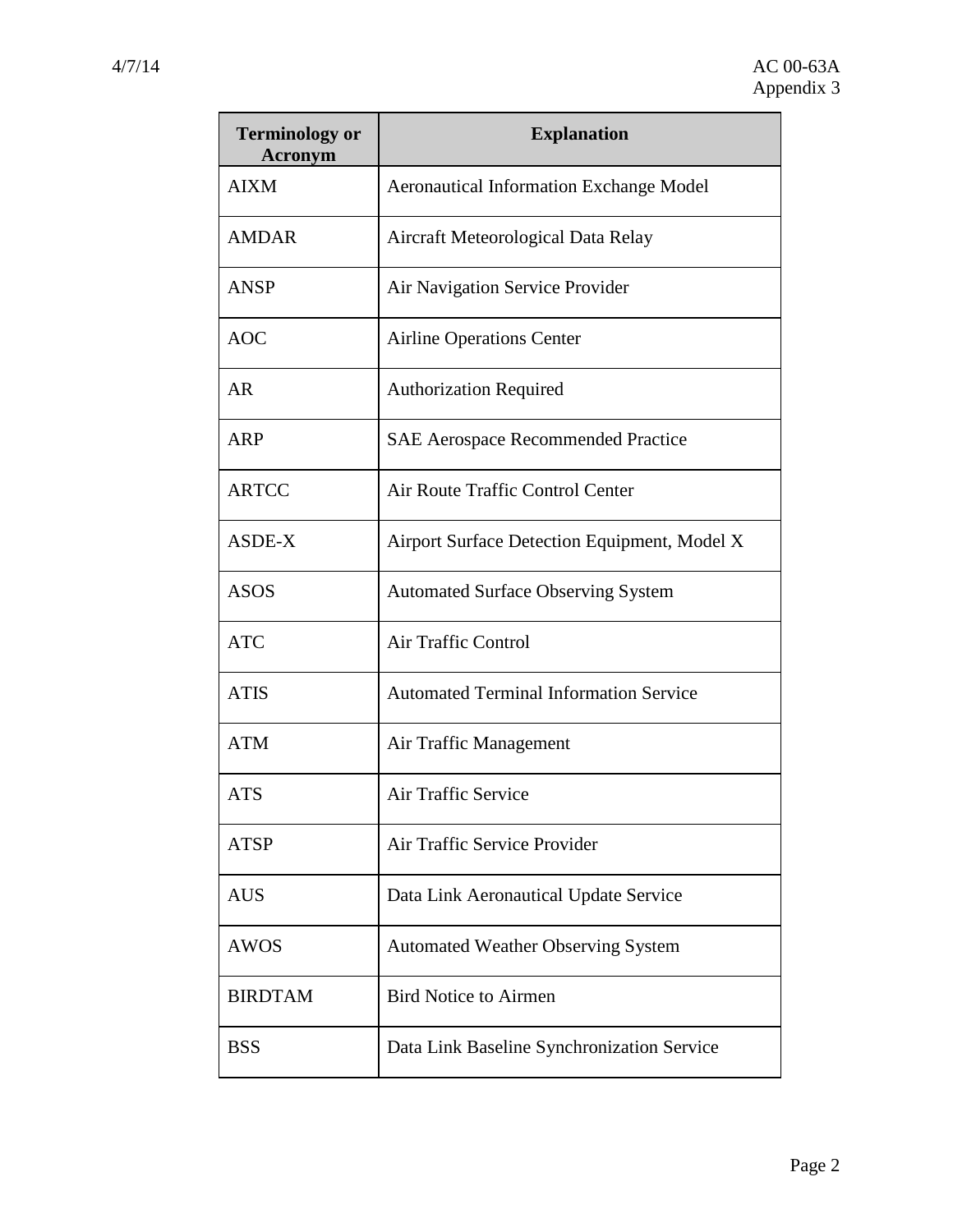$\mathsf I$ 

| <b>Terminology or</b><br><b>Acronym</b> | <b>Explanation</b>                               |
|-----------------------------------------|--------------------------------------------------|
| <b>CAA</b>                              | Civil Aviation Authority                         |
| <b>CDM</b>                              | <b>Collaborative Decision Making</b>             |
| <b>CFR</b>                              | Code of Federal Regulations                      |
| <b>CONUS</b>                            | <b>Continental United States</b>                 |
| ConUse                                  | Concept of Use                                   |
| <b>COTS</b>                             | Commercial Off-the-Shelf                         |
| <b>CPDLC</b>                            | <b>Controller-Pilot Data Link Communications</b> |
| D-ATIS                                  | Digital Automated Terminal Information System    |
| <b>DLSP</b>                             | Data Link Service Provider                       |
| <b>DOD</b>                              | Department of Defense                            |
| <b>DUATS</b>                            | Direct User Access Terminal System               |
| <b>EFB</b>                              | Electronic Flight Bag                            |
| ePIREP                                  | <b>Electronic Pilot Report</b>                   |
| ES                                      | <b>Extended Squitter</b>                         |
| <b>FAA</b>                              | <b>Federal Aviation Administration</b>           |
| <b>FICON</b>                            | <b>Field Condition</b>                           |
| <b>FIS</b>                              | <b>Flight Information Service</b>                |
| FIS-B                                   | <b>Flight Information Services-Broadcast</b>     |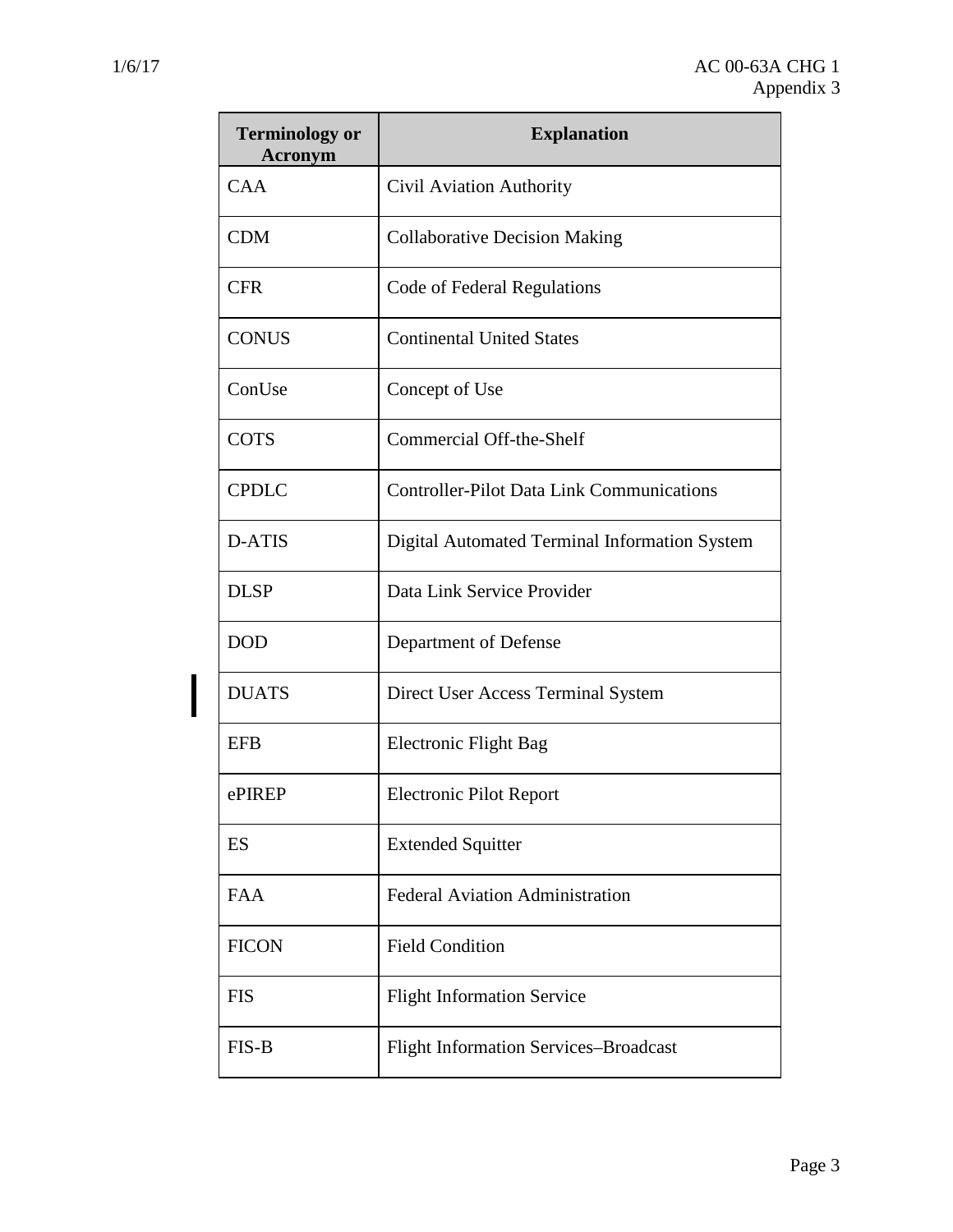| <b>Terminology or</b><br><b>Acronym</b> | <b>Explanation</b>                                                                                       |
|-----------------------------------------|----------------------------------------------------------------------------------------------------------|
| <b>FOC</b>                              | <b>Flight Operations Center</b>                                                                          |
| <b>FSS</b>                              | <b>Flight Service Station</b>                                                                            |
| <b>GNSS</b>                             | <b>Global Navigation Satellite System</b>                                                                |
| <b>GPS</b>                              | <b>Global Positioning Satellite</b>                                                                      |
| <b>ICAO</b>                             | International Civil Aviation Organization                                                                |
| <b>METI</b>                             | Meteorological Information                                                                               |
| <b>METAR</b>                            | Message d'observation meteorologie que pour<br>l'aviation reguilere (Aviation Routine Weather<br>Report) |
| <b>NAS</b>                              | National Airspace System                                                                                 |
| <b>ND</b>                               | <b>Navigation Display</b>                                                                                |
| NextGen                                 | <b>Next Generation Air Transportation System</b>                                                         |
| <b>NOTAM</b>                            | Notice to Airmen                                                                                         |
| <b>NTAP</b>                             | Notice to Airmen Publication                                                                             |
| <b>NWS</b>                              | <b>National Weather Service</b>                                                                          |
| <b>PED</b>                              | <b>Portable Electronic Device</b>                                                                        |
| PIB                                     | Preflight Information Bulletin                                                                           |
| <b>PIC</b>                              | Pilot in Command                                                                                         |
| <b>PIREP</b>                            | <b>Pilot Weather Report</b>                                                                              |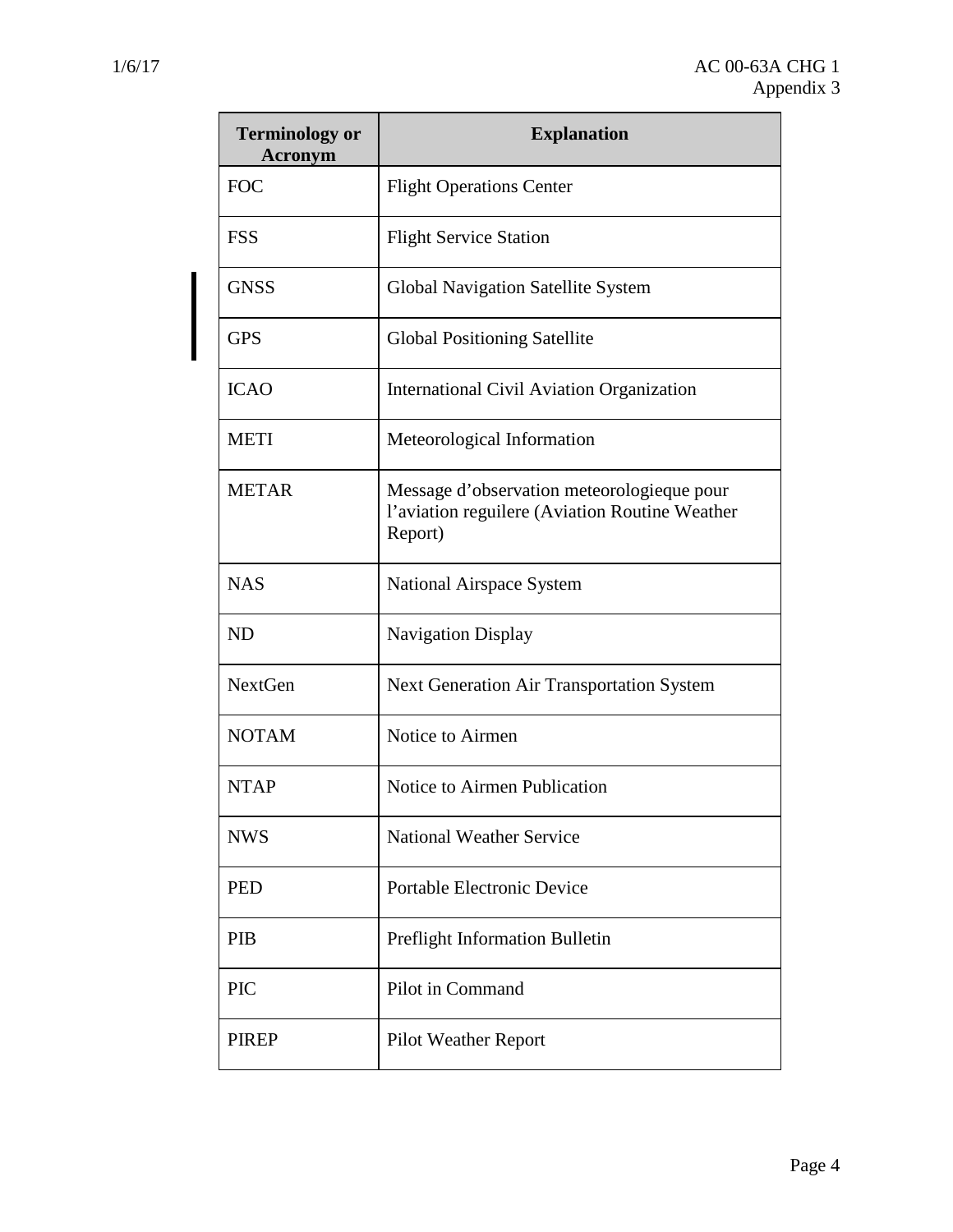I

I

| <b>Terminology or</b><br><b>Acronym</b> | <b>Explanation</b>                                    |
|-----------------------------------------|-------------------------------------------------------|
| <b>RVR</b>                              | <b>Runway Visual Range</b>                            |
| <b>RWY</b>                              | Runway                                                |
| <b>RWYCC</b>                            | <b>Runway Condition Code</b>                          |
| <b>SAA</b>                              | <b>Special Activity Airspace</b>                      |
| <b>SAR</b>                              | <b>Special Air Report</b>                             |
| <b>SARP</b>                             | <b>Standards and Recommended Practices</b>            |
| <b>Sfc Ops</b>                          | <b>Surface Operations</b>                             |
| <b>SFRA</b>                             | Special Flight Rules Area                             |
| <b>SID</b>                              | <b>Standard Instrument Departure</b>                  |
| <b>SIGMET</b>                           | Significant Meteorological Information                |
| SigWx                                   | Significant Weather                                   |
| <b>SOP</b>                              | <b>Standard Operating Procedure</b>                   |
| <b>SPECI</b>                            | Special METAR                                         |
| <b>SUA</b>                              | Special Use Airspace                                  |
| <b>SWAP</b>                             | Severe Weather Avoidance Plan                         |
| <b>SWIM</b>                             | <b>System Wide Information Management</b>             |
| <b>TAF</b>                              | Terminal Aerodrome Forecast/Terminal Area<br>Forecast |
| <b>TFM</b>                              | <b>Traffic Flow Management</b>                        |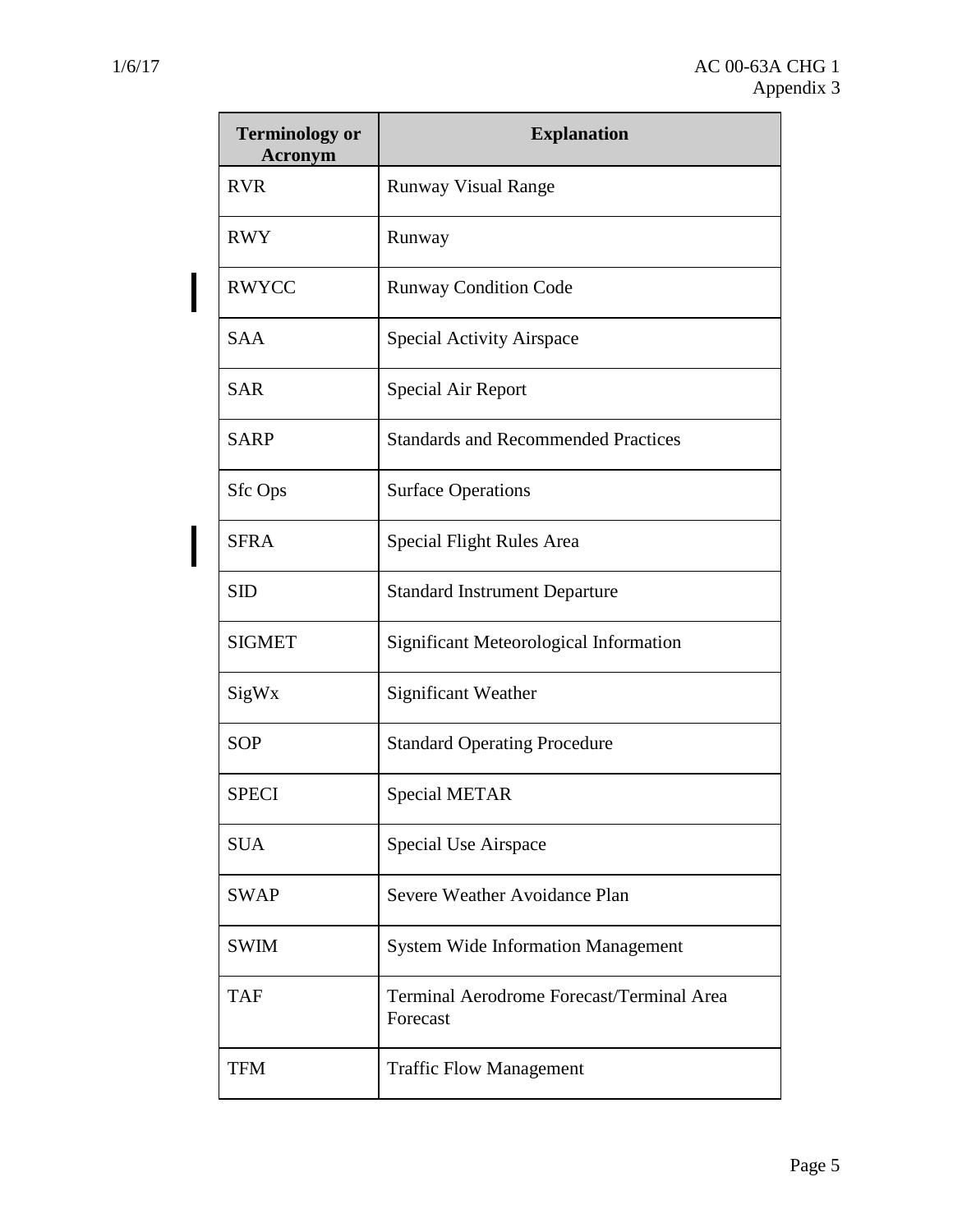$\overline{\mathsf{I}}$ 

 $\mathbf{I}$ 

| <b>Terminology or</b><br><b>Acronym</b> | <b>Explanation</b>                            |
|-----------------------------------------|-----------------------------------------------|
| <b>TFMS</b>                             | <b>Traffic Flow Management System</b>         |
| TFR                                     | <b>Temporary Flight Restriction</b>           |
| TIS-B                                   | <b>Traffic Information Services-Broadcast</b> |
| <b>TMA</b>                              | <b>Terminal Maneuvering Area</b>              |
| <b>TSO</b>                              | <b>Technical Standard Order</b>               |
| <b>UAT</b>                              | Universal Access Transceiver                  |
| U.S.                                    | <b>United States</b>                          |
| <b>WMO</b>                              | World Meteorological Organization             |
| Wx                                      | Weather                                       |
| <b>WXXM</b>                             | <b>Weather Exchange Model</b>                 |